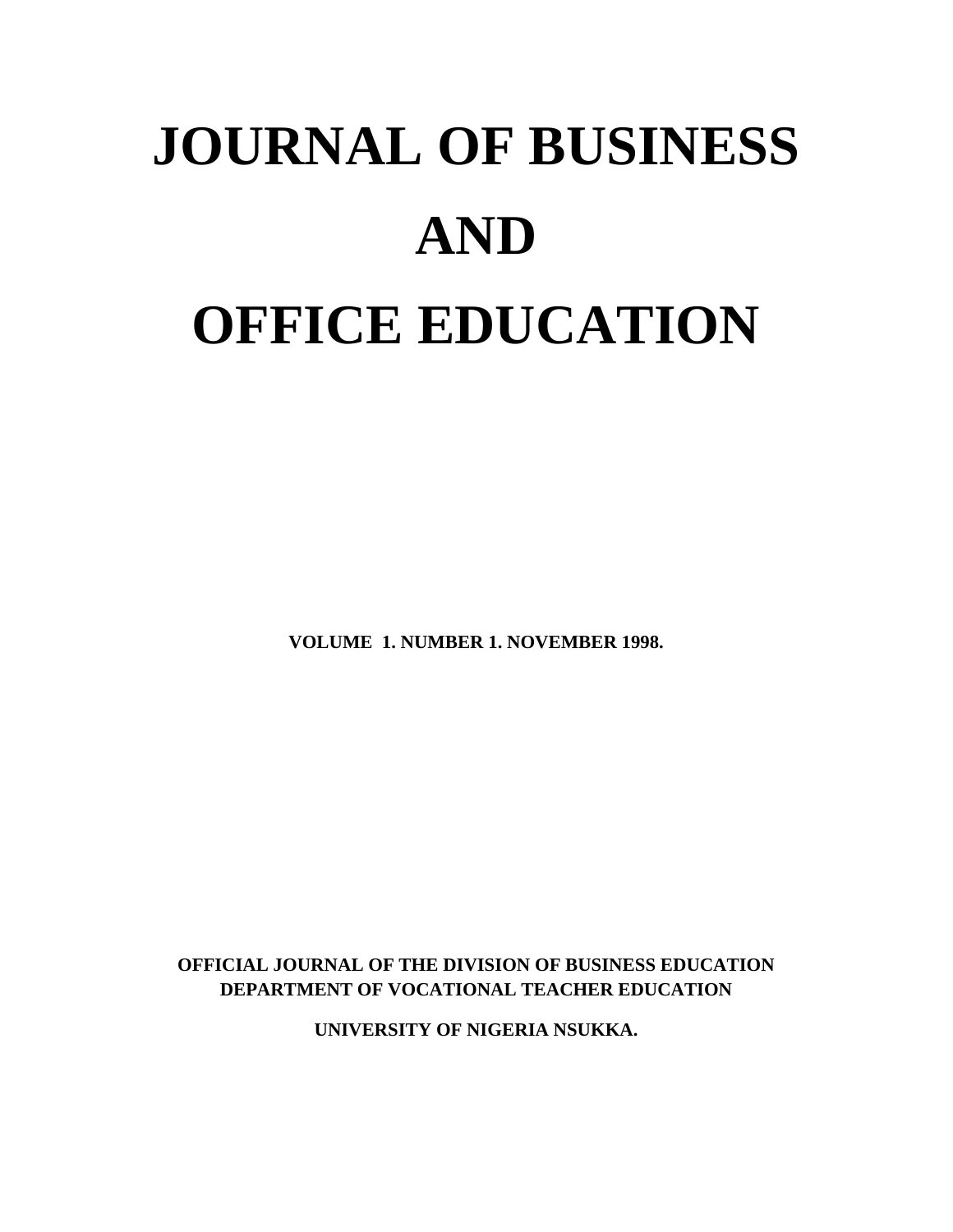# **JOURNAL OF BUSINESS AND OFFICE EDUCATION**

# **CONTENTS VOLUME 1 NO 1**

# **ARTICLES**

| $\mathbf{1}$               | Dr S A Igboke     | Cooperative Business and Office Education:<br>An efficient and<br>effective<br>strategy<br>for<br>the<br>production of office workers.<br>1                                  |
|----------------------------|-------------------|------------------------------------------------------------------------------------------------------------------------------------------------------------------------------|
| $\overline{2}$             | Dr C A Obi (Mrs)  | Philosophical Foundations of Business and<br>Office Education.<br>7                                                                                                          |
| 3                          | A N Alozie        | The Changing Office Environment and need<br>for Office Education.<br>14                                                                                                      |
| 4                          | <b>B O Nwozu</b>  | The Changing Secretarial Role for<br>Sustainable Development in Nigeria:<br>Implications for Office Education.<br>- 19                                                       |
| 5                          | Prof E C Osuala   | Automation And Its Impact On The Office 25                                                                                                                                   |
| 6                          | A N C Mbaezue     | The Place of Typewriting in the Current<br>Computer Applications in Nigerian Schools. 31                                                                                     |
| $\overline{7}$             | H A Ezeji (Mrs)   | <b>Effective Communication: A Vital</b><br>Instrument For the Teaching of Office<br>Occupations.<br>37                                                                       |
| <b>RESEARCH</b>            |                   |                                                                                                                                                                              |
| 8                          | Dr E E Agomuo     | The Effects of Office Education Courses<br>Taken by Administrative Officers in the<br>Universities on their performance of<br>administrative office management functions. 42 |
| <b>FORUM ON CURRICULUM</b> |                   |                                                                                                                                                                              |
|                            | <b>INNOVATION</b> |                                                                                                                                                                              |
| 9                          | E C Osuala        | Curriculum Innovation at the Tertiary Level<br>of Education in African Countries.<br>50                                                                                      |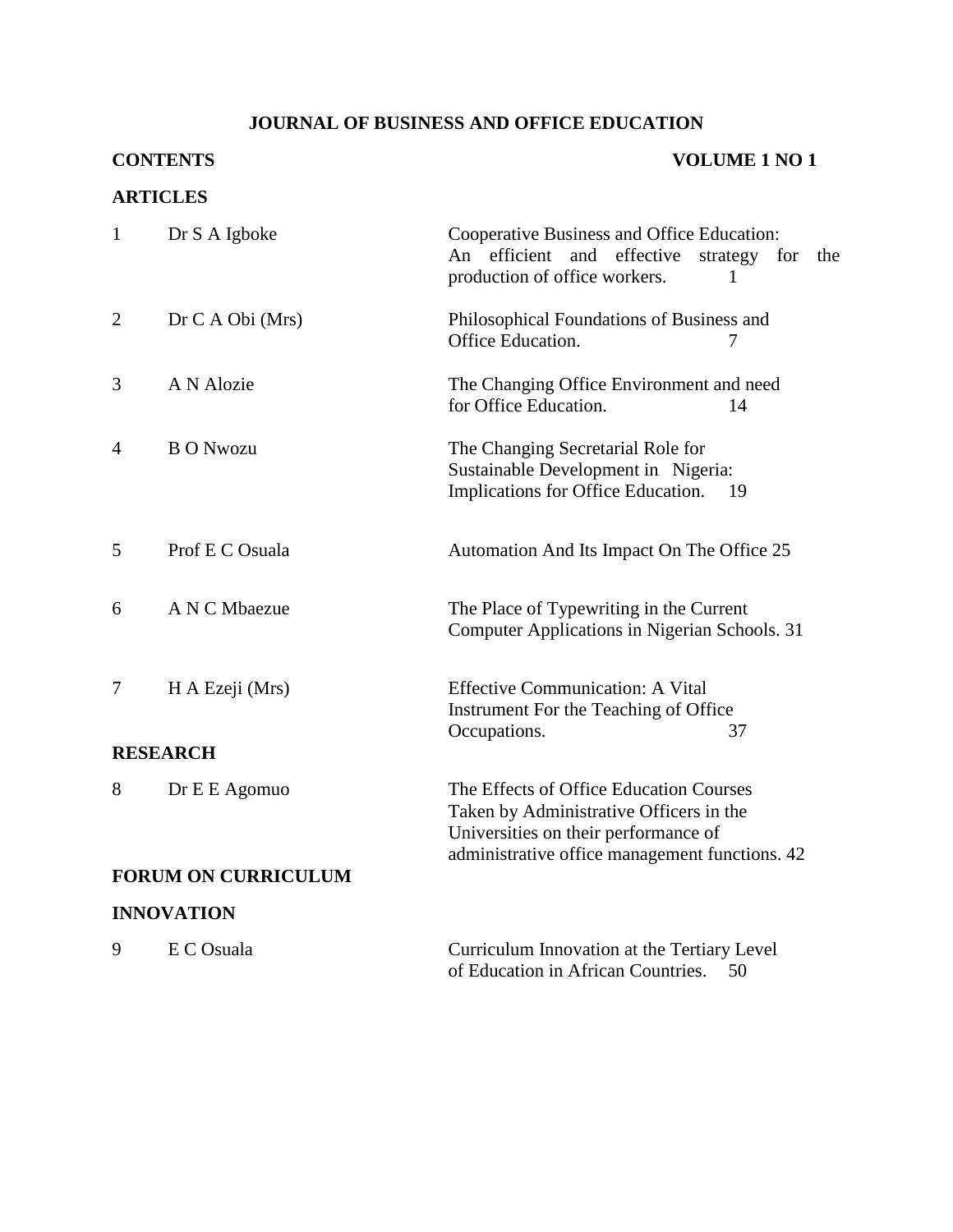# **Cooperative Business and Office Education. An Efficient and Effective Strategy for the Production of Office Workers**

#### **By**

# **Dr S. A. Igboke**

# **Division of Business Education Department of Vocational Teacher Education University of Nigeria, Nsukka.**

### **Introduction**

The concept of cooperative business and office education has not received enough emphasis and application in the Nigerian educational system. The teaching of business subjects in Nigerian schools and colleges is primarily limited to classroom instructions using few obsolete machines and equipment, with little or no emphasis on the "on-the-job experience" in any established business. This is rather replaced with what may be referred to as "fill the paper type of Industrial work Experience". There is, therefore, no provision for an independent combination of vocational instruction and regular part-time employment in work related to that instruction and to the students career objectives (Ogbazi, 1985). It is because of these that this paper attempts to:

(a) define cooperative business and office education;

(b) examine the needs for cooperative Business and Office Education;

(c) identify problems besetting Cooperative Business and Office Education in Nigeria; and

(d) examine the roles Cooperative and Office Education can play in the production of efficient and effective office workers in a period of technological advancements.

#### **Definition**

Cooperative Education, according to Ogbazi (1985) quoting the Vocational Education Amendments Act of 1968 of the United States, is

A programme of vocational education for persons who, through a cooperative arrangement between the school and the employer; receive instruction including required academic courses and related vocational instruction by alternation of study in school with a job in any occupational field, but these two experiences must be planned and supervised by the school and the experiences must be planned and supervised by the school and the employer so that each contributes to the students' education and to his employability.

This definition brings out all the necessary requirements of, and participants in the cooperative occupational education programme. In another definition, Osuala (1987) considered cooperative occupational education to be an instructional plan which combines learning experiences gained through regularly scheduled supervised employment in the community and vocationally oriented in-school instruction. He noted that the employing community serves as a laboratory where students have an opportunity to apply the principles and practices they have learned in the school in the changing world of work. He further added that cooperative occupational education is a general term used to describe various types of cooperative plan programmes specifically designed to prepare youths for occupations in proportion to the distribution of employment and career opportunities. Based on these definitions, cooperative Business and Office Education, like any other form of cooperative vocational education, is a cooperative occupational programme tailored towards meeting the objectives of vocational business and office education which include enabling youths: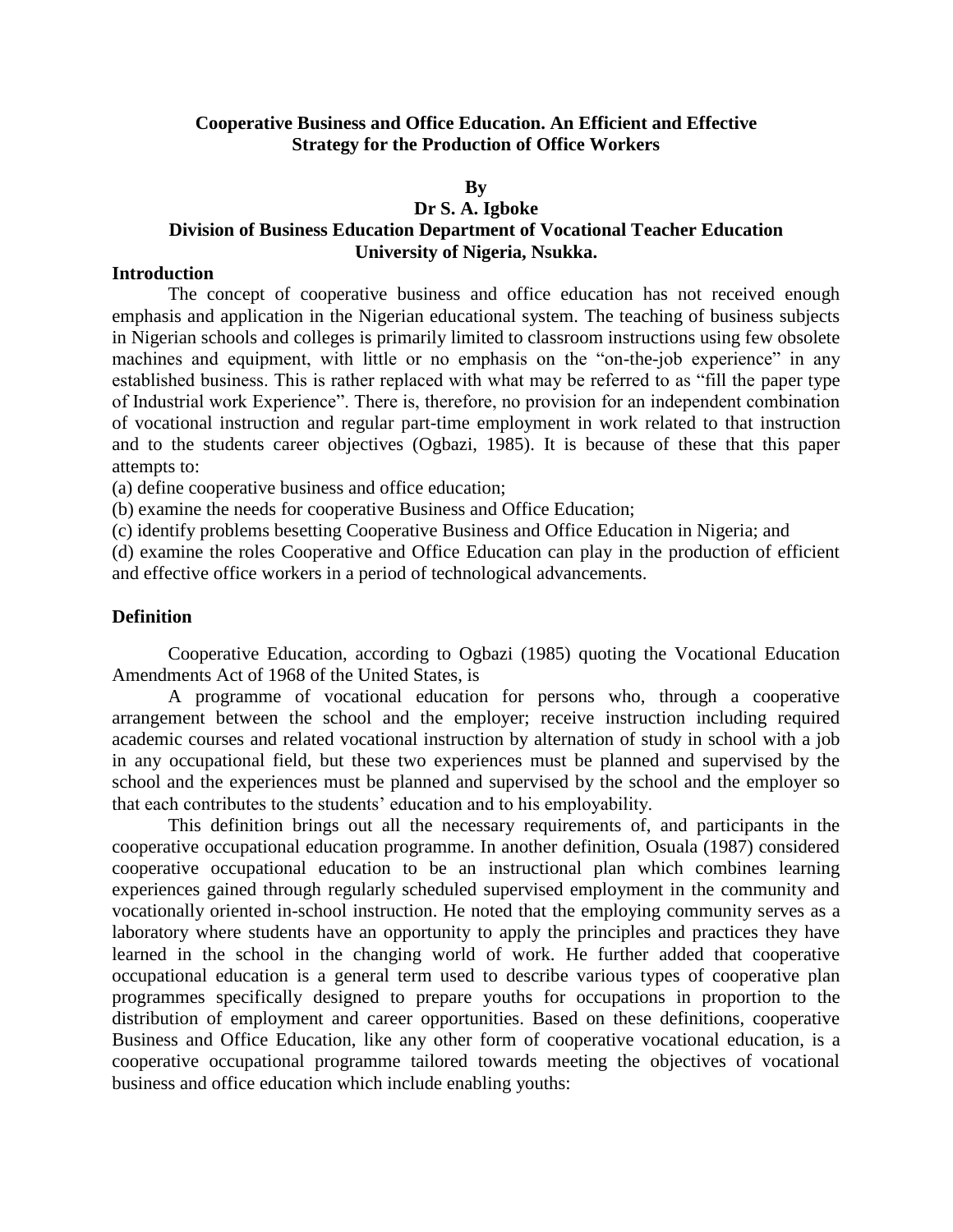(a) To have the skills and competencies required for the performance of basic business jobs;

(b) To apply the various business concepts acquired in class in the real life situation,

(c) To recognise and demonstrate their responsibilities and rights as consumers;

(d) With some business skills recognise and play their roles as productive participants or members of the society especially in our free enterprise economy:

(e) To improve personal qualities and build attitudes necessary for adjustment to personal and other employment situations;

(f) To guide individuals for suitable placement in business and office employment.

The implication of these is that cooperative Business and office Education must combine vocationally oriented classroom instruction with a series of progressive on-the-job learning experiences, which are in keeping with students' occupational objectives. The term "cooperative" merely describes the working relationship between the school and the employers in planning, implementation and evaluation of the product and the programme. Cooperative business and office education is necessarily a strategy for human resource development, which involves the school, the student and the employers or their representatives. The objectives of any strategy for human resource development, according to Harrison and Myers (1964), should be to build the skills and knowledge required for economic, social, cultural and political growth and to provide avenue for participation in the creation of better society.

# **Needs for Cooperative Business and Office Education**

Cooperative Business and office Education is needed by both the nation and the students.

The Nigerian nation needs cooperative business and office education for the following reason:

(a) Implementation of the National Development Plans: It will be recalled that the first Nigerian development plan suffered in the hands or expatriate employees who were recruited by the colonial government because they did not consider it reasonable enough to include indigenous manpower development in the plan but rather felt it was cheaper to employ expatriates whether they possessed the necessary skills and competencies for the implementation of the plan or not. With the emphasis now placed on competency based education (CBE) in Nigeria, and from all indications, it has become necessary for us to develop our human resources for all round development. Ifedi (1982) shared the view that shortage of talents and skills needed for development can directly retard economic progress; hence the need for the improvement of the human capital through cooperative occupational education.

(b) Rapid Changes in Technology: Gardner (1961) held that the demand for high talented manpower is finally rooted in the level of technological complexity which characterizes modem life, and the complexity of modern social organisation. In an age when new machines and equipment are constantly emerging, there is need for students and teachers to have adequate onthe-job experiences in business houses and offices where these machines and equipment are available.

(c) Need to combat Unemployment: The high rate of unemployment among school leavers and University graduates has been severally attributed to lack of skills and competencies required in the work place. Ifedi (1982) had argued that one of the main causes of unemployment among school leavers is the lack of trained and employable skills. This explains one of the reasons for youth delinquency.

(d) Implementation of the 6-3-3-4 System of Education: This system requires that graduates of the junior and/or senior secondary school should be equipped with basic skills and competencies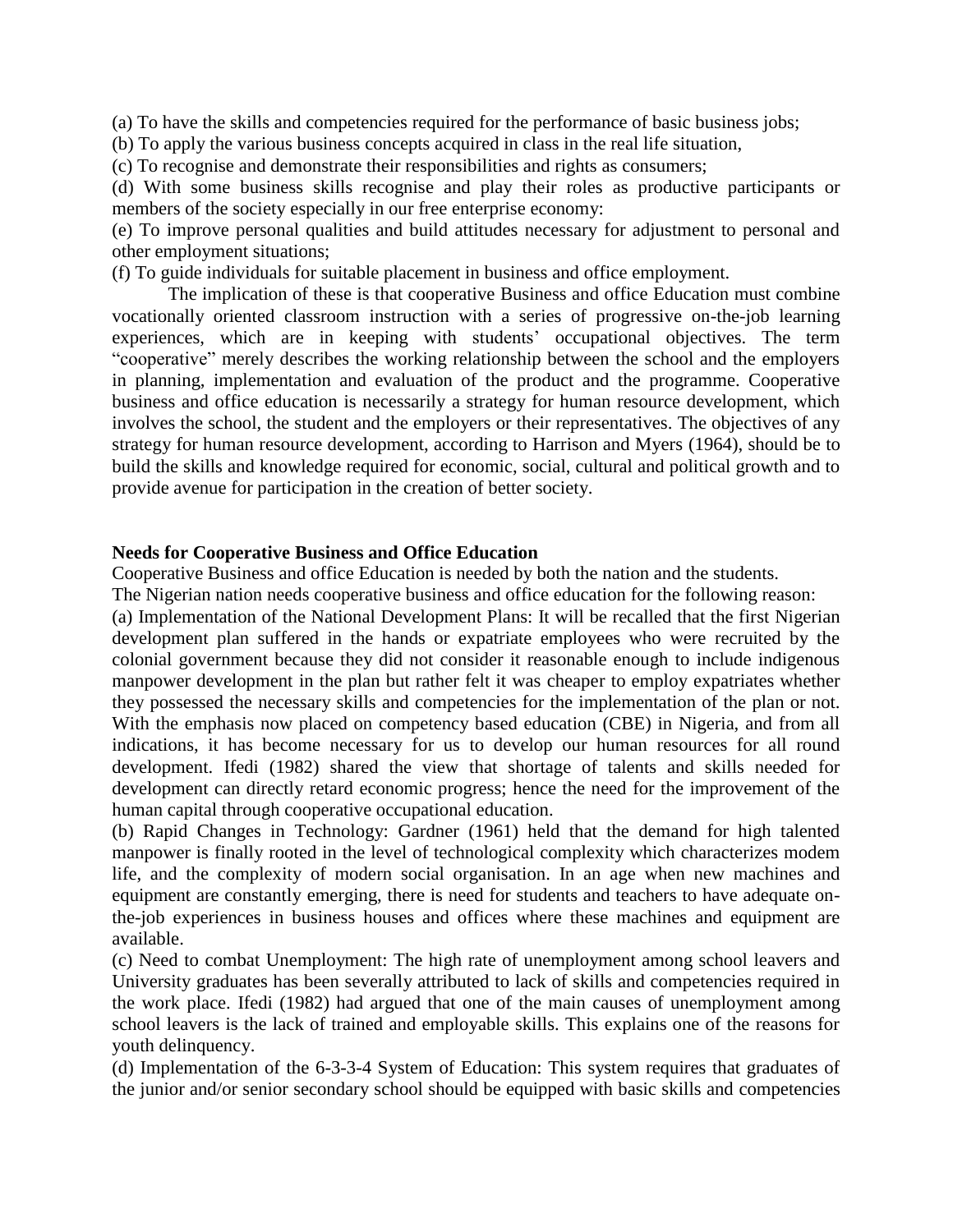to enable them enter and progress in the world of work. The teachers required for the attainment of these goals must themselves, have the necessary skills and competencies.

Other sundry needs of the nation include

- (1) Production of responsible, productive and self-reliant citizens;
- (2) Reduction of the rate of labour turn-over;
- (3) Increasing the morale and job satisfaction of workers and, above all

(4) Increasing the confidence that employers have in the skills, competencies and capabilities of the new employees.

# **The Student Needs Cooperative Occupational Education for the Following Reasons**:

- (a) Employability skills: It has been pointed out that the most serious predicament of the today's school leaver is that he lacks employable skills. He leaves school without any job experience. It is on this note that Ogbazi (1985) rightly pointed out that because high school and college graduates have no opportunity to gain experience while they are in school, they spend many years on the job before gaining experience. According to him, experience gained by potential workers while out of training cannot be compared to the experience gained by workers while in training. It is the acquisition of skills and competencies in an environment that is a complete replica of the place the trainee is going to work that ensures employment opportunities. This further broadens the chances of entering and progressing in an occupation in the world of work.
- (b) Need to relate classroom instruction to practical experiences: Cooperative Business and Office Education gives the student an immediate opportunity to apply classroom instructions in a practical way and in real life situation. It is when the student takes instructions in the school and immediately practices in the work station that retention and transfer of learning is ensured. It is generally agreed that only little learning takes place when what are learned is not put into practice and that we tend to retain those things we put into practice and forget those not practiced.
- (c) Financial Need: students not only require skills and occupational competencies, but also money to keep them going in the course of study. Ogbazi (1985) emphasized that the cooperative occupational experience programme, apart from increasing a student's vocational competency while he is in school, will provide the student with the opportunity to earn money as a learning worker in the training station.
- (d) Need for social and Occupational Adjustment: The cooperative occupational training experience would enable students to meet with experienced members of their desired profession, ranging from company top executives, experts and other professionals from various work of life that they would not have had any opportunity of meeting: and from whom they would be in a position to learn from their past experiences. Besides effective interaction with personalities, they would get to know about the work role they would play, the equipment they would use, the specific skills and competencies required on the job and all the related functions.
- (e) Cooperative occupational experience will also help in the reduction of students' involvement in youth and juvenile delinquency.
- (f) Need to identify with a professional association: some professions that require student membership also demand that the student must have had an occupational experience in the profession for a given period of time under an experienced professional. It is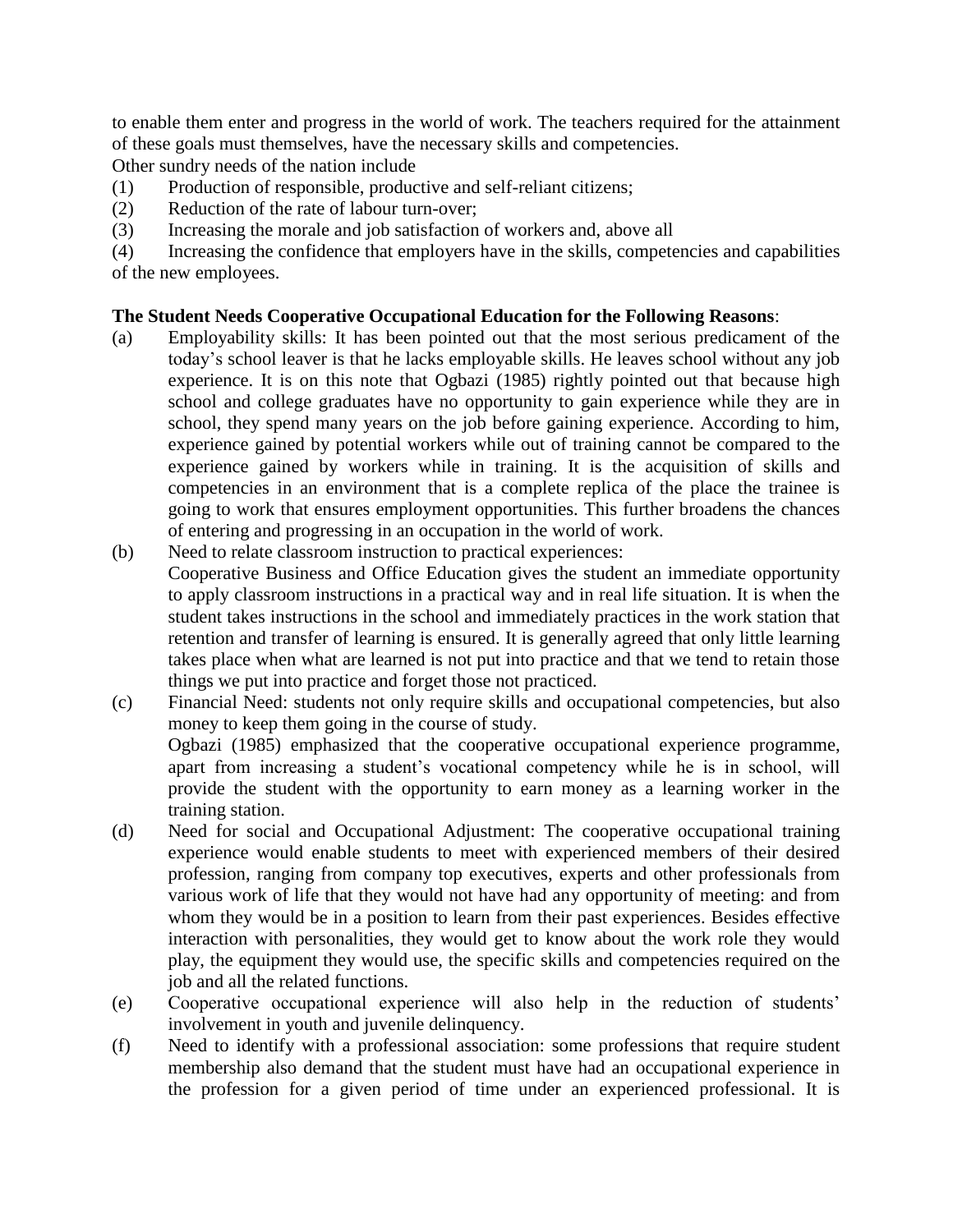necessary, therefore, for the student to be given a chance to secure recognition in his intended profession while he is receiving training. Besides, cooperative occupational experience is very essential for the business educator since the National Policy on Education (1981), Section 50 (ii) requires that "In recruiting teachers for the technical institutions, the industrial experience of the candidates will be given the highest premium." These and other needs of both the nation and the student make cooperative occupational experiences an indispensable tool for the production of effective and efficient office workers.

# **Constraints to the Implementation of Cooperative Business and Office Education Programmes in Nigeria**

The following are some of the problems that could make the operation of cooperative occupational education programmes difficult:

- (a) Unavailability of sufficient training stations: It is to be noted here that although many business enterprises and government establishments exist, a qualified training station, in this sense, includes only those offices, firm and establishments that house the best and up- to-date machines and equipment and are ready to repair and even replace them when they are obsolete. These stations must also have qualified and competent staff to man their equipment. The unfortunate thing, again, is that only a handful employers are interested in employing students unless such students are their relatives.
- (b) Lack of qualified staff: Generally, Nigeria experiences an acute shortage of qualified manpower to undertake the training of the needed manpower for the country. Those available are moving away from the country in search of greener pasture. In any case, the major problems of human resource development are related to shortage of high level manpower with critical skills and competencies. The few qualified ones are hardly able and willing to work together with others, especially directing and guiding an inexperienced worker.
- (c) Unfavorable attitudes of employers: Most employers see students as essentially part-time workers who may not be so effective and efficient as to enhance the attainment of the production targets. The urge to maximize profit is often at the uppermost part of their minds. There is, therefore, the need to educate employers/industrialists on the need for them to cooperate with educational institutions to give the citizens of this country a balanced education. This is the only way we can produce "self-reliant-citizens" to make for a self-reliant nation.
- (d) Inavailability of fund: There are complaints of lack of fund for the acquisition of new and modern machines and equipment; repairs, maintenance and purchases of spare parts for the machines and equipment; and for the payment of staff salary, wages and other benefits. For an employer to employ a student who will be working as an inexperienced member of staff and studying as a student, who perhaps, may not contribute much to the rapid increase in productivity required, and at the same time pay him, makes the proposal difficult. Though the Industrial Training Fund (ITF) exists, most employers, firms and organisations do not contribute their required quota to fund the programme, hence the inability of ITF to take care of all forms of cooperative training arrangements.
- (e) Lack of tools, machines and equipment: One of the reasons for cooperative occupational experience for and about business is the inability of the school to provide the replica of the work, as a result of lack of fund. Unfortunately, most of the offices, firms and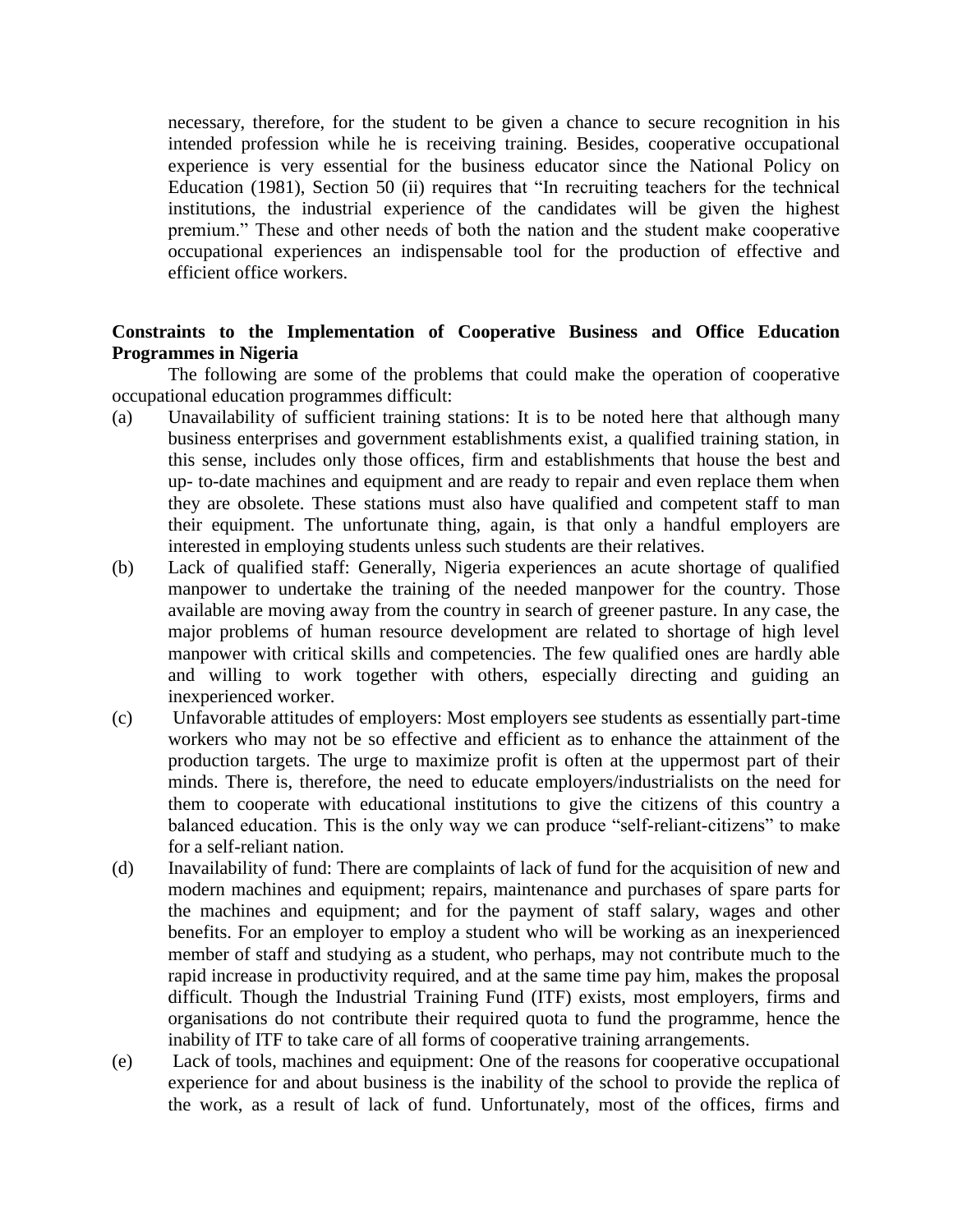business establishments are also ill-equipped to cope with the current demand of the business world. The few of them who have, are not able to source spare parts as at and when required because such spare parts are often not available in the country. In some case, a team of experts is required from abroad before a plant can be repaired.

(f) Problems associated with teacher coordinators: The success of any cooperative educational programme depends on the ability and willingness of the teacher co-ordinator to effectively and efficiently handle it. In some cases, the co-ordinator may not be prepared to take the problem of negotiating with employers for training stations: drawing the plan in conjunction with the employers; and supervising the students when they are eventually placed on the job. However, certain factors may make it difficult for the teacher co-ordinator to effectively co ordinate the programme. These include the coordinator's

(1) Inability to communicate effectively with students; labour groups, parents and schools personnel;

- (2) Inability to provide students guidance and inspirations;
- (3) Inability to prepare appropriate reports;
- 4) Inability to carry out evaluation and follow-up activities, and
- (5) Poor knowledge of business trends and developments; among others.

# **Justifications for Cooperative Business and Office Education**

The constraints to cooperative occupational education notwithstanding, there is still the need for the programme. Our schools and colleges are hardly well equipped and those that are well equipped have merely obsolete and unserviceable machines and equipped including the computer. It is, therefore, the duty of the schools and colleges educating youths and adults for and about business to ensure that all round efficiency and effectiveness are inculcated in them to enable them function as full members of the society.

However, the following are some of the specific roles which cooperative occupational education can play in the preparation of individuals for and about business in a period of rapid technological advancements.

(a) It will enable students to consolidate knowledge, apply concepts and principles as taught in the school about office machines and equipment, and acquire skills and competencies required in the world of work.

(b) As a preparation for a vocation, business and office education ought to be given in an environment which is an exact replica of the environment in which the learner will subsequently work. Therefore, except for a simulated situation (which is difficult to create because of numerous other constraints associated with it), the learner can only be brought face to face with the realities of this principle through cooperative occupational experience.

(c) In view of the fact that the modem machines and equipment can not all be found in a particular enterprise or office, the student, through the cooperative arrangements of the school can move from one training station to another in order to acquire all the necessary skills and competencies.

(d) The current issues in office technology revolve around the introduction and use of the computer in various aspects of office work. Since not all schools can afford to install computers for training students, it is necessary to expose the students to knowledge of the computer and its applications through cooperative arrangements.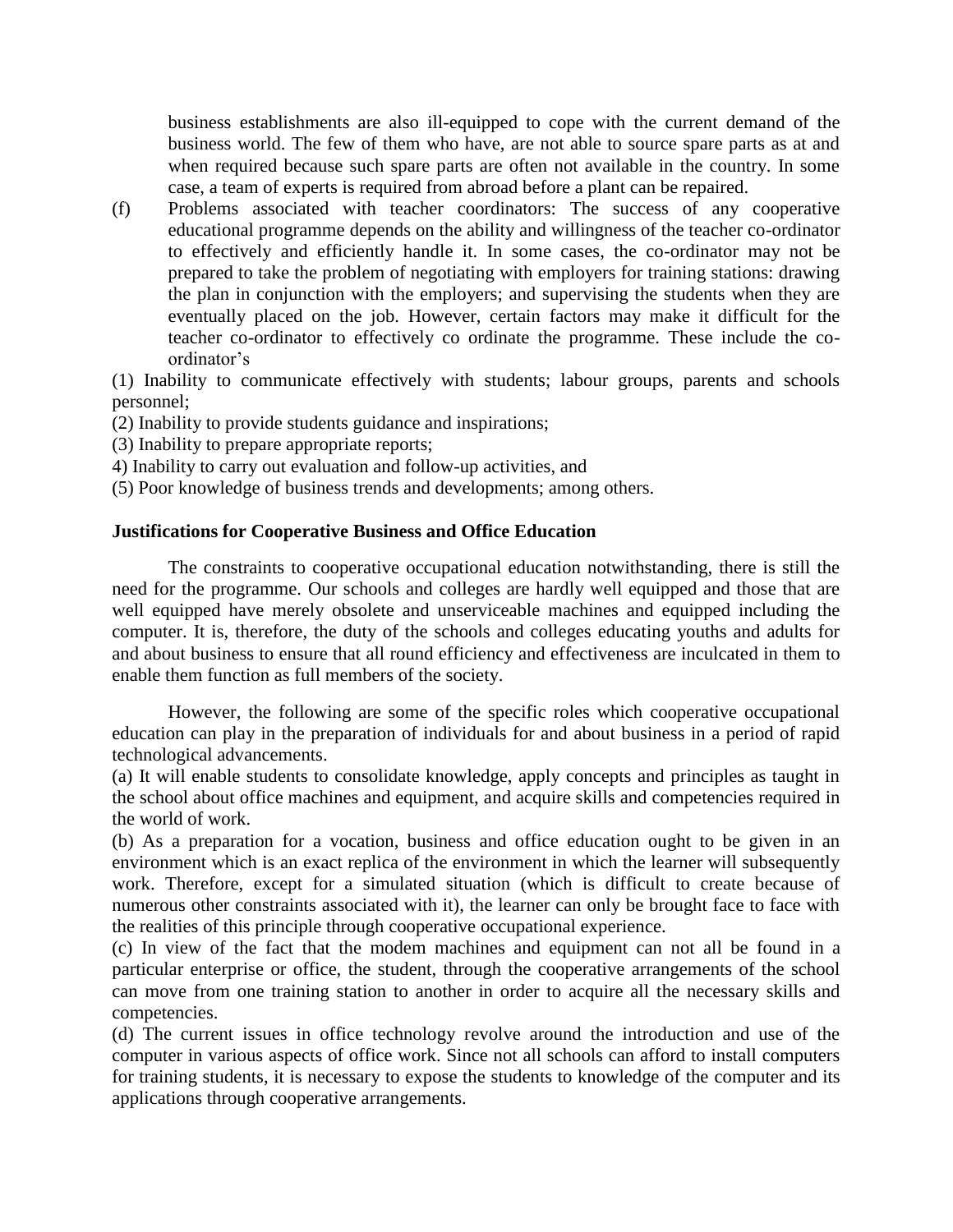(e) In order for the present educational policy to succeed, the teachers who will implement the programme, must have clear knowledge of both the office machines and equipment and the current trends and issues in the business and economic life of the nation. There is no better way of inculcating these skills and competencies in these teachers to be except through a properly planned, supervised and regularly evaluated cooperative occupational education programmer.

(f) It will be noted that for anyone to operate office machines and equipment and obtain the desired result, the one must have developed confidence in their handling. To enable students develop such confidence in them; exposure through cooperative occupational training programme will be necessary.

#### **Conclusion**

Schools, colleges, polytechnics and Universities offering Business and office education in their programmes should embark on cooperative occupational education programmes to enable their graduates acquire all the necessary skills and competencies they require to enter and progress in their chosen occupations in the world of work before graduation.

#### **References**

- Federal Government of Nigeria (1981). National Policy on Education Lagos: Federal Ministry of Education.
- Harbison, F &Myers, C.A. (1964). Education manpower and economic resource development, New york: McGraw-Hill Book Company.
- Ifedi, C. (1982, May 24). Manpower development, job opportunities, Business Times, P. 22.
- Kanu, I.N. (1987). Technological advancement and business education. In Business Education Journal II (1), 59-67
- Ogbazi, J.N. (1985). Role of cooperative education in preparation of the Nigerian youth for employment in agricultural occupations. In Trends in vocational education in Nigeria. Egbe, T.E.& Segun, 0. (Eds). Nigerian Educational Research Association (NERA), 83- 94.
- Osuala, E. C.(1987). A handbook of vocational technical education for Nigeria. Obosi: pacific publishers.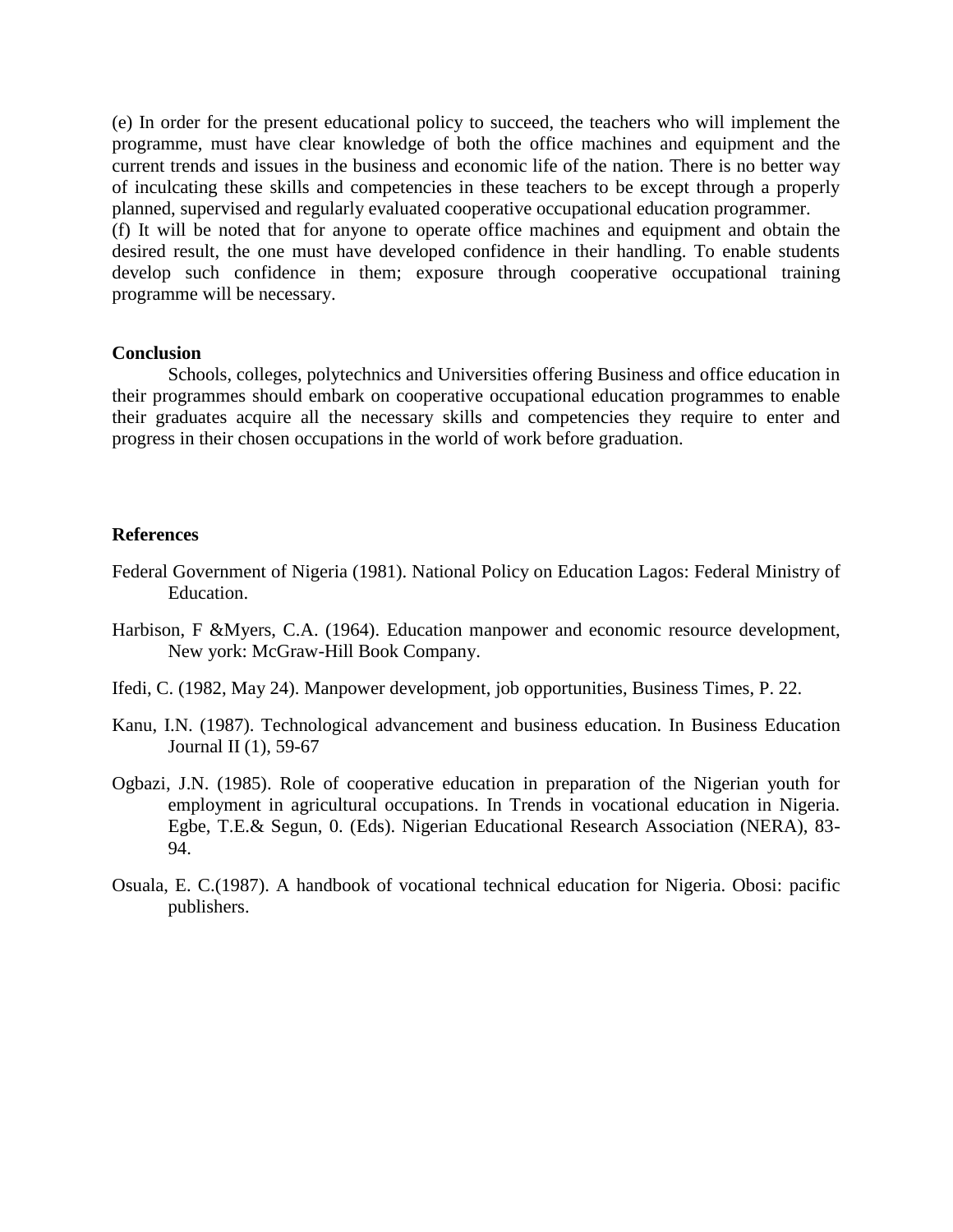# **Philosophical Foundations of Business And Office Education. By By**

# **Dr. C. A. Obi (Mrs.) Department of Vocational Education, University of Nigeria, Nsukka.**

#### **Abstract:**

An attempt was made in this paper to show how business education evolved from the philosophy of pragmatism. The paper also tried to explain business education and the educational implications of the business education philosophies for the 6-3-3-4 system of education in Nigeria.

#### **Introduction**

The traditional philosophers adopted basically a metaphysical approach to the idea of knowledge. Hence, man's approach to knowledge was through philosophizing from a priori principles and self-evident truths. A change to the acquisition of knowledge was brought about by the birth of a new philosophy known as pragmatism, which draws its strength from its scientific approach to knowledge. This philosophy is regarded by many as the only native American philosophy (Okafor, 1984).

The greatest proponents of this philosophy were Charles Sanders Peirce (1839 - 1914), William James (1842 - 1910) and John Dewey (1859 - 1959). The term pragmatism, was first introduced by Charles John Peirce at a university lecture in 1878 and was first used in his writing in 1902. However, John Dewey is credited with the greatest contribution to pragmatism and its application to education due to longevity.

In relation to education, the proponents believed that the curriculum should consist of activities concomitant with living since education is life. It was this consideration that brought about the inclusion of extracurricular activities like dramatics and physical exercises into the school curriculum. It also accounts for the elevation of vocational subjects to the standard of the other subjects like history, geography, chemistry, etc. In other words, vocational subjects were already in existence but were snubbed. Business and office education was organized privately prior to the introduction of the philosophy of pragmatism. However, it was as a result of this new philosophy that business and office education grew faster and was organized in the public schools. It was also pragmatism that caused the establishment of vocational education departments in universities, in response to Rousseau's theory of naturalism. This theory states that educational content and method should take into consideration, individual differences abilities, needs and interests.

#### **What Business Education Is**

If general education is thought of as the adjustment of the individual to his environment, basic business education must be thought of as the adjustment of the individual to his business environment (Tonne and Nanassy, 1970).

According to Osuala (1987) basic business education/general business is a basic course for any student who plans to elect other business subjects which will prepare him for office occupations and employment. The student, he said, is introduced to his business environment for the viewpoint of his activities as both a consumer and a producer. The course provides an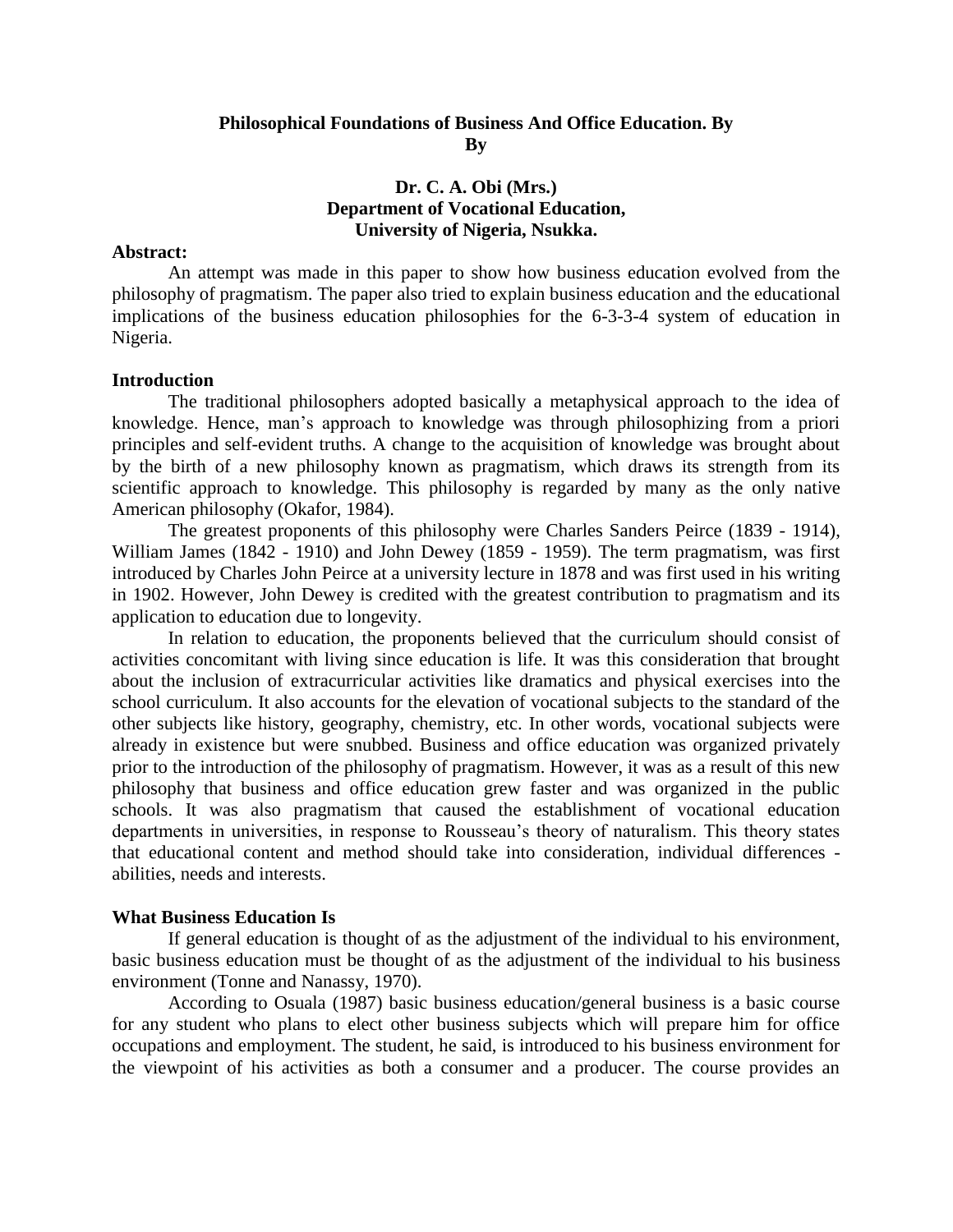overview of the entire field of business and gives background information that is necessary to those who may specialize in the world of business as a career.

Before the Vocational Education Act of 1963, business education meant many things to many people. To some, it referred to those business subjects ordinarily taught at the secondary school level such as typewriting, shorthand, bookkeeping, etc. Others thought of it as an education for entrances into the world of business, given at all educational levels. Yet, to some people, it was synonymous with post-secondary education in subjects like accounting, marketing, secretarial studies, finance and office administration. Still, others thought of it as the preparation or in-service education of secondary school business teachers, that is, business teacher education.

According to the American Vocational Association definition (Osuala, 1987), business education is a programme of instruction which consists of two parts: (a) office education, a vocational education programme for office careers through initial, refresher, and upgrading education leading to employability and advancement in office occupations, and (b) general business education, a programme to provide students with information and competencies which are needed by all in managing personal business affairs and in using the services of the business world. In this sense, it contributes in some measure to objective of self-realization. Thus, work offered in business courses enables the student to improve upon his ability to solve problems. For example, after studying basic business, a student can freely speak on insurance, taxation, data processing techniques, etc. Also, to some extent, business education contributes to the objective of civic responsibility by recognizing the rights and responsibilities of the individual in courses such as business law.

The greatest contribution to general education by basic business education is made in the area of the objective of economic efficiency. The contribution made is two-fold. First, is a definite vocational objective since it enables the individual to develop skills and understanding which enable him to enter the business world and earn a living. Secondly, it contributes to the attainment of the objective of consumer economic efficiency or consumerism. This is because it enables the student to buy and use wisely, the goods and services provided by business. These are learnt in topics that teach, for example, to invest, handle cheques, guard against fraud in monetary transactions, etc.

Until quite recently, business and office education had only one philosophy which was vocational. This philosophy gave rise to others, which will be discussed later.

#### **The Concept of Vocation in Philosophy**

Aristotle believed that there were two types of work. The first was bread-labour, which he described as work for the purpose of subsistence while the second which he termed leisure work referred to labour for interest (Evans, 1971). Slaves and serfs engaged in bread-work. Freemen pursued careers in government, religion and in the arts and sciences, not to earn a living, but for their self-satisfaction in doing something interesting. Yet, it was true that if work was stopped there would be economic penalties to the State.

Despite Paul's statement (Thessalonians 3,10) that a man who work not shall eat not, the medieval church interpreted this to mean that though the natural law imposed this obligation on the human race, it did not apply to certain individuals. Thus, the clergy were exempt from this law. Occupations were ranked from the servile tasks of the peasants to the highest duties of the clergy. It was believed that all vocations were assigned by God and thus, it was unnecessary and blasphemous to attempt to change the vocation (Evans, 1971). However, a change of attitude was brought about by the reformation of 1517 started by Martin Luther. He also agreed with the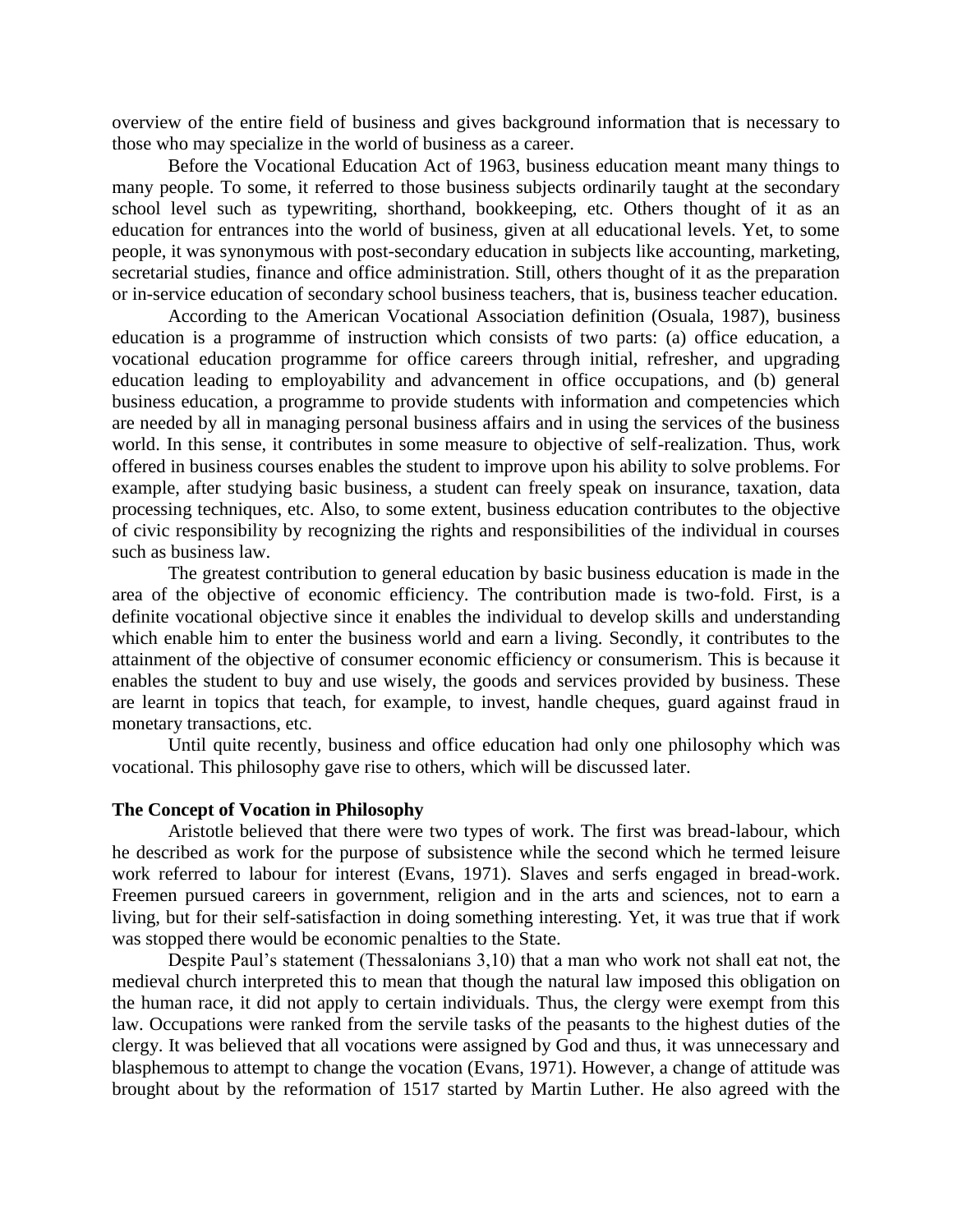church on the assignment of vocations but emphasized that vocations were equal in the sight of God.

Consequently, Pestalozzi, who was known as the father of manual labour also believed in class distinctions with regard to work, even though, he did not agree that only the poor should work for a living (Silber, 1973). The third part of his system, which he called practical education, consisted of the training of the body (physical education proper) and the preparation for a manual occupation as well as all education, which applied 'art' by way of skill and practical efficiency. It was under this second aspect that he included the education of the poor, for the development of their working capacities, as an important part of their general education. He emphasized that occupation must be an integral part of man's education and added that physical education must necessarily include moral and intellectual education.

Pestalozzi posited that if man learnt to meet his occupational requirement in a 'really elementary' way, (he called vocational training, elementary education for art) he would be able to perform all sorts of work and not only specific manipulation. Thus, it would be possible for him to acquire a desire to work rather than a wish to receive alms. Elementary vocational training, according to Pestalozzi (Silber, 1973) 'improves man's standard of living', since it enables him to be employed and earn some money to meet his needs. Therefore, vocational training should be concomitant with general education if man is to achieve self-fulfillment and contribute to the welfare of his community and State.

The concept of work or vocation has changed a great deal. There is a strange contradiction in modern society: As the workers (those engaged in society-sustaining occupations) are liberated from long hours of work, vocational success becomes the yard-stick for according prestige in the upper strata of society. The social class system of rich and poor has been replaced by a new demarcation known as 'socio-economic status'. One's place in the upper class of society depends more and more on personal achievement and less and less on hereditary privilege. The concept of the 'gentleman' has given place to the concept of the 'professional man', Hence, one does not become a consultant engineer by receiving the education which was once the hallmark of the gentleman (Schofield, 1972).

The nature of work has changed tremendously from physical to mental toil. Work now involves jobs, which increasingly require mastering areas of specialized knowledge. Today, leaders study and work to provide for the unemployed irrespective of class, the socially indigent, the uneducated and the unmotivated.

A modern view of philosophy of work started with Adam Smith (Evans, 1971) who believed that man works for economic self-interest. This viewpoint was refuted by Ushinksy (Evan, 1971) who emphasized that man works to attain spiritual happiness, as it is the only source of human dignity.

They both agreed on one thing: that is, that man must work. Man is endowed with some potentialities from heaven, which he can be helped to develop to enable him achieve selffulfillment and also contribute to the well-being of his society through work. This is the task involved in the education of man. Hence, when one is engaged in training in specific business tasks, for example, with the view of going into employment at the end of his training, he is said to be receiving vocational business training.

#### **Origins of Business and Office Education**

# *The Apprenticeship System*

Informal training for business is probably as old as business itself. This is evidenced by legal arrangements for apprenticeship contained in the famous Code of Hammurabi developed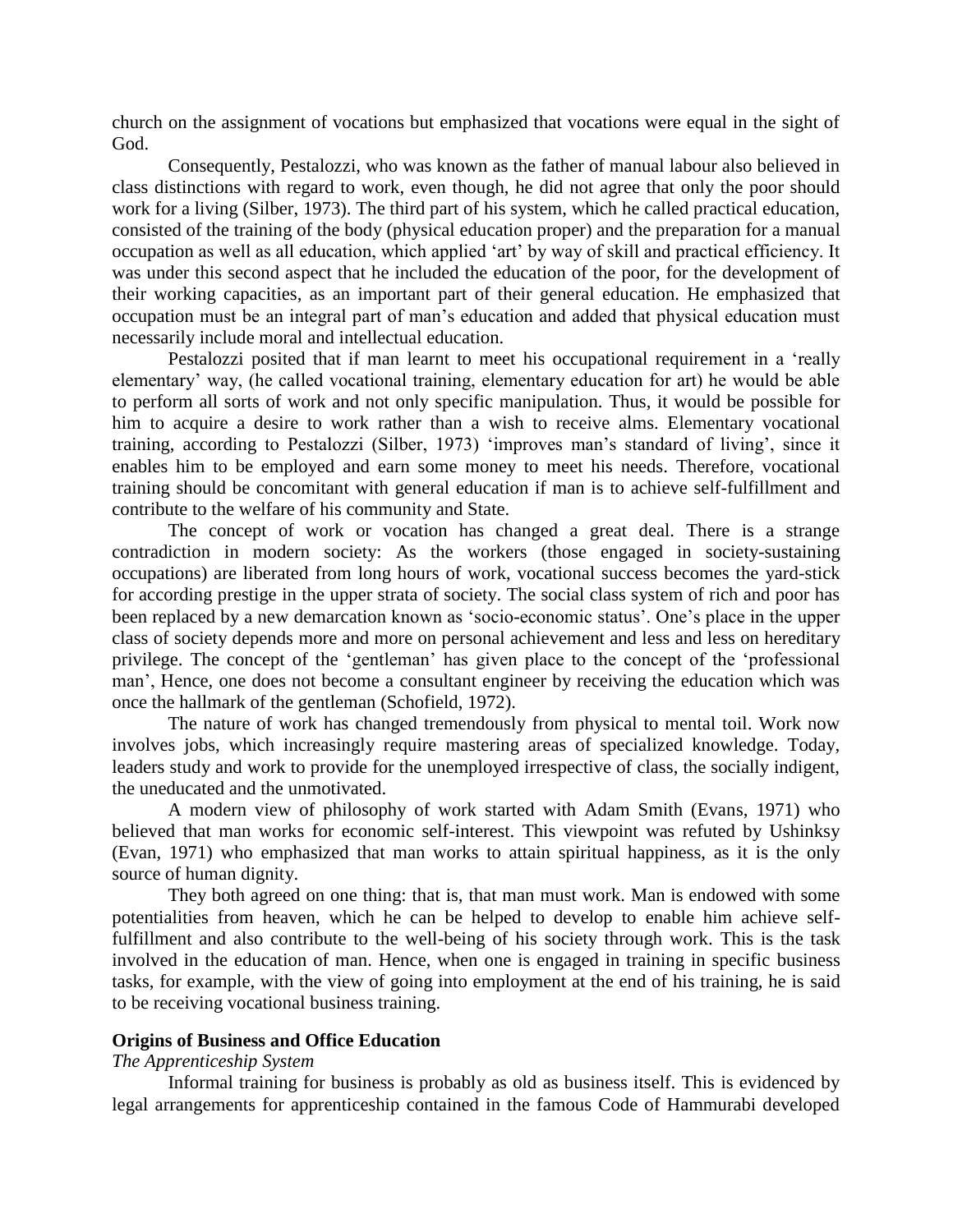over four thousand years ago, that was around 1700 B.C. In this Code, provision was made for a craftsman to adopt a young man and teach him his trade. This system of training in ancient times frequently took the form of a father-and-son relationship and was regulated by law. A contract, or indenture agreement, was made between the father of the prospective apprentice and a master. The master provided food, clothing, shelter and knowledge of the "mysteries" of the trade. Imitating the master was primarily the method of learning.

Apprenticeship was most effective in home production where the master owned a shop and employed only a few journeymen and apprentices. The effectiveness of this type of training decreased as home production gave way to factory production. Apprentices then became mere hands working for an employer at lower wages.

In the Middle Ages, bookkeepers learnt their occupations by apprenticeship. The keeping of systematic and convenient records of monetary transactions has been traced back to the Babylonians, Egyptians, Greeks and Romans. Double-entry book-keeping was developed in the fourteenth and fifteenth centuries by the North Italians and is at times called the Italian Method. As the need for bookkeepers increased in the large cities than could be supplied by the apprenticeship system, private itinerant tutors began to teach bookkeeping and writing.

#### **Growth**

The Latin grammar schools of pre-American Independence included in their curricula, bookkeeping, arithmetic and writing. After the independence, great expansion in business followed and more bookkeepers and office workers were needed than the apprenticeship and the private tutorials could provide. Consequently, private business schools were established to meet the increasing demand for bookkeepers and office workers.

According to Tone, Popham & Freeman (1965), business education in schools developed greatly with the perfection of the typewriter in the early 18370's and its acceptance in business communication. The use of the typewriter was accompanied by an increased interest in shorthand, which was introduced by Isaac Pitman in 1837. Typewriting and shorthand were thus included in the curricula of the private schools as vocational subjects. In the latter part of the nineteenth century, skilled employees needed by the different business organisations were trained by private business schools. Many elementary school pupils dropped out of school to enroll in private business schools to prepare for a career in business. In Nigeria today, many of the successful business executives graduated from the private secondary schools which taught business subjects in the commercial schools, which were privately owned, too.

In Britain the passage of the Technical Instruction Act of 1899 brought a new dimension to commercial or basic business education. The London School of Economics and Political Science founded in 1895 was affiliated to London University in 1900. This was as a result of its success in a wide range of instruction, mainly commercial.

Today, business subjects are taught in both public and private schools, teachers colleges and other higher institutions of learning. There are, in addition, provisions for specialization in different areas of business education, for example, accounting, stenography (typewriting and shorthand), commerce, business management, etc. at the tertiary institutions including universities.

#### **Philosophical Bases of Business and Office Education**

The philosophical foundations of vocational education, which include business education listed in chronological order of their acceptance, are:

1) meeting the manpower need of society;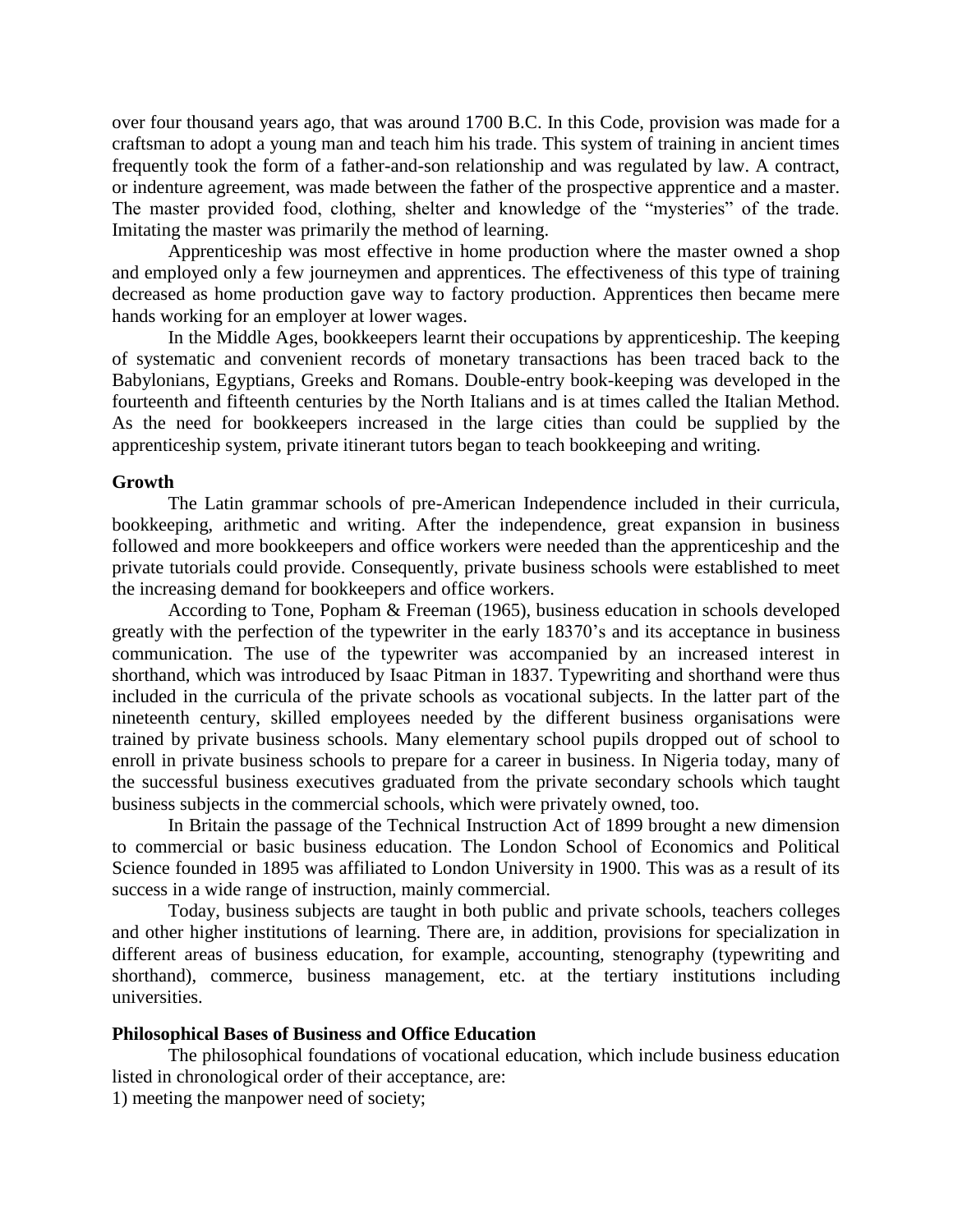2) increasing the options available to each student; and

3) serving as a motivating force to enhance all types of learning.

These are basically the philosophies of any society establishing a vocational education programme. However, business education has its own philosophies. The philosophical basis towards which it has moved consists of two parts - education for business as needed vocationally and education for business as needed by everyone (Crunch 1978).

Throughout each of the periods of development in business education, trends and basic philosophical tenets and criteria have been discernable. However, organization, curricular patterns and objectives have varied extremely in response to the ever-changing societal demands. For example, prior to 1920, the objective of business education was vocational. It was intended to:

(1) provide training for specific jobs and

(2) develop ability to use these skills in the environment of business only. The latter objective is often called occupational intelligence. Thus little was done to educate the consumer on how to buy wisely and the efficient use of the goods and services available throughout the business community. This was in spite of the Industrial Revolution and the consequent increase in the volume of business. It was the stock market crash of 1929 that caused the American public to realize that an understanding of the world of investments by consumers was desirable. At this juncture, the third basic objective — to educate persons to be intelligent consumers of goods and services of business — came into being. This objective of business education which is nonvocational is presently known as consumer education. It is this third objective that has probably increased the acceptance of business education as part of a general education programme as articulated at the beginning of this paper. According to Evans (1971), business education is more acceptable than any of the other vocational programmes.

The traditional business courses are typewriting (vocational and personal—use) and bookkeeping and accounting. Many schools in the United States of America offer a personal use typewriting course for academic students. The aim is to contribute to the general education of all students in the school instead of providing specialized job training programme for a few students.

The introduction of business education in the public schools in 1920 was in response to the demand by parents who felt that the occupational training was too 'valuable' to be made available to only those who could attend private schools (Tonne, et al, 1965).

In Nigeria, the Federal Government has finally recognized vocational education as an instrument of development. It also believes that the study of 'commercial and other vocational courses', will make senior secondary school leavers immediately employable (Federal Republic of Nigeria, 1981). This is the greatest recognition that business education has ever been accorded in the Nigerian educational system.

# **Educational Implications of the Business Education Philosophies for the 6-3-3-4 Education System:**

The recognition of business education as a utilitarian education as implied in the National Policy on Education, l981 (sub sect. 21, sect.4), is a challenge to leaders in business education to meet the expectations of the people of this country. In order to meet this challenge, the leaders should ensure that certification is concomitant with competence. This is necessary if the right quality of teachers is to be produced for the 3-3 secondary school system. It is important to note that effective teaching requires confidence on the part of the teacher and that confidence is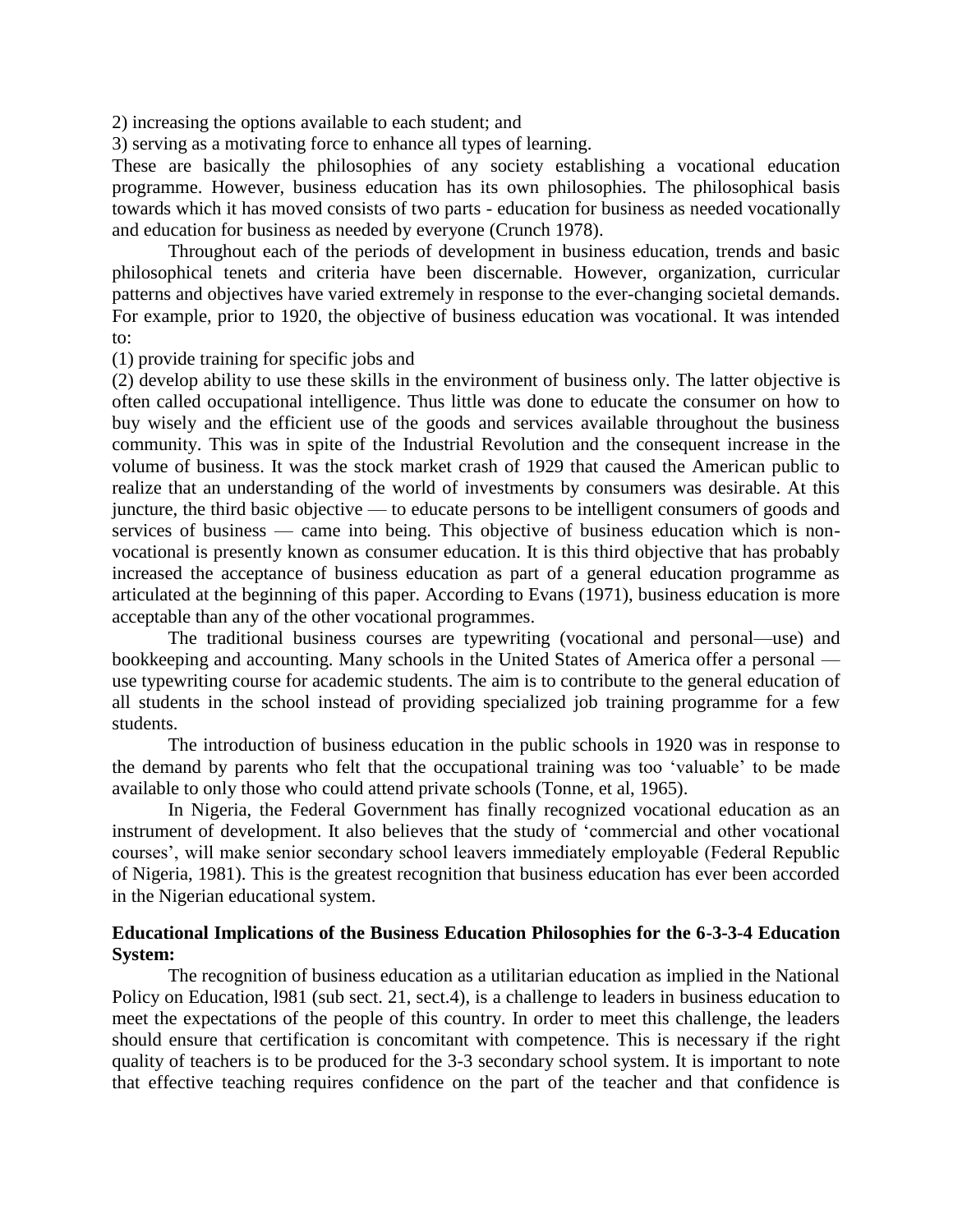acquired through possession of relevant competencies. Therefore, the business teacher should ensure that he knows what he is to teach.

Secondly, business education is expected to provide options in the educational system, thus reducing the dropout rates of our youths. At the same time, it is hoped that by the time some students dropped out, they ought to have acquired some skills to enable them live a useful life. Prior to the introduction of the new educational system, many youths who dropped out of the pure general education programme had found life quite frustrating because they had no saleable skills. However, some had gone into business of one kind or the other and succeeded; some learnt one trade or the other, for example, plumbing, tailoring, carpentry, typewriting, etc. Government now wishes to make these options available in the secondary school system.

Thirdly, the increasing need for knowledge of business and the national economy has already led to increased enrollment in business subjects and this enrollment will continue to increase. It is therefore, expected that more business teachers will be produced to meet the present demand and future needs. Also, it is implied that every secondary school child should be prepared for the world of business whether or not he intends to be employed in a business organization.

Finally, the most important factor in teaching business education is its dynamic nature. Thus, the school authorities and the business teachers must be current with the major changes taking place in the world of business as well as plan for the future in order to provide up-to-date preparation for students seeking business occupations. In other words the schools should cooperate with business organizations and business professional associations in order to produce school leavers that are employable.

# **Conclusions and Recommendations**

The philosophies of business education are discernable. However, expansion has occurred in the objectives while changes have been witnessed in the organization and achievement of these objectives. The misconception of business education as education for low achievers has made it impossible for this country to benefit from the advantages of this type of education. It is hoped that the 6-3-3-4 system of education will place business education in its proper position of utilitarianism provided that the government supports its policy with the necessary human and material resources for effective work.

For improvement of business education in Nigeria, the following suggestions are made:

- 1. The secondary schools should be equipped with the necessary facilities for effective teaching of business subjects, for example, typewriters, office practice laboratories with duplicating, photocopying and accounting machines, word processors, computers etc.
- 2. Business subjects should be taught as single subjects instead of integrating them under Business Studies as is done presently. This would make it possible for more time to be allocated to the skills — typewriting, shorthand and accounting.
- 3. If the recommendation in (1) is too expensive for government to implement, an alternative will be to establish special vocational schools and vocational centres, and equip them fully. The vocational centres will cater for the interest of those who lost the opportunity to receive this type of education at the secondary school level.
- 4. Teachers' are needed to teach business subjects, and to retain those that are already in service, remunerations are recommended for business teachers in secondary schools.
- 5. There should be a coordination between secondary school curriculum and those of the tertiary institutions including universities.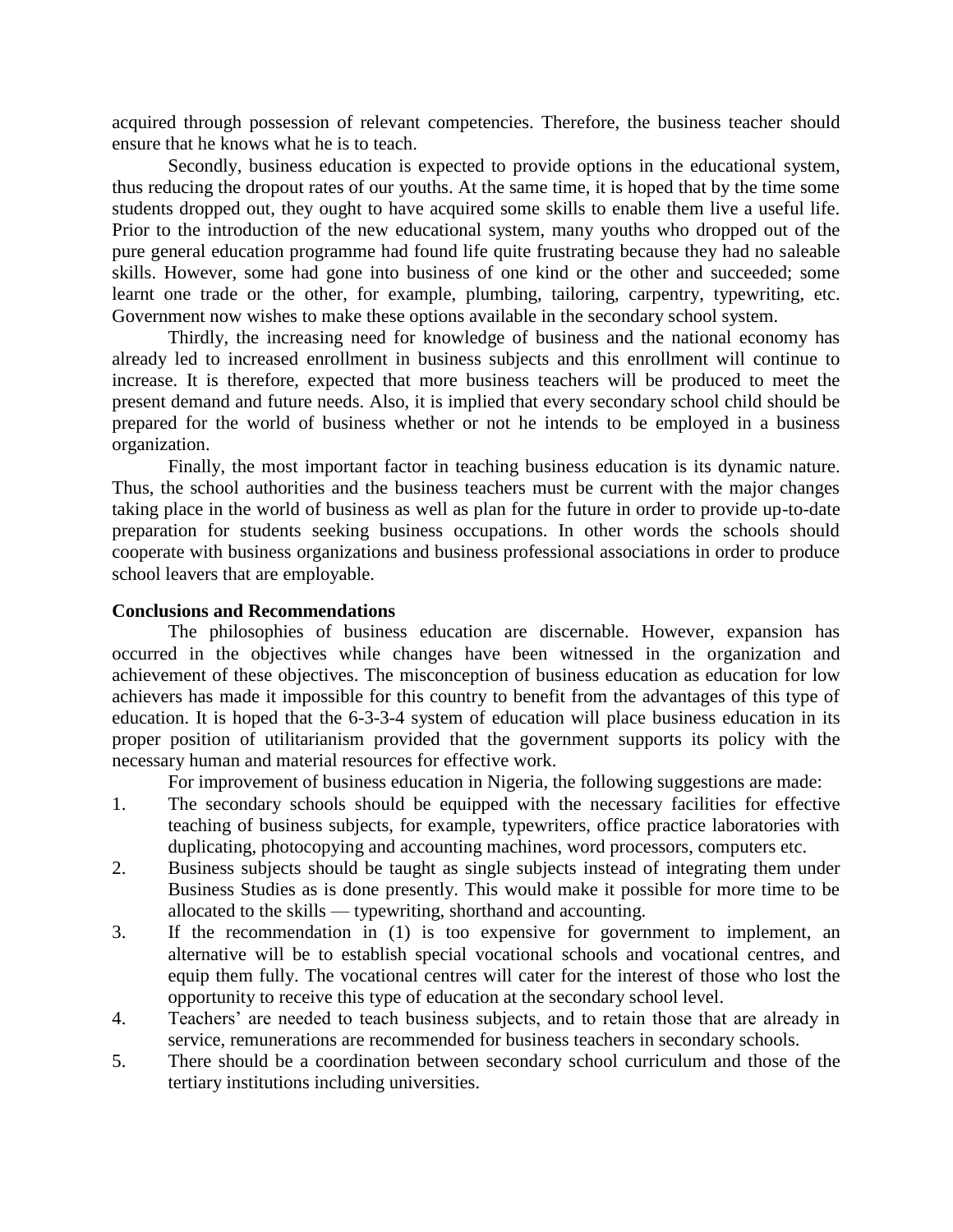6. Finally, in view of the dynamic nature of business, and the task before the business teacher, it is important that arrangements are made to enable him up-date his competence through in-service programmes.

#### **References:**

- Crunk, D.E. (1978). Education for business ownership and management. Business Education Forum 32(7), 33-25.
- Evans, R, (1971). Foundations of vocational education, Ohio: Charles E. Merril Publishing Company.
- Federal Government of Nigeria of Nigeria (1981). National policy on education. Lagos: NERC Press.
- Okafor, F.C. (1981). Philosophy of education and third world Perspective. Lawrenceville: Brunswick Publishing Company.
- Qsuala, E.C. (1987). Foundations of vocational education (3r ed.), Nsukka: Fulladu Publishing Company.
- Schofield, H. (1972). The philosophy of education, London: Unwin Education Books.
- Silber, K. (1973). Pestalozzi: The man and his work Wiltshire: Redwood Press Limited.
- Tonne, H.A. and Nanassy, L.C. (1970). Principles of business education. New York: McGraw-Hill Book Company Ltd.
- Toone, H.A. Popham E.L. & Freeman M.V. (1965). Methods of teaching business subjects. New York: McGraw-Hill Book Company, Ltd.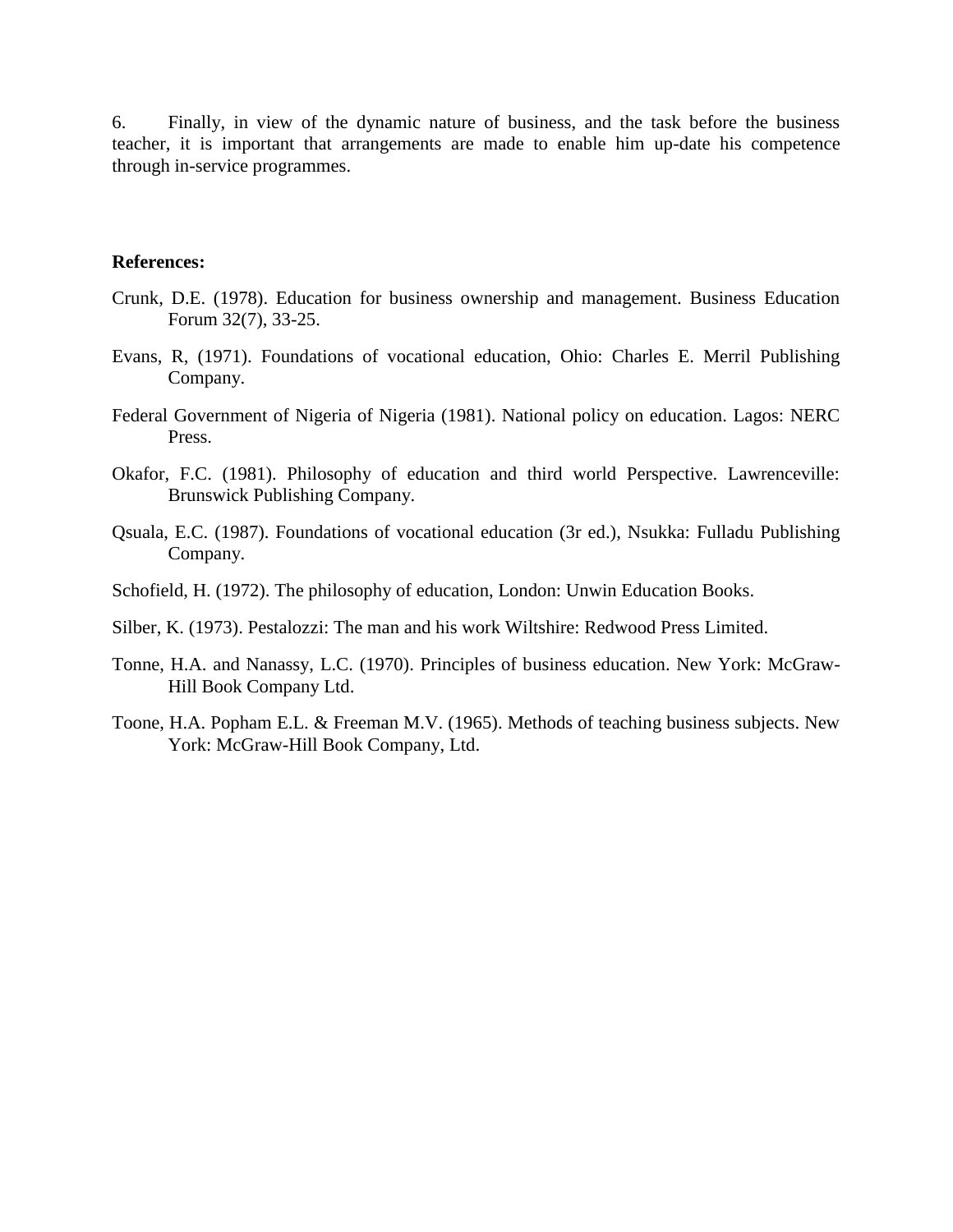# **The Changing Office Environment and Need for Office Education By Alone, A.N. Department of Secretarial Studies, Abia State Polytechnic, Aba.**

#### **Abstract:**

Fast changes have taken place in the office environment within a few decades and more changes would also take place in the foreseeable future. The dynamic nature of the office is at the root of these changes. Since the business world of today, including government, industry and other human endeavours, require fast and accurate information for decision-making, the level of office technology must continue to rise to match the demand. In the same vein, office education must also require dynamic programmes in order to best produce the personnel to fit into the modern office requirements. Such curriculum must also focus on future demands to remain relevant. Therefore, this paper has presented a background of the traditional office operations, showing its inadequacies in coping with today and tomorrow information demands, and the need for updated curriculum to prepare office employees.

#### **Introduction**

The modern office environment has witnessed tremendous changes in all facets of its operations. These changes came as a result of expansion in organizational sizes complexities and insatiable need for timely and more accurate information. As the office environment is rapidly embracing new technologies, automated equipment is rapidly being introduced into to work place and with it the new procedure and methods that are changing the office employee's job. Matherly (1986) noted that the scope of these changes and the rate at which they occur promise to increase as future generations of technology are developed and implemented.

Simpson (1983) noted that offices have been organized traditionally so that many people handle the same sheet of paper as it passes through the company. This had led to fragmentation of responsibilities and lack of sense about how the overall system works. However, as the traditional office moves towards automation, secretaries and other office workers are being required to develop competencies necessary for effective performance in today's and tomorrow's office.

It is in the above perspective that Belly (1973) had posited that the traditional secretarial studies programmes were becoming obsolete and created an unrealistic hope for its students. According to him, graduating young people are ill-prepared for the future needs of the business world. If the above statement was true in 1973, it has become truer today, given the changes in technology which have inevitably changed the work processes. These changes will continue to occur because of the rapid advancement in technology.

#### **Why the Changes will Occur**

As has already been noted, automated technologies are being introduced into the office environment at an ever increasing rate because automation is needed to increase the effectiveness and efficiency of employees and to meet the information needs of business. The modern business organization, the government and the industries need faster and more accurate information for more reliable decision-making. The development of information technology, which is the handling and processing of information using technologies such as computers,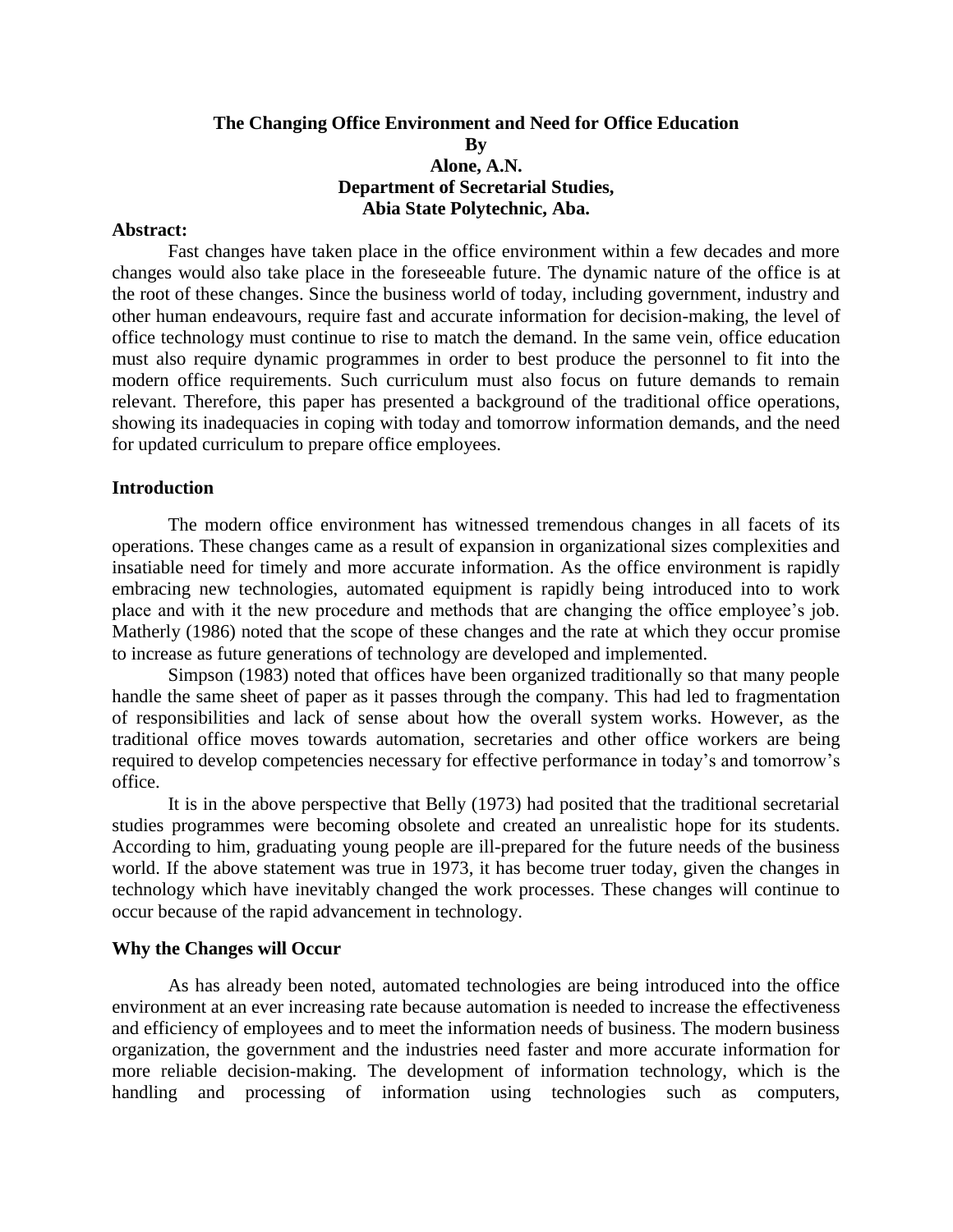telecommunication and printing opened up a need for information management (Cawthorn, 1988). Agomuo (1997) posited that the need for information management became very necessary because of the vast volume of paper work and fragmented data generated in business organisations. In line with the above view, Alone (1994) had noted that the increasing demand for information, necessitated the automatic production and dissemination of information through the electronic media. Most business orgainsations today cannot operate effectively without the use of computer and other automated equipment.

Quible (1977) gave the underlisted reasons why office operations should be computerized.

- 1. Rapidly increasing labour costs.
- 2. Increasing volume of business transactions.
- 3. Increasing cost of processing office work.
- 4. Increasing volume of business transactions.
- 5. Increasing number of technological development.
- 6. Increasing need for accurate and timely information for rapid decision-making

He further stated that the modem office will be characterized by a total "systems" approach in the administration and operation of the organization. Hence tomorrow office will be dependent on electronic devices for information processing.

#### **How the Changes will Affect Tomorrow's Office Worker**

Electronic equipment does not only affect office worker's tasks but also permits the redesign of office work and the redefinition of employee roles. Less employee time will be devoted to tasks such as keyboarding, filing and computing. New office systems already available will permit the reallocation or redistribution of responsibilities downward to administrative support personnel.

Belly (1973) posited that expanded and expanding use of machine dictation equipment, centralized machine dictation, machine transcription and the current innovation of word and data processing will result in unprecedented demand for machine transcribers. Similarly, Schmidt (1980) had noted that work-force projections indicate that over the next several decades a larger proportion of the work-force will be employed as office workers. This increase is not going to result from a change in the basic functions of the office, rather it will occur because of increase demand for more timely and more accurate information on the part of management.

The present trend in office occupations is a pointer to office of tomorrow. It is even expected that in the very near future, almost every office operation will be automated.

#### **Today's Office education Imperatives**

In order to facilitate the acceptance of this increasingly automated office environment, current office education students need to have a greater awareness of the changes to expect in the office environment. This will include why the changes will occur, how the changes will affect their work environment and how best to prepare themselves to meet the challenges of working in the ever- changing office. According to Matherly (1982) students who understand why the changes are occurring in the office work environment, and who understand how the changes will affect their jobs are better equipped to accept the changes when they occur in the work environment.

The above findings throw a big challenge to the business and office educator who invariable is the person to pilot the changes. Some of these challenges include: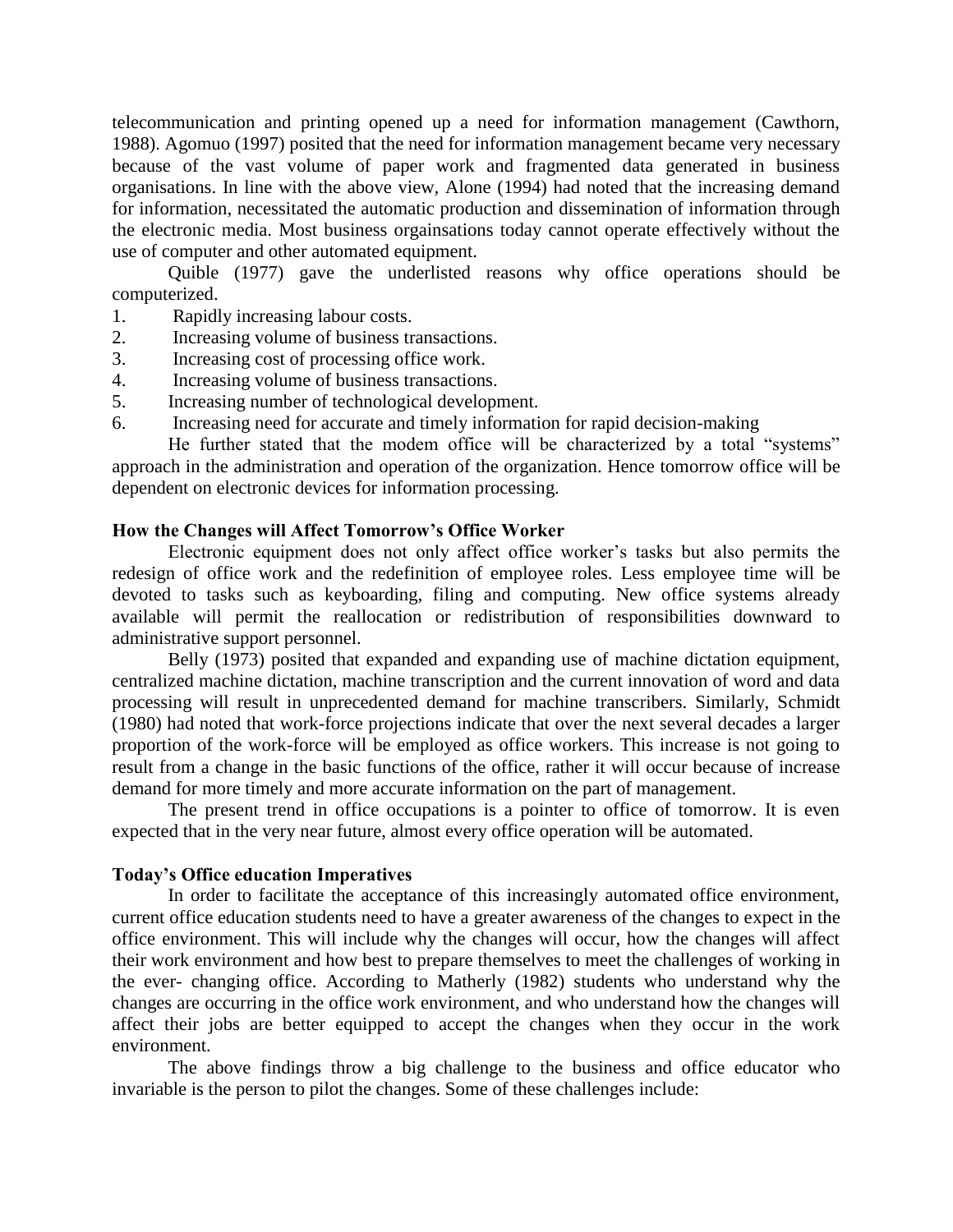#### **Preparing Students for Working in a More Highly Automated Office Environment:**

As new technologies are implemented in the office, the more routine tasks will be handled by electronic equipment. As Matherly (1986) noted, employees may find that applied tasks that once constitute most of their job responsibilities will no longer be integral components of their positions. Instead, their jobs will involve mastering new equipment, as well as utilizing skills that cannot be readily automated. Therefore office education students need exposure in the skills that will continue to be useful during the evolution to a more highly automated office skills that can be taught with in- basket simulations and role-playing situations in the classroom. As a result, students need to be equipped with decision-making and problem solving skills, since less time will be devoted to key boarding, filing and other tasks, which can either be done faster by automated equipment or with equipment assistance. Supervisors will expect administrative support personnel to take on additional management-level responsibilities.

#### **Curriculum Implications**

Writing about the curriculum implications of the future office, Oladebo (1991) postulated that many business teacher education programmes will take the initiative in redesigning curriculum and making changes to meet the emerging needs. According to him, changes will be necessary in all of the course-content of business education which students are required to take.

Many of the business offices today are adopting the use of electronic typewriters and computers and word processors of all kinds. It is envisaged that by the year 2010, computer will flood the business houses and public offices. To meet these challenges, all business-teacher preparation courses must, as a matter of need, include the use and application of microcomputers to the specific area being taught. Course content will need to reflect the new technological advancement in order to be up-to-date. Expressing the same view, Okafor (1991) wrote that business educators are duty-bound to help the students acquire and develop these needed skills and attitudes for employment by aligning curriculum with practice. This statement therefore implies that the curriculum must be kept current through constant reviews. It is in line with this thought that Agomuo (1990 suggested a re-alignment of the Nigerian secretarial education with the demands of tomorrow office.

For Business Education Programmes to be beneficial, it must closely parallel actual working situations and concurrently prepare the students to adjust to every changing job demands. This is in agreement with the view of Crews (1981). According to him, the business teacher must develop an adequate perception of the kind of persons needed in business and how these persons can be educated for business by harmonizing the businessman's need for adequately prepared personnel and the business teacher's desire to assist businessmen.

Employment trends in modern offices require that prospective job seekers be equipped with basic skills and competencies to enable them enter and progress in the job (Alozie, 1994). Therefore, redesigning of the office education curriculum to incorporate the modern skills needed for effective performance in the office of the future, is a major imperative of today's office education curriculum.

#### **Equipment Implications**

One major requirement of the technical and vocational education programmes is that the students should be trained with machines, tools, equipment, and processes and in fact, in the replica of the work milieu of the eventual employment. Unfortunately, this process and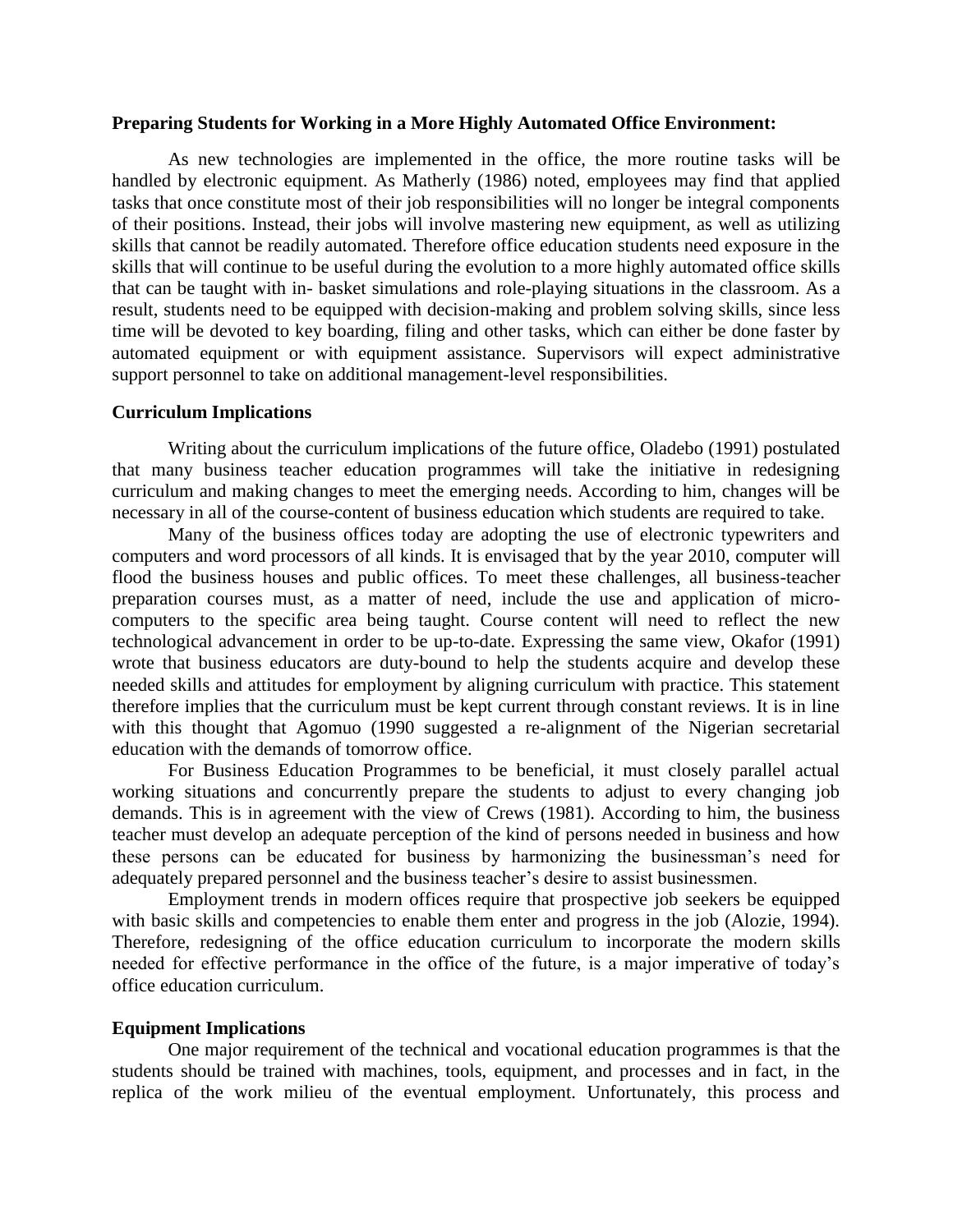environmental replica is not always available in our training institutions. This has resulted in turning out an army of half-baked graduates who can hardly perform in their various professional fields.

#### **Business Teacher Education Implications**

The teacher is the corner-stone of every educational foundation. Apparently, no education policy can be effective without adequate preparation of the teacher who is going to implement the policy. Therefore, for the changes to be adequately embraced and meaningful, the teachers who are already teaching should be retrained in such skills that are relevant to their new tasks. This can be done through in-service programmes in the institutions which have the necessary facilities.

#### **Funding**

Poor funding has been recognized as one of the basic hindrances to effective vocational and technical education at all levels of Nigerian education system. As noted by Azuka (1991), finance has inhibited the development of business education in Nigeria. According to him, due to the present Nigeria's economic predicaments, many institutions that offer courses in business and office education lack adequate facilities for proper execution of their applauded programmes. As a result, these programmes have been operating at a pseudo level, a situation that negated some of the basic theories of vocational education.

One of the major problems of office education today is that funding of business education and other vocational programmes has been the sole responsibility of the government in public schools. The situation has not helped matters. Azuka (1991) has suggested an alternative approach, which will involve the government (Federal, State and Local), the industries, missions and business organizations and all beneficiaries/consumers of business education products. Another alternative to effective funding of business education programmes is through cooperative planning of business education programmes. Co-operative planning creates a forum for the teacher, the industry, and the business organization, the government and interested private groups to make inputs in the planning of programmes. It is envisaged that the involvement of these groups will encourage them to see themselves not only as consumers of business education products but also co-contributors to the over-all success of the system. According to Okafor (1991), co-operative business education is collaborative programme in which industry and education form partnership.

#### **Conclusion**

The existence of modern technology has brought a lot of changes in every sphere of human endeavour especially in office operations. Modern technology in the office did not remove the traditional role of the office, rather, it is changed and enlarged indulged the process by which the office fulfills its information processing role thereby aiding in realizing the objectives of organizations.

The modern offices do no longer depend on the traditional methods of collecting, processing, disseminating and storing information. The use of computers in the office today was necessitated by the increased demand for more accurate and timely information for proper decision-making.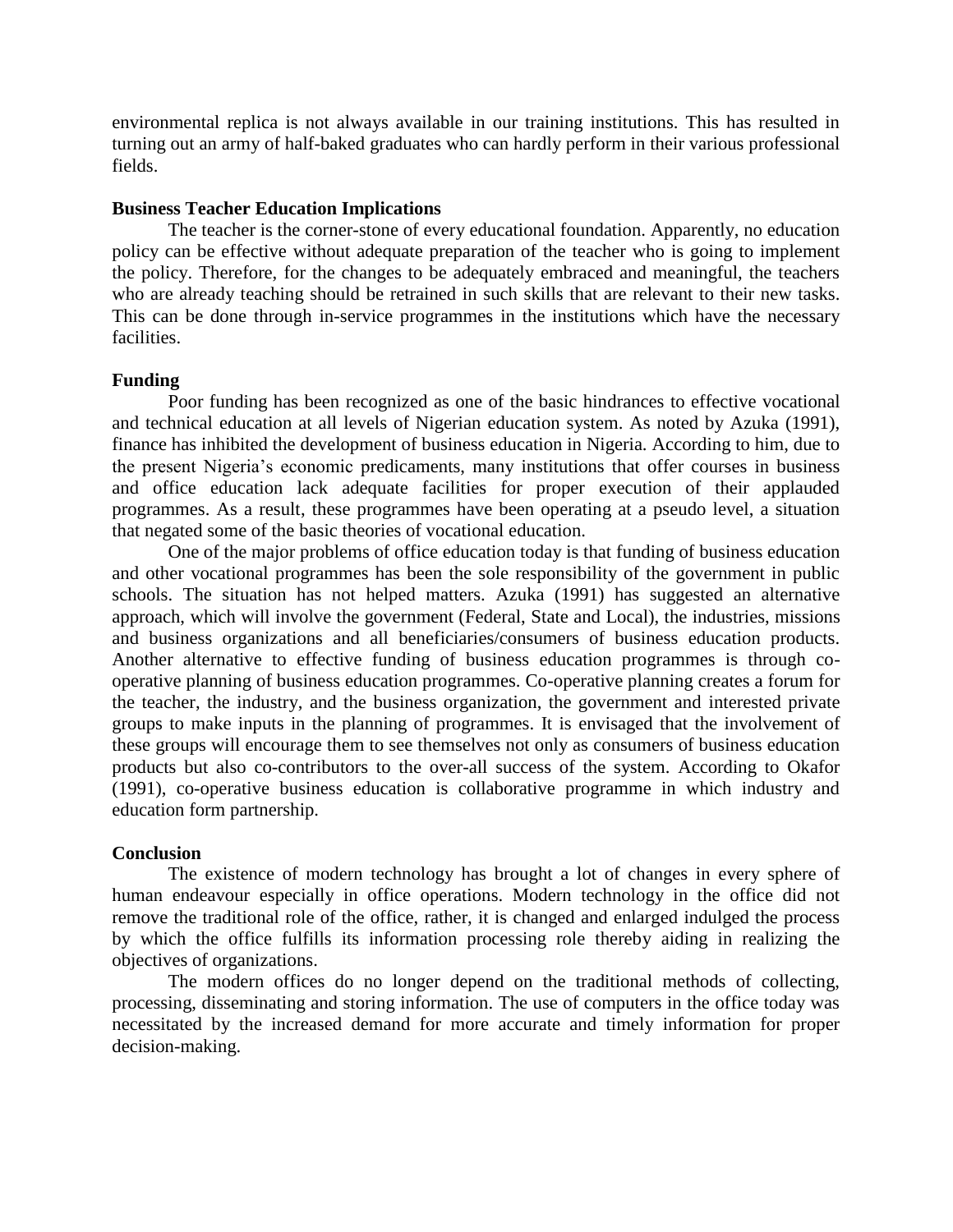In order to meet the needs of the office in the future, it is necessary to train the prospective office workers to master the skills, bracesses and habits that will help them not only to enter the job, but to remain functional both today and in the future.

Office education programmes should reflect the changing trends in the industry and business. Training programmes in office occupation should aim at not only preparing the students for the existing jobs, but also for jobs beyond the present.

#### **Recommendations**

1. Office education programmes should be sensitive to changes in the modern office (curricula to reflect such changes should be fashioned at all levels of education in Nigeria.

2. Business education programme should be future-oriented to accommodate the dynamic nature of the office.

3. Government should not be left alone to provide all the funding for v education programmes. Cooperative efforts involving all who benefit from the programmes should be made.

4. Efforts should be made to provide the necessary machines and equipment for the training of students in modem office operations.

5. In-service training are recommended for office workers to enable them keep abreast with modem office technology.

# **References**

- Agomuo, E. E. (1990). Re-aligning the Nigerian Serretarial Education wit Demands of tomorrow's Office. Unpublished Conference Paper, Benue States Polytechnic Ugbokolo.
- Agomuo, E.E. (1997). Administrative office Management In Nwo B 0. lEt) Management: an Introductory Survey. Owerri, CIDA Organizations.
- Alozie, A. N. (1994). Training Needs of Beginning secretaries in Cuzxi Office Operations. Nsukka: Unpublished M.Ed. Thesis, University of Nigeria.
- Azuka, E. B. (1991). Funding Business Education by the year 2000. Bt E Journal 11(3) 20 23.
- Belly, J. L. (1973). Word processing and its Implications on stenograpIn. lix 1 Sbeet. Cincinnati South-Western publishing Company. 33(i). 13 - 15.
- Cawthorn, P. (1988) (Ed). Occupations: The Essential Reference source f C.x au Jobs. England Careers Occupation Information Centre.
- Crews, J. (1981). Standard and Qualifications for Office Employees. cc Eth. Forum. Cincinnati South-Western publishing Company. 52 (3) 10 - 12.
- Matherly, M. S. (1982). Problems Encountered by Administrative Svsren University Ph.D. Thesis.
- Matherly, M.S. (1986).Today is the tomorrow. We talked about yesrerda'. J of Education for Business. Cincinnatti: South-Western publishing Company 62(1).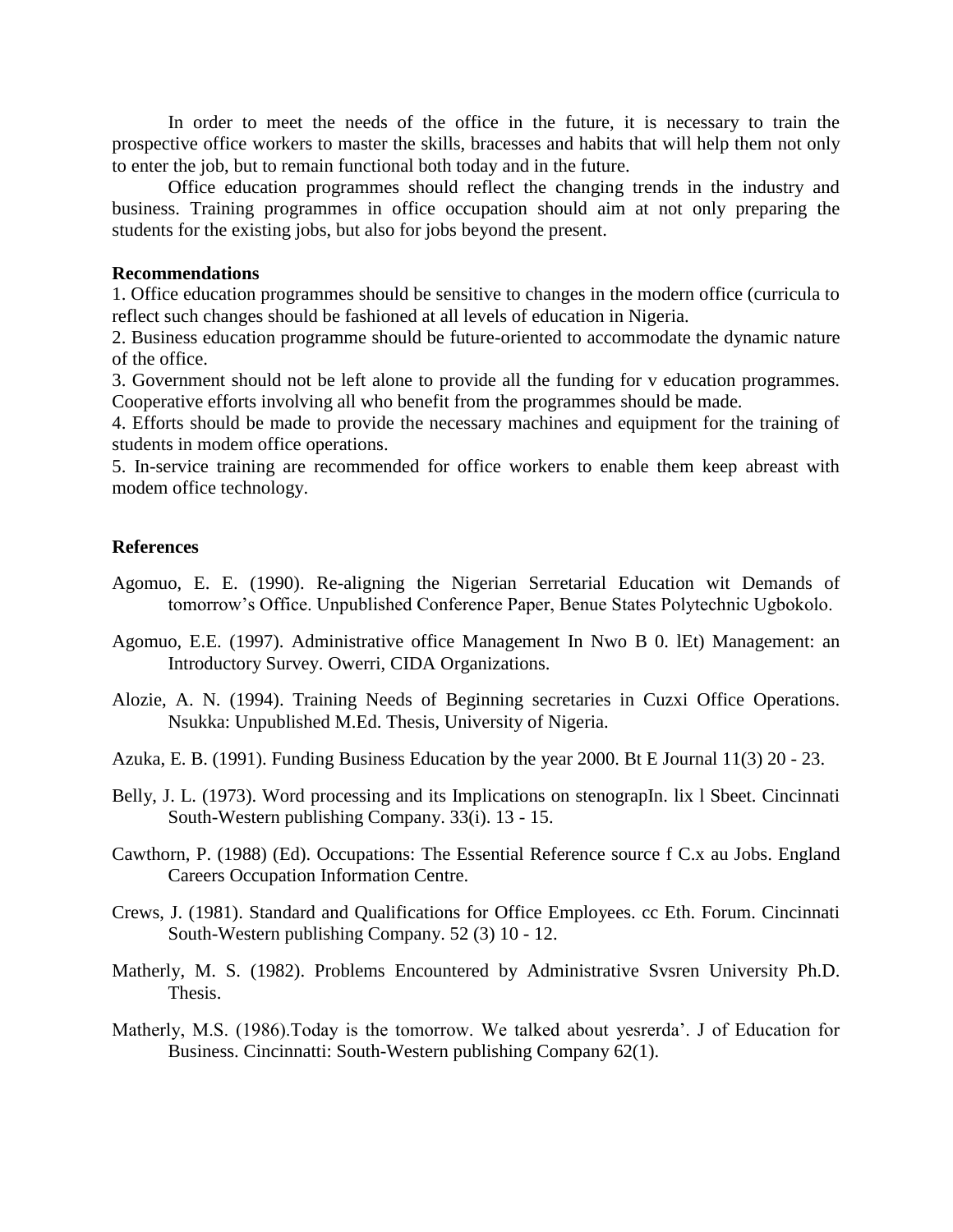- Okafor, A.N. (1991). Cooperative Vocational Business Education; A Mo I i Economic Recovery. Business Education Journal. 11(3) 32 - 35
- Oladebo, S. A. (1991). Innovation in Business Education Curriculum t Y 2000. Business Education Journal. 11(3). 42 - 46.
- Quible, Z. (1977). Introduction to Administrative Office Management. C.&d W Publishers Ltd.
- Schmidt, B. J. (1980). Career Opportunities. The Changing Office En'.ircrzr W NBEA Yearbook.
- Simpson, I. P. (1983). Changing Trends in the Secretarial Profession. The . Cincinnatti, South-Western Publishing Company. 64 (4).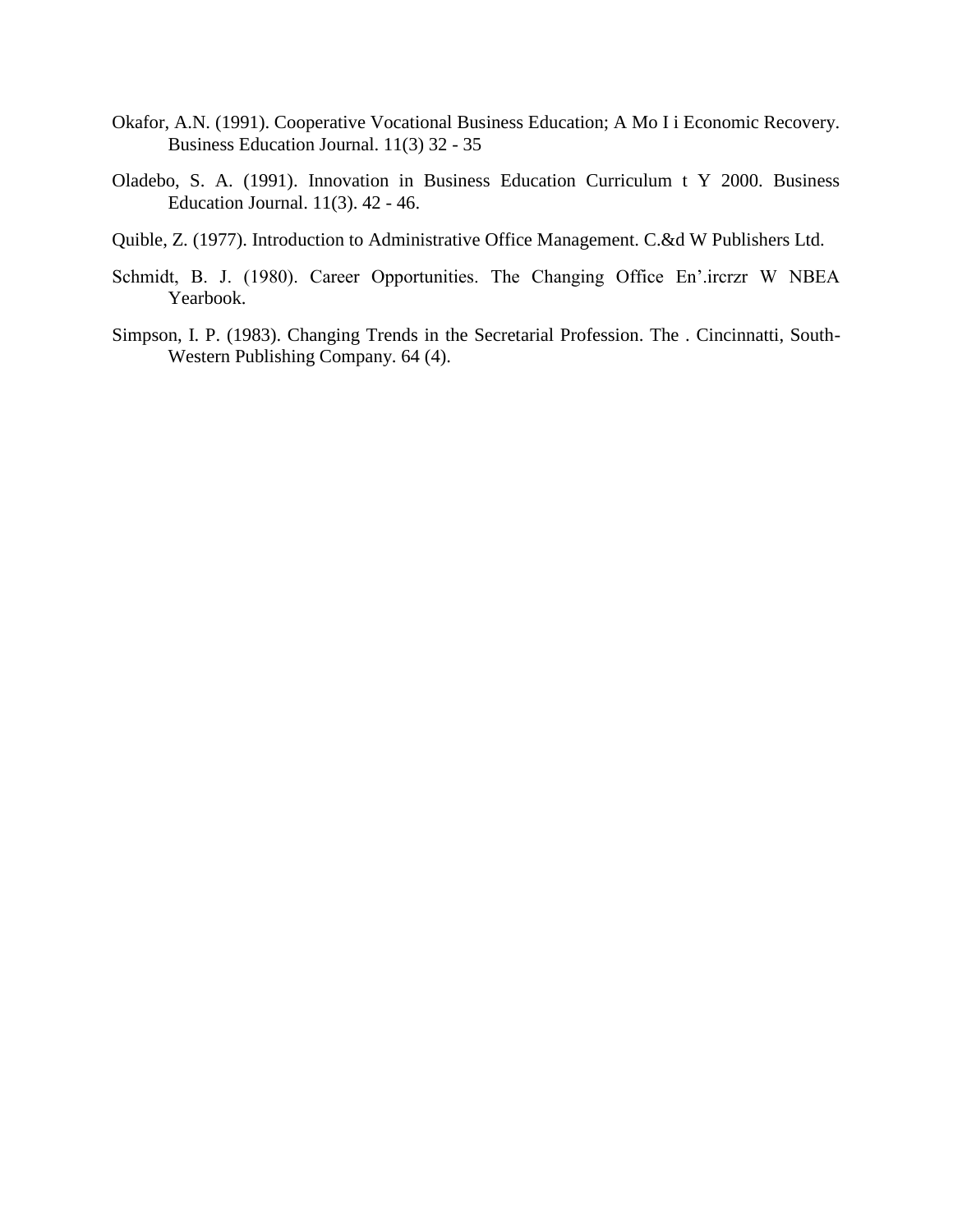# **The Changing Secretarial Role for Sustainable Development in Nigeria Implications for Office Education By Nwosu, B. 0. Department of Business Education. Alvan Ikoku College of Education, Owerri.**

#### **Abstract:**

With 'Vision 2010 recently introduced and vigorously pursued by the Nigerian Federal Government, emphasis appears to have shifted from the year 2000 to the year 2010 and beyond. As Nigeria mobilizes its resources for a sustainable socio-economic and political development under 'Vision 2010', it has become necessary to explore Nigeria's likely office environment and to attempt a delineation of the concepts, roles and responsibilities expected of secretaries under this new national developmental strategy. First, a number of role concepts were defined and explained. Secondly, there was an identification of the professional secretary and an insight into the concept of sustainable development. Finally, an attempt was made to create a portrait of the office of tomorrow and to delineate the role of the secretary in the year 2010 and beyond.

#### **Introduction:**

#### **The Concepts of Role and Secretary**

The term 'role' has been defined in various ways. Hargreaves (1972) for instance, defines 'role' as 'behavioural expectations associated with a position, Hicks and Gullett 91976) also define role as an expected behavioural pattern. In his own contribution. Russell (1974) likened role to a man who can be many things depending on how we look at him: "to his wife a man is a husband; to his children he is a father; to his solicitor he is a client; to his teacher he is a student; to his doctor he is patient. In the context of the state, he is probably an indigene or a citizen while to his priest he is a child of God." These various views suggest that the term 'role' should be conceived as a behavioural expectation, a pattern of performance; tasks and responsibilities expected of an incumbent of a position; or the way an incumbent of a position should sanction, behave, think, or act and react. Consequently, to define the role of the secretary is to examine the features of the expected behaviour associated with secretarial position.

#### **Who is a Secretary?**

The word "secretary" comes from the Latin word "secretaries" meaning a person entrusted with secrets. In the business circle, however, the term has three broad connotations: First, it is applied to persons who are employed to prepare, preserve and transmit all forms of communication as well as render stenographic services. Second, it is applied to describe persons who serve in certain legal, administrative or accounting capacities as secretaries to companies and statutory bodies. Third, the term 'secretary' is used in describing persons in-charge of local, state or federal/central government departments as secretaries, local governemnt secretaries, etc. For the purpose of this paper, the term secretary, refers to any person who possesses and uses a mastery of stenographic (Short-hand and Typewriting), clerical and management skills n processing information in the office. The ideal secretary is, therefore, distinguished by the following features: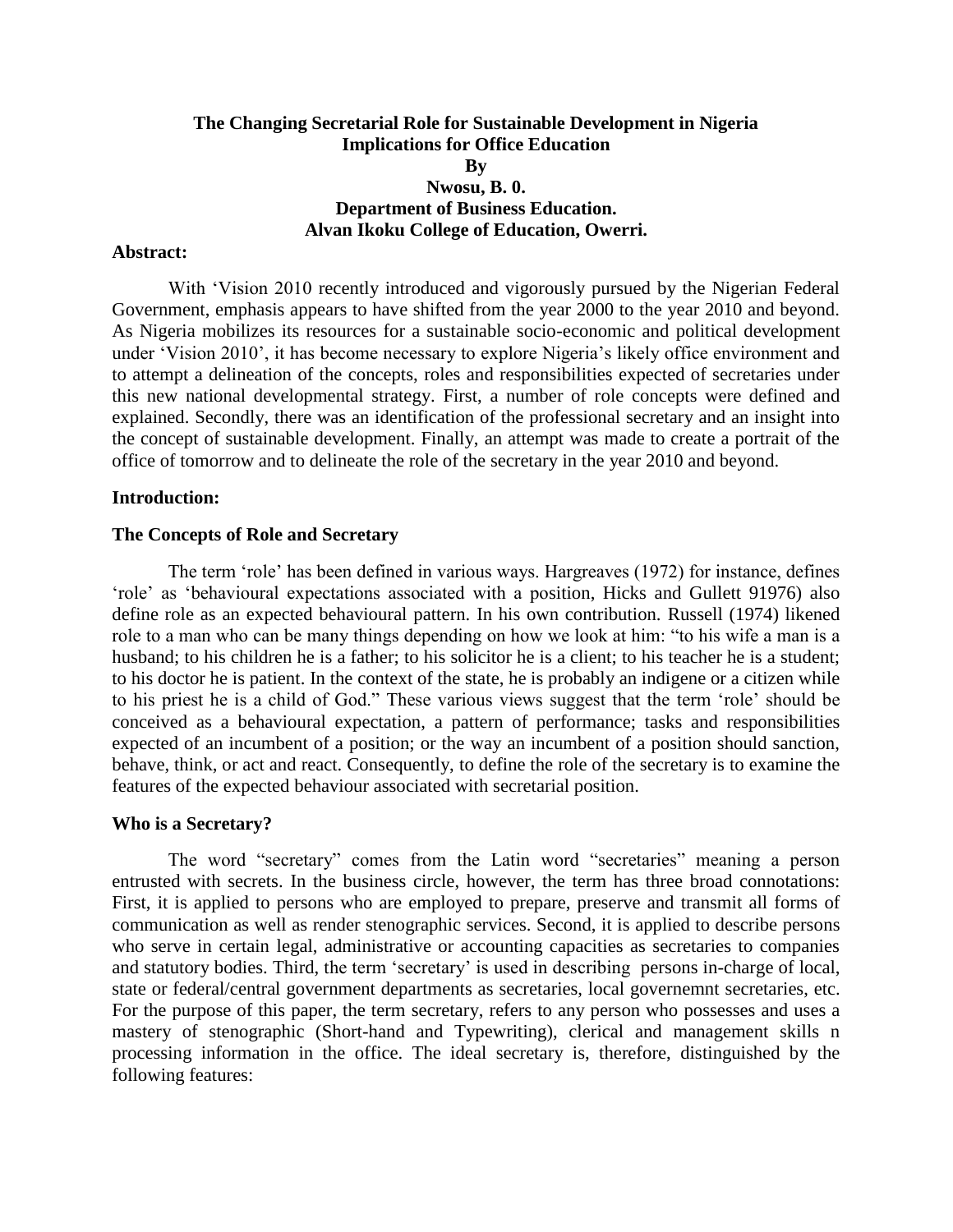1. **Superior Secretarial Skills**: Highest degree of efficiency in Typewriting, shorthand, office practice and secretarial Duties, Communication skill and General Business Knowledge.

2. **Management Expertise:** A clear understanding of management principles and practices including office Administration, Supervision, motivation, accounting and General Administration.

3. **Institutional Conventions:** Familiarity with business of his organization and a clear understanding of the business policies and procedures, including a familiarity with the commonly used business terms, records, machines, etc.

4. **Certain Character and Personality Traits**: Such as dependability, loyalty, vigour, initiative, courtesy, judgment, honesty, resourcefulness and above all, adaptability, tact and common sense.

# **Sustainable development.**

Development is often conceived as a many-sided process. In human society, it may be personal, national economic, social or sector-based. At the level of the individual, it implies increased skill and capacity, greater freedom, creativity, self-discipline, responsibility and material well-being (Rodney, 1972). Personal development is, however, dependent on the economic development of the society in which one lives. This is because economic development is the major determinant of all the other perspectives of development. What then is economic development? According to Rodney (1972), a society develops economically as its members jointly increase their capacity for dealing with the environment. Such an increase in capacity according to him, is a super structural by four pillars as follows:

1. An understanding of the laws of nature (science).

2. Application of such an understanding in devising tools and better ways and means of exploiting the environment (Technology).

3. Optimum utilization of the tools and resources for goal realization through effective planning, organizing, activating and controlling (Management); and

4. Conducive environment, law and order, and proper direction through effective leadership (politics). In other words, economic development (De) is a multiplicative function of science (S), Technology (T), management (M) and politics (P). Stated mathematically, thus: **De = f (S.T.M.P).**

National development, on the other hand, is the aggregate skills and capacity of the individuals coupled with strength and sophistication of the four pillars of development as delineated above. It results in the expansion of income per capita of a nation. Development becomes sustainable when it is in the right direction, all-encompassing, dependable, progressive and relatively permanent.

# **The secretary and Sustainable Development:**

Robock (1962) strongly argued thus: "If any factor is the key for unlocking the forces of economic growth in the undeveloped areas of the third world that factor is management." Approximately seventeen years later, Drucker (1979) re-echoed the same assertion and insisted that there are no undeveloped counties, there are only undermanaged ones." In this sense, managers, as the 'architects' of and 'vehicles' for, sustainable development have an onerous task of using human, financial, material, natural and other resources available to achieve stipulated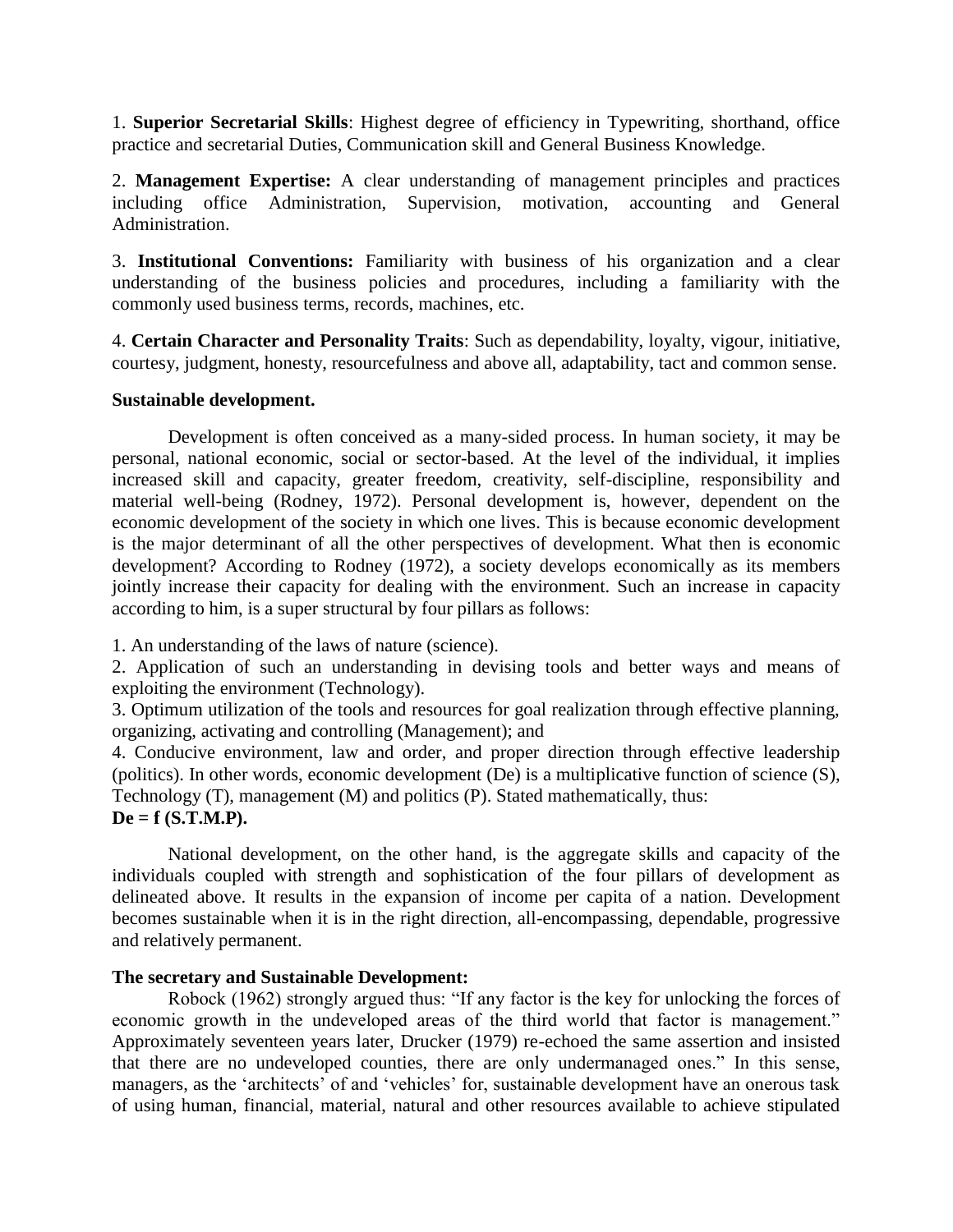goals not only effectively but also efficiently. In this regard, the term 'managers', mean all chief executives of organizations or units and/or all those who are in charge of the planning, organizing, activating, and controlling (POAC) of the resources and work in their organizations. These include Head of State, Governors, Military administrators, Managing directors, general Managers, Ministers, Local Government Chairmen, Vice-Chancellors, Rectors, Provosts, Sole Administrators, Principals, Bishops or whatever name they may be called.

# **Crucial Office Operations in the Year 2010 and Beyond:**

Advances in technology (from the school's first typewriter in 1868 to the word processor in 1964), new business procedures (from the traditional office to the electronic office), multinational corporations and the new concept of work specialization, have added new dimensions to the role of the secretary. The office in the Year 2010 and beyond will discard the present traditional office in favour of the electronic office which will promote the concept of work specialization. According to Bergerund and Gonzaler (1981), this will divide the task of the traditional secretary into two: the typing functions and the non-typing function. The former will be performed by correspondence secretaries who will be specialists in key-boarding; while the non-typing functions will be performed administrative secretaries. The business office by the year 2010 may also be described as an information network or the systems approach which will replace the traditional office structure (one boss one secretary relationship) by a new office structure in which secretaries might work for many people either centrally or in small clusters called work groups. It may consist of at least six divisions or sections performing at least six distinct functions as follows:

**1. Voice processing:** Talking to a keyboard will activate keyboard operations voice rather than touch will be a means of keyboard operation on the voice processor.

**2. Word and data Processing:** Word processing refers to the use of automated equipment to produce such things as letters, reports, and other text materials, while data processing refers to the use of electronic computers to gather, manipulate, summarize, and report on the numbers, statistics and other data that flow through an organization.

**3. Reprographics:** This is the term associated with new methods of reproducing or duplicating information using computer accessories.

**4. Micrographics:** Micrographics describes how information may be stored in ways other than in the traditional file cabinets. With micrographics, information may never need to be recorded on paper; it may be stored in the computer's memory, microfiche or other micrographic materials and retrieved as and when required.

**5. Office Telecommunications:** By 'office telecommunications' in meant the electronic method of improving information through telephone lines. The Xerox 7010 telecopier (fax) which can transmit or receive letters, drawings, plans, handwritten notes or instructions and forms to and from anywhere in the world in less than one minute is already in use.

# **The role of secretaries in Sustainable development under Vision 2010**

According to Flore (1978), in the past the secretarial occupation had an ill-defined role. Presently, the demands made upon secretaries became more diverse as they take over more of the duties and functions of their chief. Yet the requirements of the job, and particularly the criteria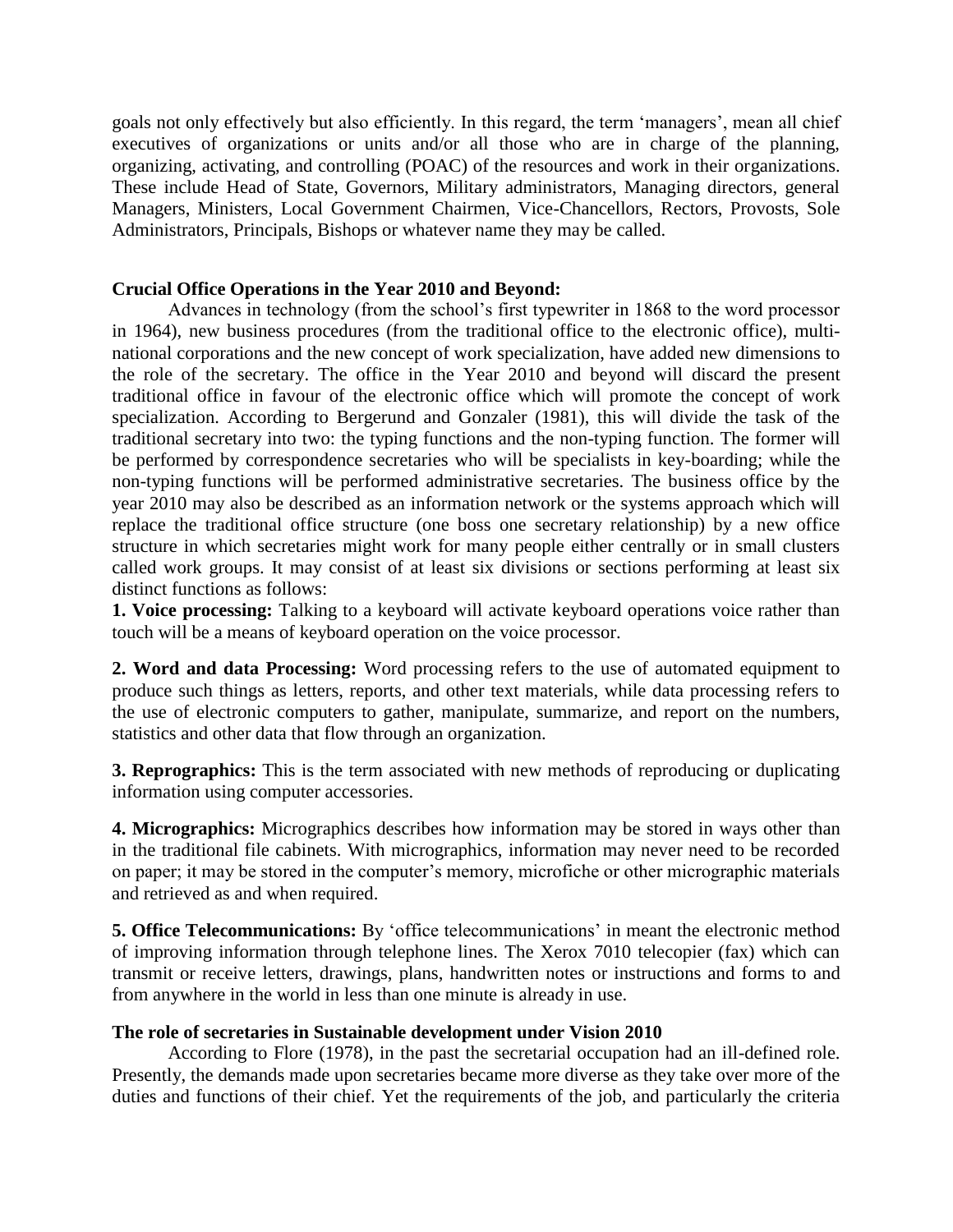for success, are often ambiguous, conflicting and lacking in definition. In the year 2010 and beyond, the role of the secretary in sustainable development shall include the following:

# **1. Information Processor:**

Information is a basic and universal need of every manager; it is an integral component of everything he does whether in government, business, hospital or school. To have the proper information, in the proper format, at the right time and place is a continuous challenge and in many instances poses problems not easily solved. To identify new markets, design new products, make accurate decisions, give people information and keep abreast of knowledge, require processed information. Information is therefore a management tool; and no manager can function without it and it is the secretary that will process this information for management. He collects, analyzes, stores, retrieves, distributes, creates, and destroys information and arms management with the right information with which to function. As information processor, and with the aid of modem office technology, the secretary will serve as the 'memory and life wire' of the office by the year 2010. She will be the information 'stores officer' under Vision 2010, creating, storing and retrieving as and when necessary, thus providing the tool with which management works.

# **2. The Chief of protocol or organizer:**

The secretary under vision 2010 will be the chief of protocol or simply the organizer of both the office and members of the management team. The secretary will organize management meetings and conferences, arrange official trips (ensuring that no documents are forgotten), keep the diary, organize the boss' time and plan his working life. Chief Executives travel a great deal and will need someone who can make the necessary airline and accommodation arrangements. Since they are frequently out of town, they will need someone with administrative abilities who can keep the office running in their absence - someone who can think and make decisions; indeed, someone with initiative to supplement efficiency; someone with conceptual skills as well as perfect professional skills. In other words, someone who can enact, not just react. By this function, effectiveness, efficiency and high productivity which are elements in sustainable development would be achieved. Rather than being activity-oriented, personnel will become result-oriented.

# **3. An Image Maker:**

The secretary contributes a great deal to the image of both his boss and the organization. The quality of the outgoing mails, the manner callers are handled, the information retrieval speed, the arrangement of work and indeed her personality will all go a long way in building or marrying the image of the boss/organization. Tomorrow's business world will depend on him for the task of image-building through his various work outputs. His interlocking, multi-level and multi dimensional interaction with people within and without the organization will also improve the image of the organisation.

#### **4. An Educator:**

By the year 2010, the secretary will be the leader of the office workforce. The secretary will not only direct and supervise but also educate the office personnel. He well be the pace setter; and, as the leader, the rest will learn from him. This is very vital since any manager is as effective as his workforce wants him to be.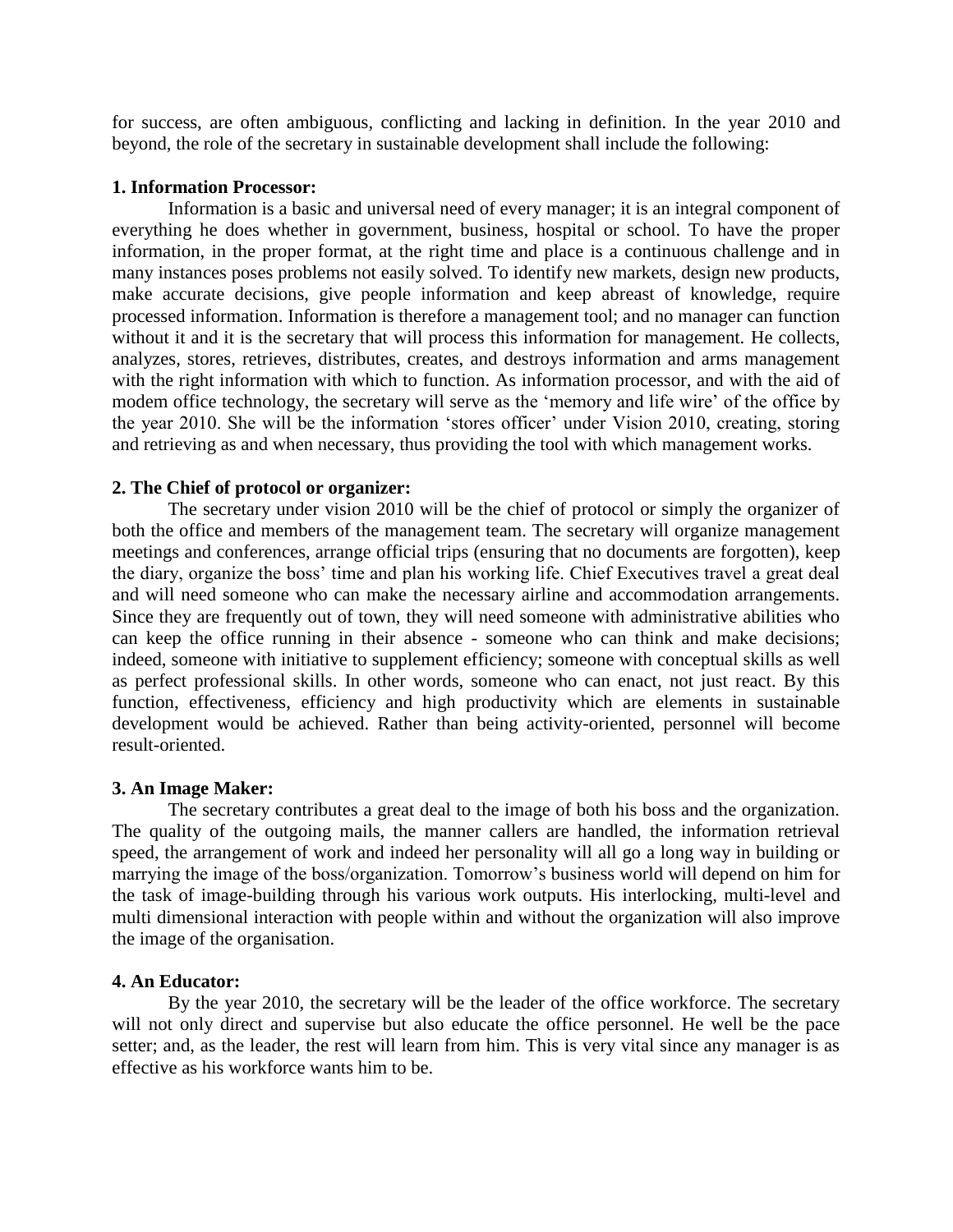# **5. An Office Editor:**

The secretary of the future will also play the editorial role in the office, ensuring that whatever information going out of the office are accurate, complete and in an excellent form.

# **6. A Liaison Office:**

The secretary screens individuals who come to see the Executive, the correspondence which he would answer primarily because of policy-making, the telephone calls which frequently might better be taken by other employees. By this, the executive is able to use his time more effectively thereby increasing his productivity and the overall Gross National Product (GNP). The secretary wards off unwanted callers and shields his boss to perfection. This important role will continue by the year 2010 with a shift of emphasis from individual callers to telephone and other telecommunication caller.

# **7. A Help-mate:**

It is now a common dictum that behind every successful manager, there is a personal secretary. A personal secretary can cover up an inefficient manager in the same manner as an imperfect secretary can reduce the effectiveness of a good manager. One of the secretary's roles in tomorrow's business office will be to help management to achieve organizational objectives.

# **8. An expediter:**

The secretary of the future will attend to the numerous paper work generated by enhanced office activities. He will be the all purpose "spark plug" that will make the executive's office to function. She will also be the activator and/or motivator who will get the office staff to perform beyond reproach. Most executives may continue to lack the skill and time to tackle their clerical and less managerial duties. They will certainly delegate these jobs to the secretary who will ensure that they are performed efficiently and effectively. In the absence of the boss, he may be called upon to make some important decisions, and he will probably be consulted for information and advice on a multitude of issues concerning the business. He will do the routine aspects of the boss's job.

# **9. A Harmonizer:**

The secretary will be a harmonizer acting as an intermediary between top management and in lower-level positions as well as the public. His interacting role with multilevel employees will make him not only distinct but also a catalyst in the establishment.

# **10. The secretary - A Vital organ in Management Meetings:**

An important characteristic of every management team is the management meeting during which important decisions/policies are made; goals are either set or; reassessed. Operational strategies are delineated, and performances are evaluated. The secretary will not only organize this all-important meeting, but also, attend in person. He will provide all information needed, take down the minutes and later produce accurate, brief and clear minutes on which further decisions or actions will be based. He will provide the indispensable clerical and secretarial services needed by such meetings.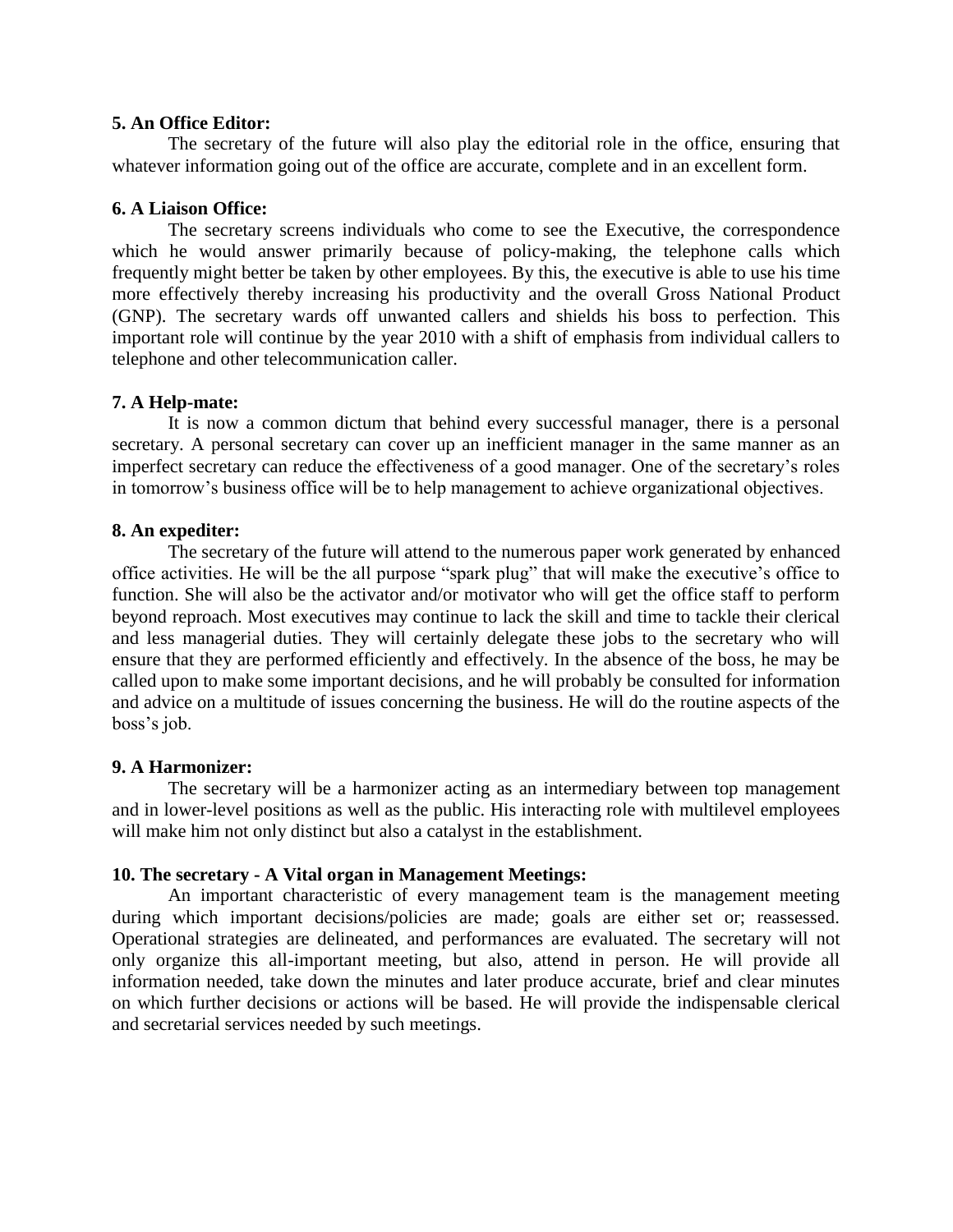# **Conclusion**

From the foregoing, it is obvious that the secretary will have an indispensable and dynamic role to play in the sustainable development of Nigeria especially under vision 2010. As an integral part of management, there cannot be a functional management team without the secretary.

As assistant, the secretary will join hands with the management team in realizing organizational goals. As the information processor, he is the memory and life-wire of the organization. The secretary will act as the chief of protocol or organizer for various organizations. Under vision the 2010 he will also varied roles such as: act as the liaison officer, the office editor and educator, the harmonizer and the image-builder.

# **Recommendations**

1. The secretarial profession of today is in transition, therefore, every business educator should strive to update his skills and knowledge in order to adapt to the current tempo in modern office technology.

2. Secretarial curriculum experts and educationists should re-align the various secretarial offerings to take care of future business requirements.

3. To match the "Vision 2010" which is geared towards sustainable development, preparations for office of the future should also be oriented towards the technology requirements in the year 2010.

4. The traditional secretarial concept no longer fits the modern office definition. Because of the important position which the secretary occupies in the office, secretarial education should be adequately funded and equipped to meet the challenges of sustainable development.

# **References:**

- Bergerund, M. and Gonzalex, J. (1981). Word/Information Processing: Careers, Technolgy and applications. London: John Wiley and sons.
- Drucker, P. F. (1979). The practice of Management. London: Mercury Books, William Heinman Ltd.
- Fiore, M. V. (1978). The secretarial role in transition, Supervisory Management. 12. 23 25.
- Hargreaves, D. B. (1978). Interpersonal Relations in Education. New York: Rontledge and Kegan Paul.
- Hicks, H. G. and Gullett, C. R. (1976). The Management of Organization. London: MacDonald and Evans Limited.
- Rodney, W. (1972). How Europe Underdeveloped Africa. London: Bogle-L'Ouverture publications.
- Russell, T.J. (1974). Role and organizational Behaviour. London: come Lodge.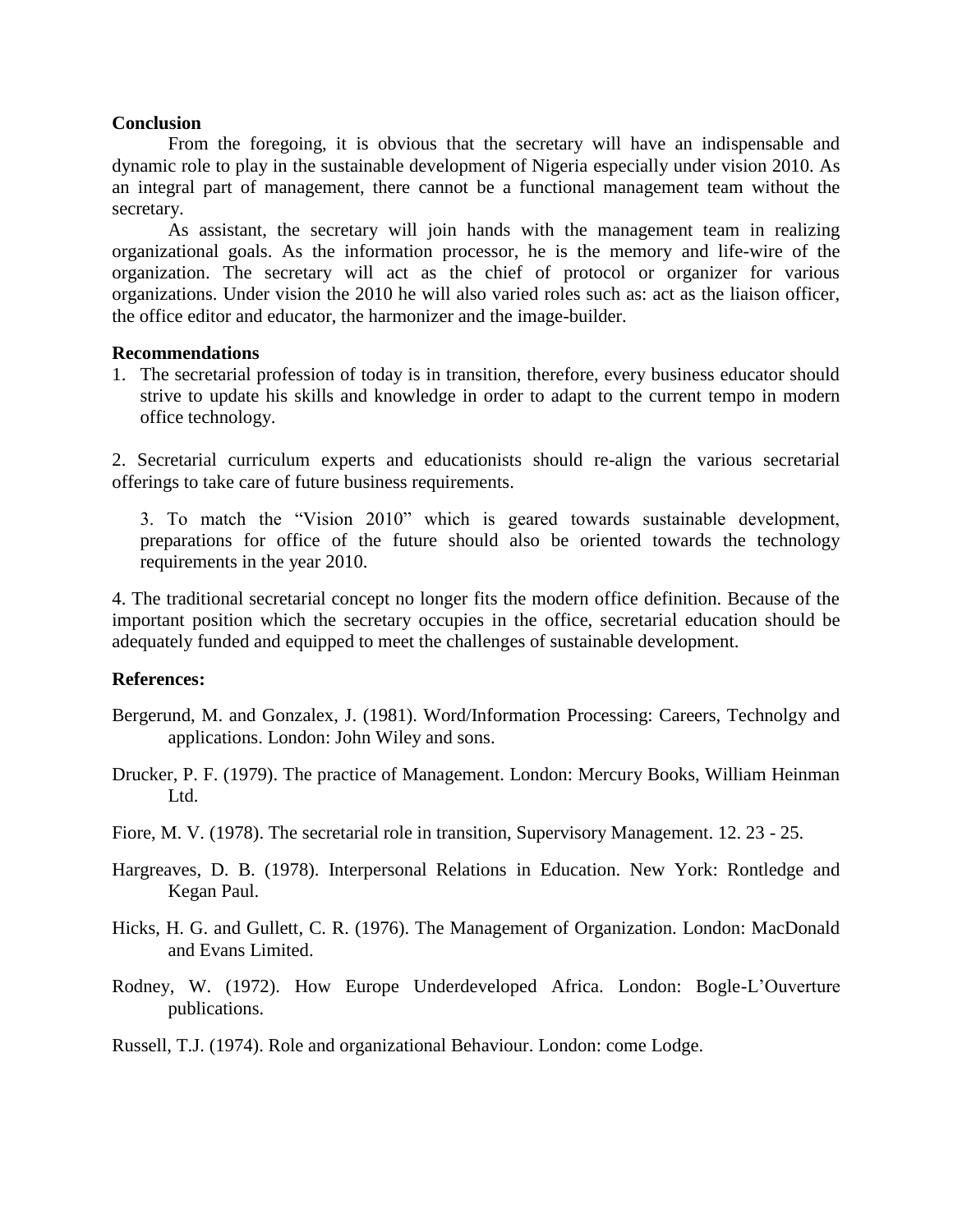#### **Automation and Its Impact on the Office**

**By**

# **Professor E.C. Osuala Professor of Business Education Department of Vocational-Technical Education University of Nigeria, Nsukka.**

#### **Automation and its Impact on the Office**

There are many definitions of automation but they all centre on one basic concept, namely, the use of machines to perform the routine functions formerly done by people. These machines are generally self-sufficient, operating with a minimum of human intervention. Automation originated in the factory and later found its way into office, a trend that continues to accelerate as more and more mechanized functions previously performed painstakingly by people are now monitored by machines. Today, automation is seen in oft-repeated activities of the office, such as accounting, mail handling, filing, telephones switching systems and reprographics, to name just a few. In this paper, office automation is the use of self-regulating machines to perform routine office tasks with a minimum of human effort. Self-regulating means that once a machine is started by a human being, it will move on to subsequent steps on its own, for example a dishwasher or a clothes washer.

Many new terms come with any new concept. With the idea of automation have come the terms such as ADP, MIS and systems into the vocabulary of the office. ADP stands for automated data processing, a term that can be defined by substituting the words "process information" for the words "perform office tasks" in the earlier definition of office automation. EDP is an abbreviation for electronic data processing, a system for processing information that uses electrical impulses for the recording, transmission, and storage of information. The terms MIS stands for management information system, often referred to as just 'systems'. A management information system is a series of integrated procedures, usually aided by a computer that is designed to provide management with needed information. It uses ADP or EDP structures to supply a manager with data about budgets, inventories, payrolls, insurance coverage, and so on. The growth of the MIS has created a need for programmers, who prepare instruction for computers to follow, and systems analysts, who decide upon what combination of personnel and procedures must be integrated with a computer. Thus automation has had the effect of adding jobs as well as elimination of certain routine ones (Osuala, 1982).

Automation is here to stay, but why do firms automate? This is the subject of the next section of this paper.

#### **Why Automate an office?**

Six specific reasons are attributed to a firms' decision to automate, namely, feasibility, modernization status, productivity, efficiency and specialization.

Automation has proven to be cost-effective for most offices: It saves what it costs to start up and maintain. Cost-effectiveness is but another way of expressing feasibility, proving a value Naira-wise. The clearest way to demonstrate the feasibility of automating is to make a simple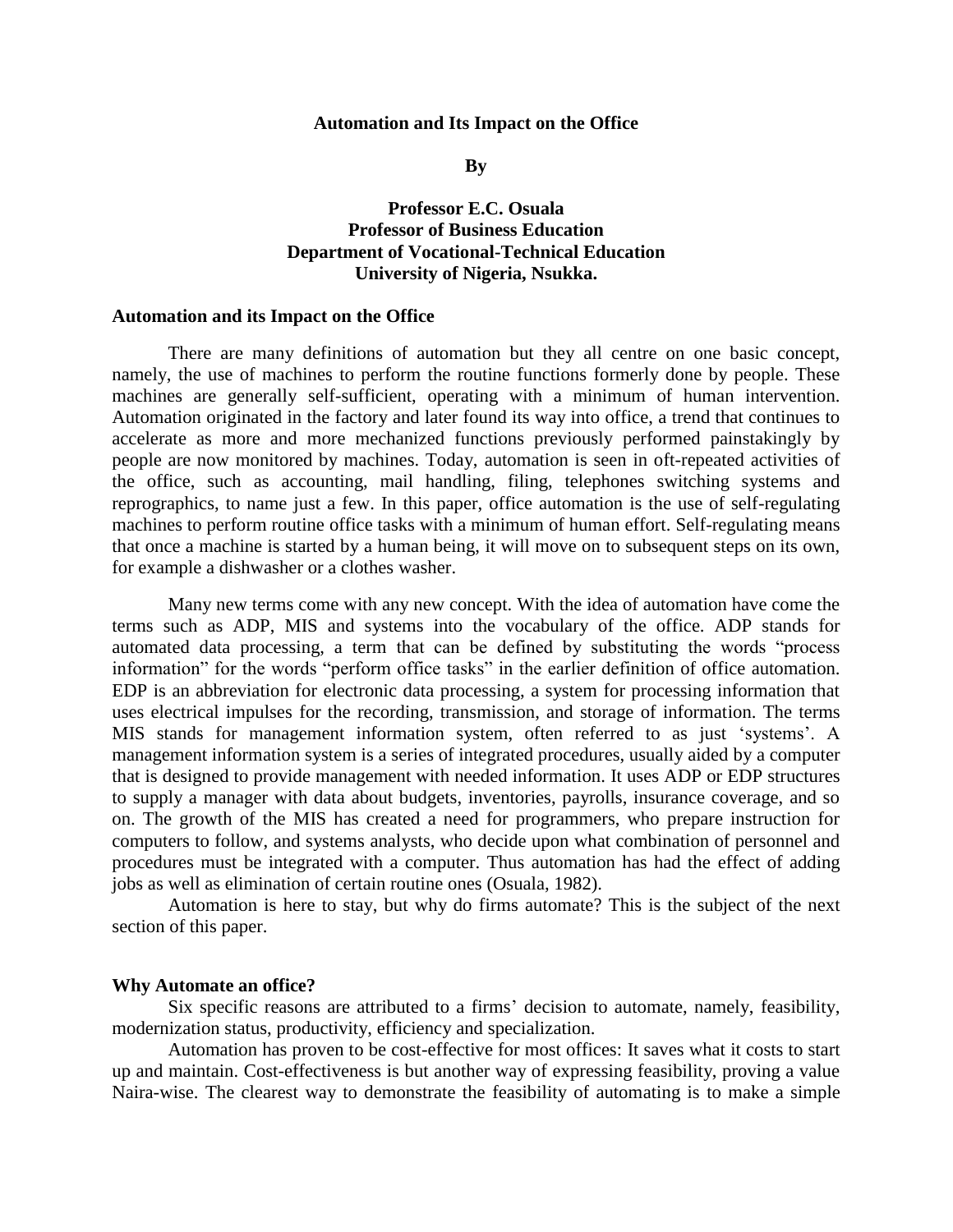comparison between the costs of machines and people to do the same job. If the cost of automation which is that of acquiring and operating a machine, is less than the cost of not automating, then the decision is feasible. Another way to determine the feasibility of automating might be to compare the cost of automation with the additional revenue generated from the process. This comparison is more suitable for a factory than an office, since an office is generally not a revenue-generating operation. However, there are certain office applications of the computer, for example, which are revenue-generating (such as renting out computer time to other firms) and need to be considered in the feasibility decision. Feasibility can also be expressed in volume or in type of work. Wirth (1980) points out that word processing, as a form of automation, is feasible when three conditions exist: (1) typing volume of more than 100000 lines a year, (2) large volume of repetitive documents, and (3) many documents requiring frequent revision.

Modernization is also a valid reason for automating, since improvement is usually the result. The opportunity to update facilities is taken by many firms, and automation is often the by-product. Thus a firm might as well automate when updating. A third reason for automating is a psychological one, namely, status. If a firm is not automated, it seems old-fashioned, behind the times, and noncompetitive. An individual's image of a firm with manual typewriters and comptometers is certainly different from one of a firm with electronic typewriters and calculators. Aside from the status image in the eyes of the public, there is also the question of the image that the workers in a firm have. A worker in an automated firm may feel a second class thus providing a strong justification for automation.

Productivity usually increases with automation. No human can match the speed of automated machinery, and so output for a given time period increases. A word processor might reproduce five letters a minute in comparison to the typist who might, at best, type one letter in five minutes. However, there is an implication in automation that the additional output is needed that the firm needs five letters a minutes in comparison to the typist who might, at best, type one letter in five minutes. In the absence of the needed output, automation is not justified. This point leads to another reason for automation, efficiency.

In terms of automation, efficiency means the maximum use of equipment for as many applications as possible. The availability of a computer, for example, can permit an office to engage in many activities never before considered or to generate needed data never before feasible to gather. Prior to automation, an office may have received a typical monthly telephone bill. After automation, it can generate a print-out of what calls were made from which extensions. Efficiency of automation depends on how after the machinery is used. Additional usage can certainly support a decision to automate.

The final reason for automation presented in this paper is specialisation. In recent years the business would have seen a change from general to specialized jobs, a change spurred on by automation. The new applications permitted by the computer have necessitated specialised personnel to concentrate on these applications. The issue of creating a specialist is a philosophical one. A master of one skill is preferable to a person who has a mere acquaintance with all skills. People who disagree with this view will not support automation on the basis of specialization.

Any one of the above six reasons can be sufficient to introduce the process of automation. In the office, justification for automation has appeared in three distinct areas, namely formerly manual process such as mail handling and filing, data processing and word processing. The second and third areas will be discussed in the next two sections of this paper.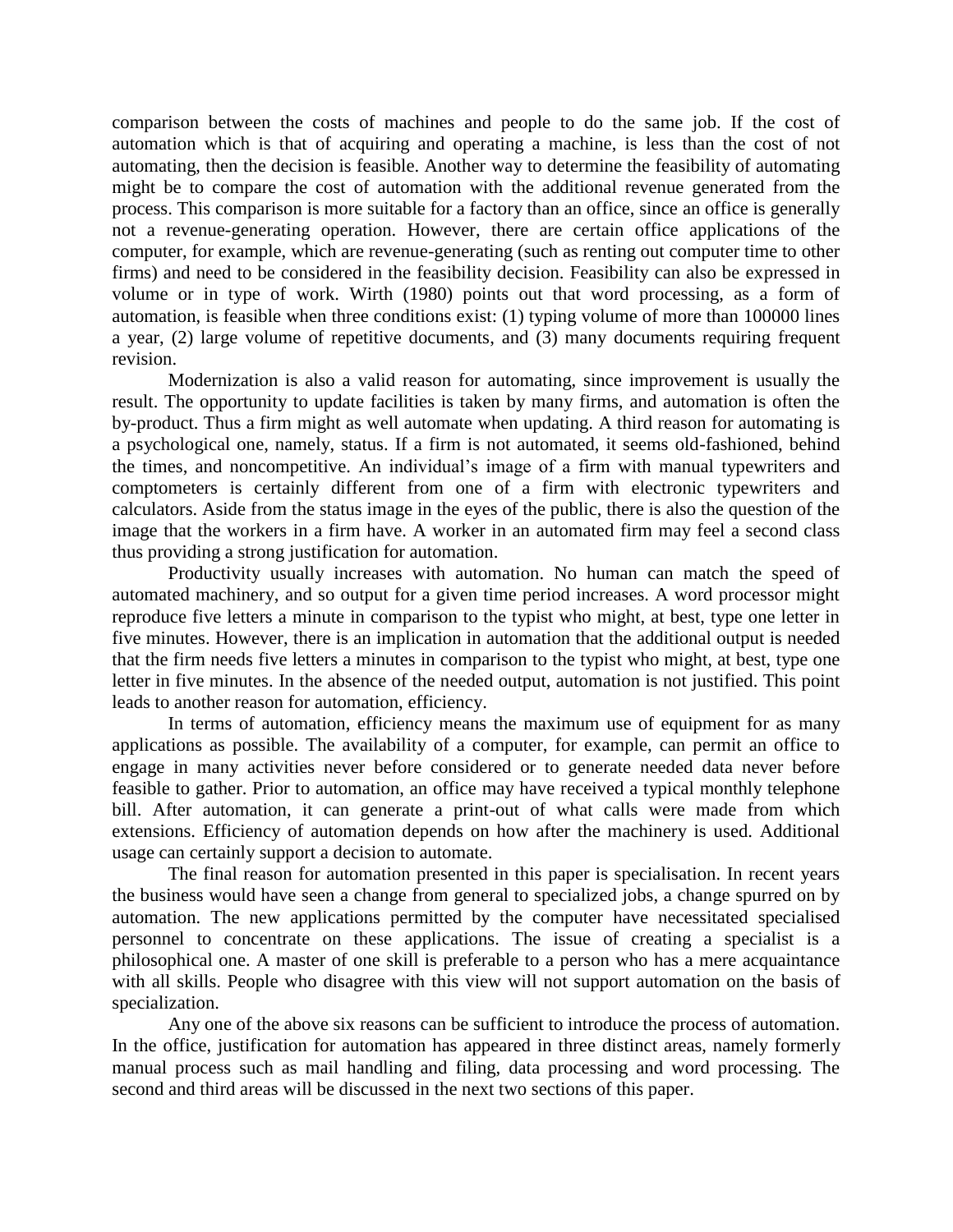#### **What is Data Processing?**

The simplest definition of data processing is the handling of information. But data processing is a two-tiered process, occurring on both the conceptual and practical levels. It is an idea as well as a collection of hardware.

To understand best the idea of data processing, it may be necessary to consider a specific situation. Suppose a payroll clerk has to prepare a payroll from which three records must be derived, namely, a payroll register, which lists all employees of a firm and shows their gross pay, deductions, and net pay for one period; an employee's earning record, which shows employees gross pay, deductions, and net pay for all pay period; and a payroll cheque and stub for each employee for each pay period. In these operations, the payroll clerk is doing data processing because information is being handled, although on a manual level without the use of a single machine or computer.

However, the payroll clerk is hardly satisfied with this payroll procedure because he is inefficiently writing each piece of information three separate times. The office manager would want to improve the process. Suddenly he decides to use carbon paper on the back side of two of the records and then align all three records, so that when he writes the payroll data on the top record it will appear in just the right place on the other records. This idea lacks just one essential feature, however, some device to hold the records in place to prevent slippage and ensure accuracy as he writes. He finally hit upon the idea of a pegboard payroll system. Under this system, the payroll register goes on the bottom and is attached to all of the pegs, while the other records are moved from peg to peg to align with each successive line of the register. Consequently, using this single mechanical device to aid in the handling of information, the manager has moved to the mechanical level of data processing.

The efficiency of the process can be further improved. Since each employees' name, number, hourly rate of pay and other constants must be repetitively entered week after week, the data can be stored on some type of cards that can be read by machines that will print out the information. The punched-card level of data processing was the first attempt at data storage. It was external to any machine. The only rational progression from the punched card level is to a system in which constantly used data are stored inside a machine. Such data could be recalled at will and then processed. This final progression is, of course, to the computer level of data processing.

In summary, data processing is the handling of information at any of four levels, ranging from a simple hand process to a sophisticated modern computer.

### **The Computer**

As have all types of office machines, computers have evolved through many shapes and styles. Each has been increasingly sophisticated compared to those previously used. Although there are differences among types of computers, that is, all machines that are used for Electronic Data Processing (EDP) have five basic components in common.

Each of the five components serves its own unique purpose. Input is the component used for entering data into the computer system. Output serves the opposite purpose, that of retrieving data from the system. Storage is the "memory" component, that part of the computer system that retains all needed data for both immediate and long term needs. The arithmetic/logic component performs calculations and carries out the steps in logic needed to reach the desired output. The control component contains the programme which is the operating instructions that determines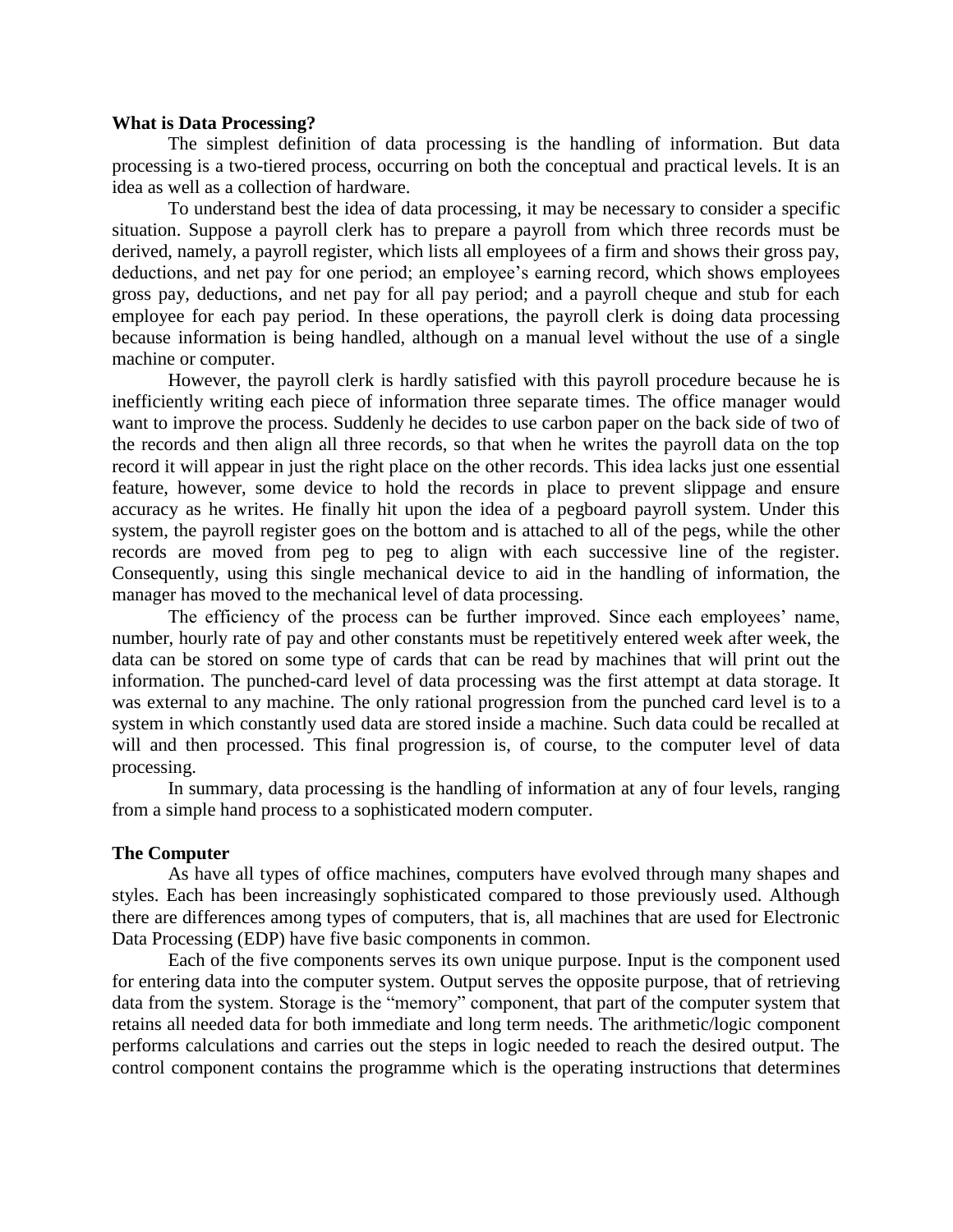how all the other components will work. The storage, arithmetic/logic, and control components together comprise the Central Processing Unit otherwise called the CPU.

All the computers have these components in common but they differ. Computers can be distinguished from one another in terms of Generation, Size, Input medium and Program language. Each of these categories is discussed in the next several pages. The view taken is not comprehensive, but rather representative, a glimpse into how the modern computer has grown with and affected the modern office.

# **Generation of Computers:**

Generation refers to an age class of computers. The earliest computers, dating from the 1950s, form the first generation. These machines were large and made with vacuum tubes similar to those used in the first television sets. First generation computers used punched cards as the primary medium for input and magnetic cores and drums for storage. Second-generation computers were produced in the 1950s, and 1 960s. They were made of solid-state transistors instead of vacuum tubes, used magnetic tape as an added and often primary input and stored data on disks as well as drums and cores. Third-generation computers, dating from the early l970s, were even smaller, as miniature silicon chips began to replace transistors. Emphasis in the third generation was an increased storage (capacity, random access of data, new and improved programme languages, programming itself, and the use of the cathode ray tube (CRT), a visual display units used for input and output.

Fourth-generation computers which are currently in use, emphasize speed, still greater storage and miniaturized circuits. They are increasingly compact in size and include today's home computers and computer games.

The topic of computer cannot be completed without some reference to micro-computers that are so small and inexpensive that they have begun to find their way into the home. For example, the TRS-80 and the Apple II have become household words and are now becoming office words. As Neuman (1979) states, "The business user can have, right in his own workshop, more computing power than many large corporations had just ten years ago" The main difference between mini computers are in size and price. The microcomputer is smaller and less expensive than even the class 1 computer. Microcomputers generally do not have a printer as part of their configuration.

#### **Word Processing**

Just as data processing has revolutionized the clerical and accounting functions of the Office, word processing has drastically altered the correspondence and report-writing functions of the office. Word processing is both a concept and a general term used to describe certain office hardware.

Word processing as an idea is illustrated best by a practical example and a simple definition. Word processing is the efficient handling of written communications. Assume that you, as office manager, need to write 25 identical letters except for a name, an address and a naira value. Perhaps, you are sending a thank you note to your office staff for a certain contribution, for example. How might you go about preparing the 25 letters, assuming that you have a private secretary? One answer is to dictate 25 separate letters to your secretary, who will type each of them individually, one sheet of paper at a time. You are not using the concept of word processing, however. Although the job will be done, but it will not be done efficiently, and efficiency is a key part of processing.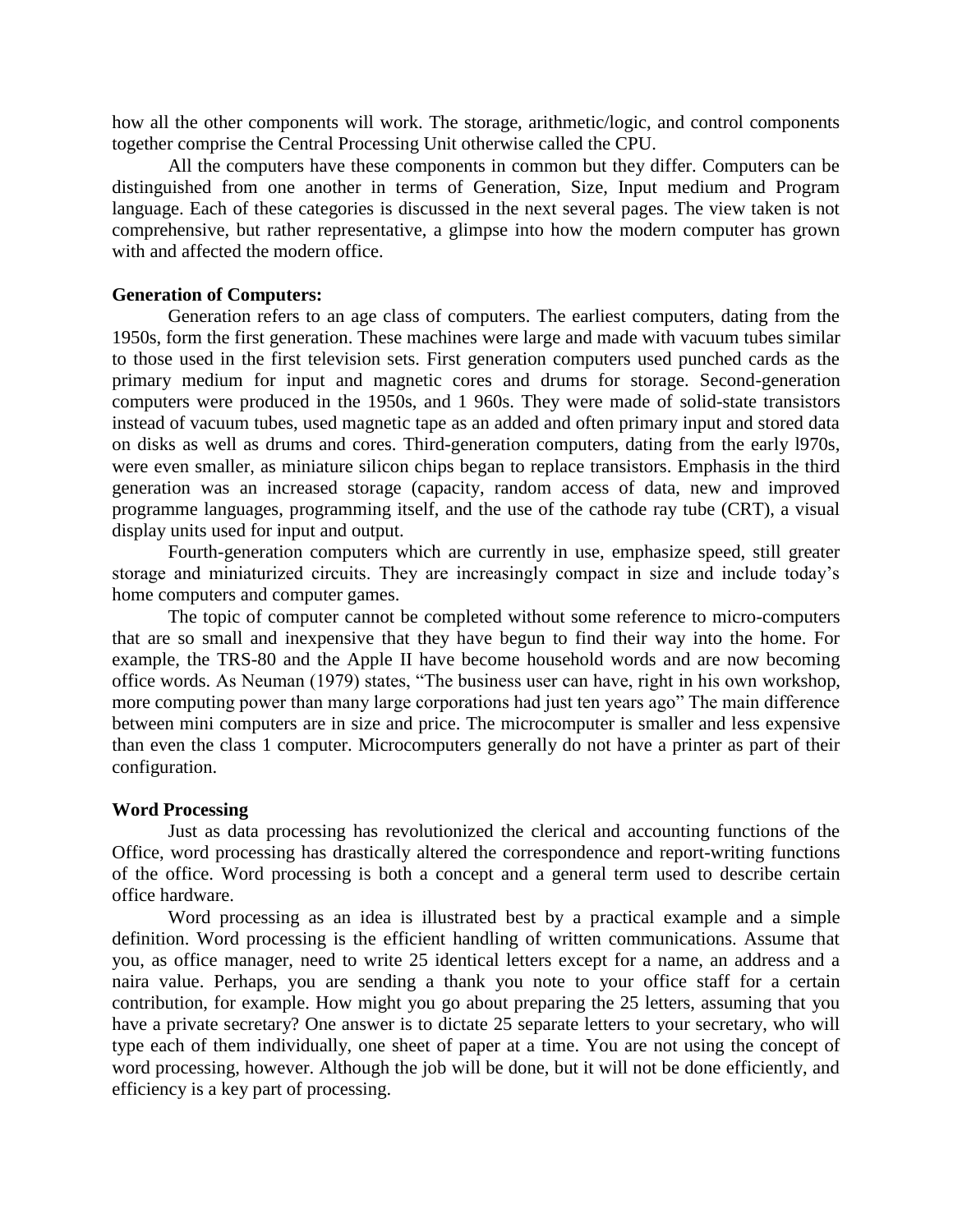So you remember an efficient alternative to individual letters and come up with one of the business world's earliest efforts at processing words, the form letters. With this method, the secretary types the letter once, leaving room for the name, the address and the amount. The letter is then copied on a copying machine or reproduced from a stencil or other master. Each letter is then inserted in the typewriter for the addition of the variable information. The form letter is more efficient but the only serious drawback is that the addressees will know that you have taken no effort to write individual letters. There is something very impersonal about a form letter.

Not entirely satisfied, you continue your search for a way that will continue the efficiency of form letters with the personal touch of individual letters. The search results in the second conceptual step in word-processing history, the guide letter. A guide letter is a model letter, dictated once from which a secretary can type individual letter. Thus there is a savings in dictation time but not in typing (transcription) time over the original approach. The idea of the guide letter can be carried further by filing it and using it at other times. Modern word processors are made with a wide variety of features and by a wide range of manufacturers. Some of the features available today are storage on minidiskette, magnetic disk, floppy disk, cartridge disk, magnetic tape, diskette, miniscassette etc.

#### **Problems Encountered in the Process of Automating An Office**

The problems of automating an office can be summarised in a single word, namely, people. Automation, by necessity, causes changes that affect people. The following are the possible changes that might affect a worker in a traditional office that become automated.

- a) The layout to which the worker is accustomed is revised.
- b) The workers' duties are changed, creating a potential job dissatisfaction.
- c) The workers' job is upgraded to include more responsibilities.
- d) The workers' job is eliminated (Bailey, 1979).

The number one problem is the resistance to change, a natural human tendency based on fear of the unknown. Such fears are not unfounded for true change in job does occur. According to Smith (1979), a traditional secretary's job duties include three categories beyond typing, namely, maintenance duties (making copies, opening mail), judgmental duties (keeping a calendar, composing correspondence), and paralegal duties (doing research, composing formal documents). Smith reasons that if you take away the typing duties, relegating all typing to a word-processing centre, you have removed at least one-third of the secretary's job, leading to boredom and dissatisfaction because the secretary has fewer and less varied duties.

Resistance to change is not only a worker's problem but an administrator's as well. You or office manager, may be far from willing to automate and express thoughts about the necessity. Hallock (1979) indicates that because of management attitudes many computer installations barely live up to half their potential. According to him, millions of monies are wasted on computers with earth-moving capabilities doing wheelbarrow jobs. Management is usually directly responsible for not understanding more about the computer and for not getting more from it.

There is only one cure to the major problem of resisting change. That one cure is invo1ving those who will be affected by the change. Effort should be made to involve the manager who will have new supervisory responsibilities, the secretary who will become a key operator only, the book-keeper who will become a key punch operator, the typist who will become a photocomposer, the clerk who will operate an OCK reader. Furthermore, involve all in why change is needed, how it is to be done, when it is to be done, and what is expected of them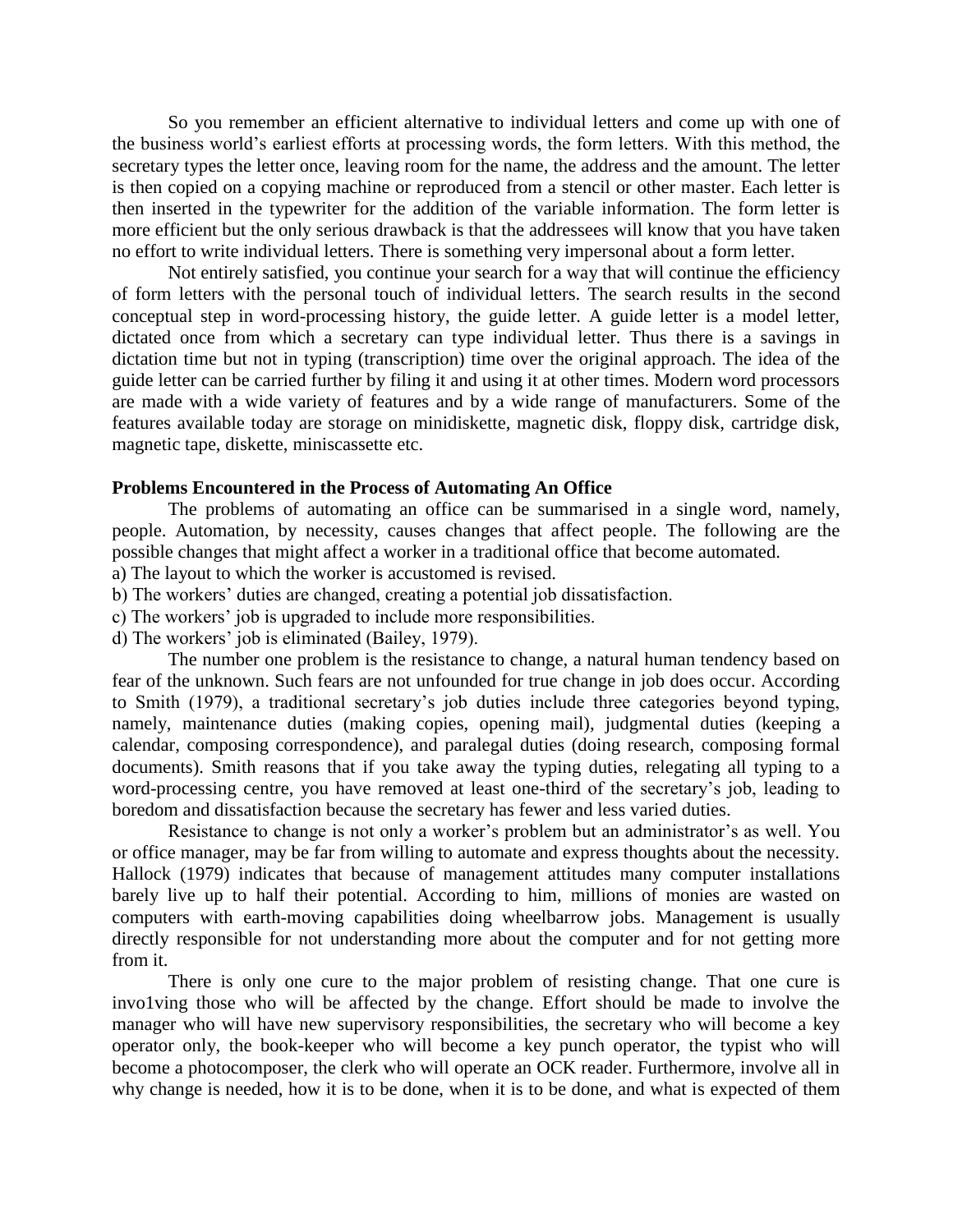in their new jobs. People should be excited about change. Some people want change and thrive on it.

# **Conclusion**

Automation can be a dehumanising step. Managers deal with principles and processes, physical plant, people and productivity. Perhaps the most important of which is people. Peoples' problems are bound to arise in the process of automation. Dealing with them is essential. To ignore or minimise the problems associated with automation is incomprehensible and a serious plan in the performance of an effective administrative office manager.

# **References:**

1. Osuala, E.C (1982). Office Management At A Glance. Onitsha: African Fep Publishers.

2. Belva Bailey (1970) Word Processing Without a Word Processing Centre.

3. Edward R Smith (J 979) WP Decentralization. Ha It Gone Too Far?

4. Paul Neuman "Personal Computers: They Mean Business" Administrative Management 40:7 (July 1979) p. 29.

5. Roger I. Hallock 'With Computers, Administrative Attitude is the Key to Business" Administrative Management 40:3 (March 1979,).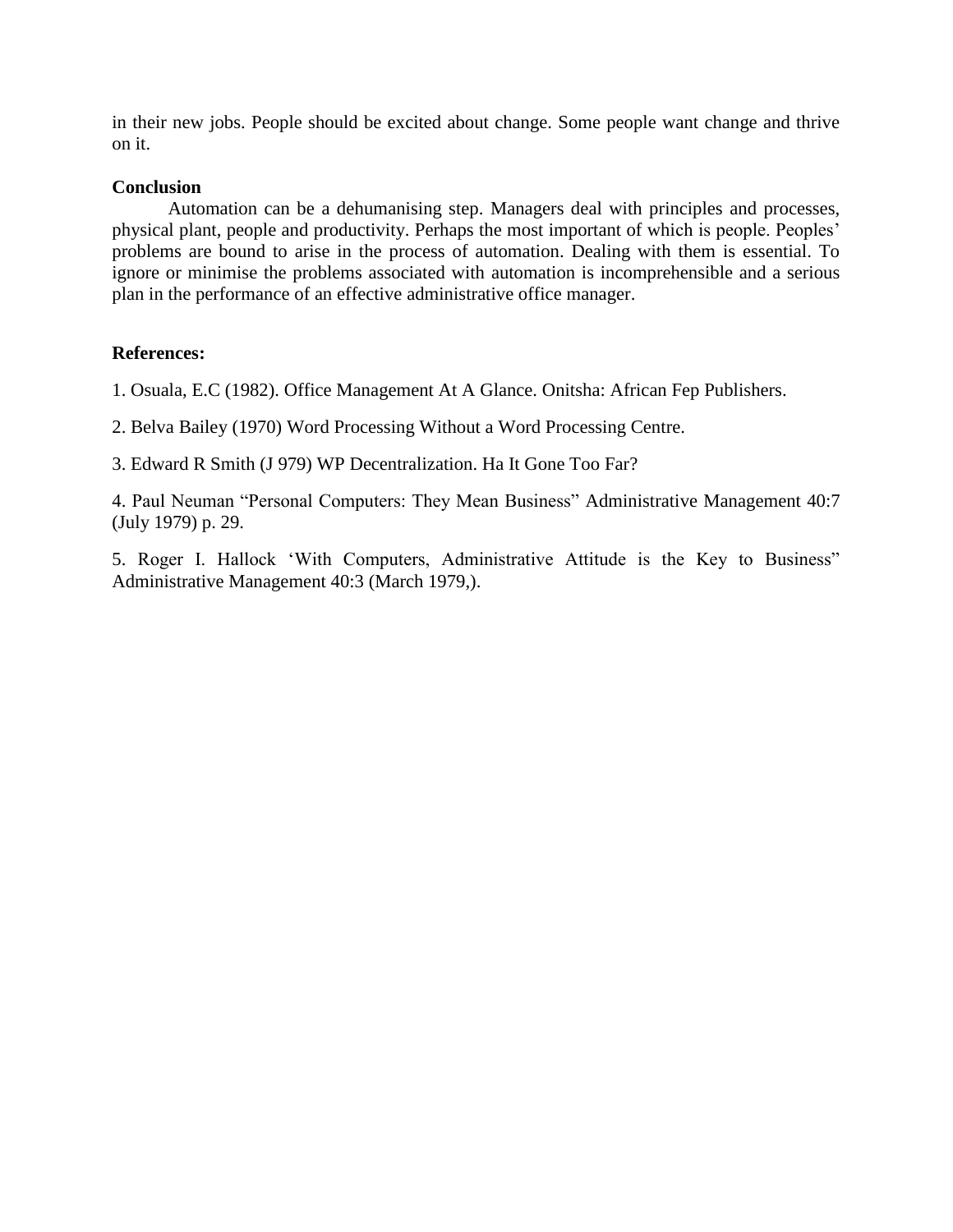# **The Place of Typewriting in the Current Computer Applications in Nigerian Schools.**

#### **By**

#### **Mbaezue, A.N. C. (Mrs.)**

# **Senior Lecturer, Department of Business Education, School of Science and Vocational Teacher Education, Institute of Management and Technology (I.M.T.) Enugu**

### **Abstract**

Computer application skills are being taught in many schools, just as typewriting skills are still being taught. Typewriting skills are prerequisite for operating a computer/word processor. These skills spell employment in modem business. This paper seeks to examine:

(a) the extent to which word processing skills supersede typewriting skills and

(b) the extent to which word processing skills can replace typewriting skills as to forestall typewriting jobs.

Typewriting skills are applicable to various types of typewriters, and secretary-typists are in huge demand. Word processing skills cannot replace typewriting skills; rather, typewriting skills are transferable to computer applications. Recommendations are made that word processing skills as well as typewriting skills be taught for word processing and typewriting respectively.

#### **Introduction:**

Typewriting skills are very valuable skills that can be put to various uses. These skills can be utilized in 147 typewriting related jobs (Erickson 1975). They can also be transferred to dedicated word processor and computer applications. Every word processor/computer operator must acquire basic typewriting skills.

The word processor was originally referred to as an apparatus that works unerringly as the mills of the gods. The computer age is right here with us, hence there is mounting pear that the current advent of computer will spell unemployment for secretary-typists/typists. The invention and use of computer mark an innovation in information processing. All word processors are a form of computer. Some computers have word processing programs, whereas there are dedicated word processors. The qualification required to operate a word processor include a good knowledge of typewriting, but a qualification in word processing is not directly transferable to other specific computer programs or typewriters. The training required to operate specific computers is often given on the job or is provided by the computer manufacturer or a software producer when the equipment is installed. This implies that word processing skills are specific to particular equipment.

According to Stellard and Terry (1980), word processing is the combination of people, procedures, and equipment that put ideas into typewritten form. It is one of the most innovative methodologies for producing office correspondence. Railey (1985) explained word processing as the capture, processing, storage and presentation of information. Typewriting, on the other hand, is the process of getting information on paper through operating the typewriter keyboard. Both typewriting word processing are methods of producing office documents. Typewriting has been the method in use before the advent of word processing. Typewriting has been a course of study in the Business Education programme in secondary and tertiary institutions, since the introduction of the National policy on education in 1981. The basic purpose of business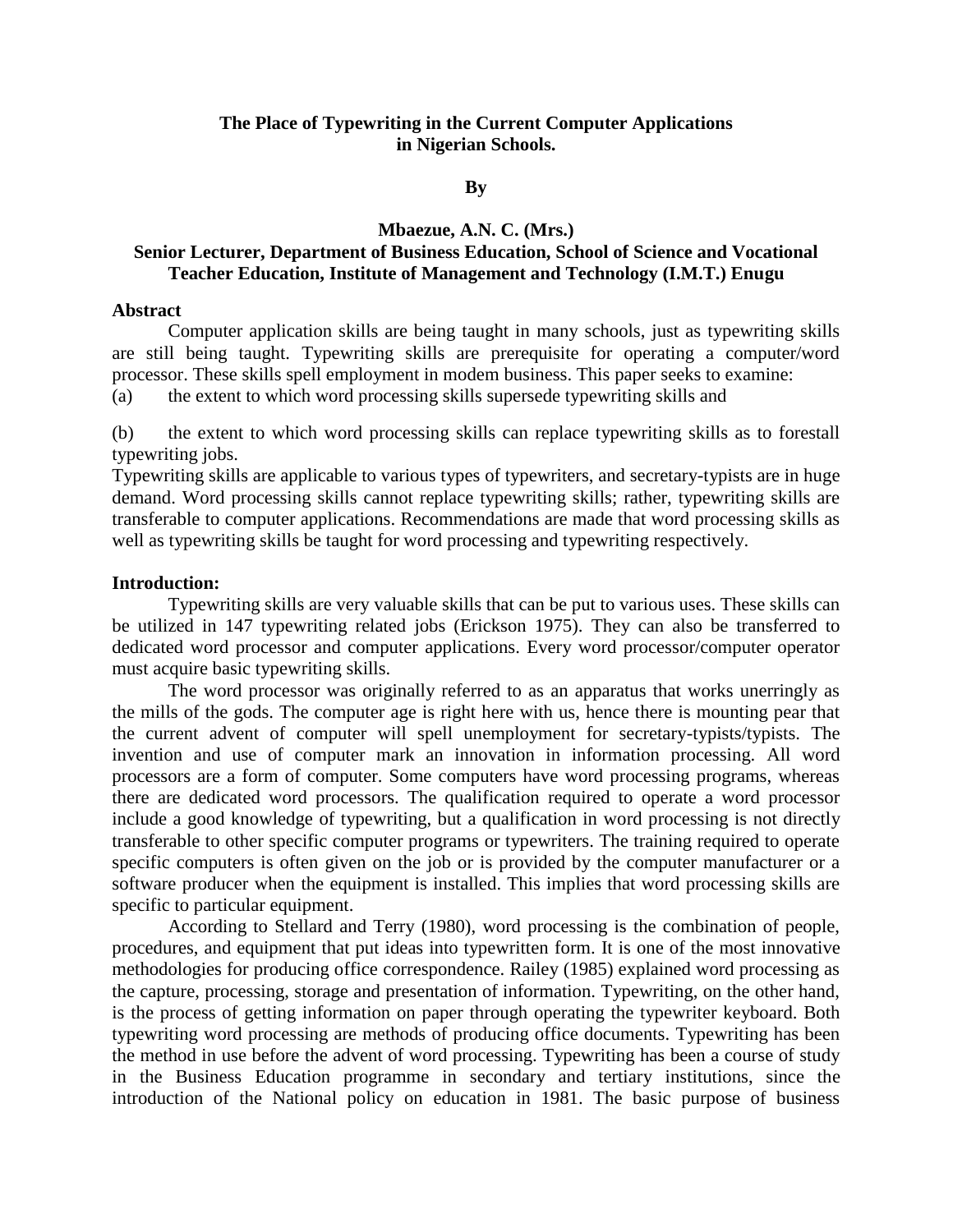education, which is to prepare students to meet the challenges of the ever-changing world of work, is being achieved through the introduction of computer applications course into the curriculum. Both typewriting and word processing skills provide capability for work in business offices. Both of them also involve a lot of manipulative and other skills.

#### **Features of A Word Processor**

A word processor has many exciting features and characteristics. There are mainly three kinds of computers the mainframe, the minicomputer and the microcomputer. They may be stand-alone, shared resource, or shared logic. The mainframe is a large expensive and fast computer, which occupies a great deal of space. It has many terminals, which can be located in any part of the world linked to the computer by the telecommunications links. The minicomputer is a smaller version of a mainframe computer and has many of its characteristics, except that it is not so large. It is capable of supporting forty or more users. A microcomputer is a small computer based on the microchip, and is small enough to be housed on any office desk, its size being roughly that of a typewriter. All microcomputers can be programmed to perform a word processing function, but there are dedicated word processors which are designed for basically one purpose - word processing. The basic components of a dedicated word processor are the same as any microcomputer; hence they are used interchangeably. Other features include storage of information on minidiskette, magnetic disk, floppy disk and many other types of diskettes. The storage capacity range from 2,000 to 20 million characters; printing speed ranging from 40 to 6,000 words per minute; input, media, such as magnetic cards, telecommunications; etc. it has automatic underlining; changeable tape; automatic margin justification; automatic hawse Ns footers; automatic pagination; backup; automatic centering; correction of errors; cut and paste; emphasizing words or sections; filing; fonts; global search and replace; help menus; merging; subscripts and superscripts; word wrap (sometimes called wraparound).

With all these features, the modern word processing secretary enjoys a significant saving of time through typing out her dictation at a rough draft speed. Thereafter, typographical errors are corrected through any of the automatic methods, and the typescript is recorded and stored through a magnetic medium. The document can be reproduced or played back automatically, and if there is need for a revision of the document, it is only the changes that need to be typed and inserted. Several copies of the document can also be printed automatically. That a word processor has exciting features and characteristics does not imply that it has no limitations.

#### **Computer Short-Comings**

The computer/word processor is associated with problems like the huge cost of the machine, coupled with expensive servicing and repair charges, as well as short term guarantee. The machine requires constant servicing. This short-term guarantee results in some buyers relegating the equipment to the cupboard once a virus is posing problem. It is not always easy to diagnose and cure a virus in a computer. There is also the peculiar ability of the machine to instantaneously lose every trace of a program at a single mistaken key press. Some software is machine specific. Some computers also operate within clearly defined temperature and humidity ranges; damp and dirt being the main enemies. Many business offices are not financially buoyant to provide air conditioners in order to maintain the required temperature and humidity ranges.

Bailey (1985) recommended that when using VDU the operator should sit at least one metre from the screen and adjust the contrast so that the information on the screen can be read without straining the eyes. This implies that it is difficult to continuously view the screen for hours. Though screen filters are provided, but rest period is recommended, usually every one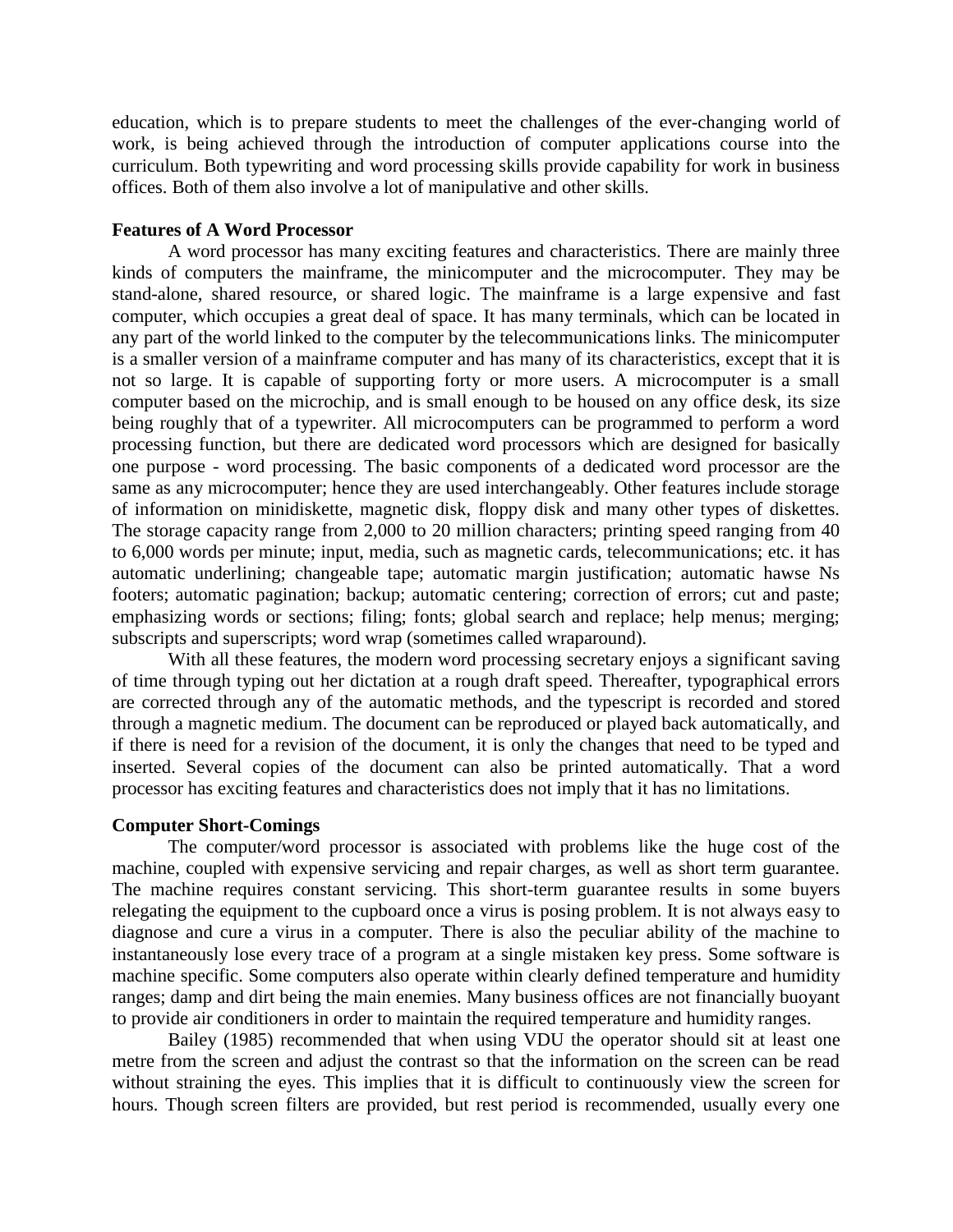hour. This is an unnecessary waste of time and does not happen in typewriting. The word processor secretary has to view the screen continuously in order to cut and paste, wraparound, effect global search and replace, etcetera.

Computers cannot operate without electricity or a very strong and reliable generator. This is not affordable by many. Moreso, in Nigeria, where National Electric Power Authority (NEPA) means "Never Expect power always", one cannot rely on computers for urgent work, be able to specify when a particular piece or work will be completed. This puts the computer at a very great disadvantage.

# **Computer Applications Skills Vis-a Vis Typewriting Skills**

According to Tonne, Popham and Freeman (1965), skill is the level of mastery. A skill as been achieved when an action can be exercised although something is upper most in the mind. Klausmeier in Russon and Wanous (1973) stated that the highly skilled performance is accomplished in less time, with less energy, greater accuracy, higher consistency, or with more flexibility. In contrast, a typewriting student is not skilled if he is uncertain of key locations, unsure about which finger goes on which key or lacks the techniques, of key stroking.

The word processing keyboard is a replica of the typewriter keyboard. A large number of skills appear to be common to both word processing and typewriting; yet, there are skills which are unique to typewriting and some that are unique to word processing. Both of them involve perceptual motor skills. Nohavitza (1990) stated that computer applications allow for the development and refinement of touch keyboarding, including techniques, speed and accuracy. Okafor (1992) agrees with Ndinechi (1990) that certain skills are common to both typewriting and word processing. They identified three basic skills as common to both typewriting and word processing:

1. Communication skills - efficiently organizing materials for letters, documents, and reports so that the message is understood and acceptable, and using effective oral communication to give clear explanation and directions, using correct grammar, punctuation, spelling, capitalization and numerical form, proof-reading and editing all materials accurately.

2. Equipment related skills: (1) keyboarding - accurately and rapidly typing straight copies and numerical (statistical) copies using machine controls properly, neatly correcting errors using various means, operating automatic keyboards, determining appropriate format. (ii) Reprographics – operating copying equipment efficiently to produce quality duplicated copy.

3. Inter-personal skills that are acceptable in business - attentive listening, concentration and ability to work with interruptions, willingness, coping with pressure, loyalty, completing work on schedule, accepting criticism, good sense of humour, toleration of routine work, acting with tact, courtesy and calmness, and working harmoniously for a common cause.

Conceptual skills are differentially unique to word processing and typewriting, as these relate to the understanding of the terminologies pertaining to work processing and typewriting respectively, and the relationship of work processing and typewriting to the total information system. Peculiar listening skill is required in typewriting. The typist has to listen carefully in order to hear and react to the sound of the warning bell. Also, the sound of the typewriter will indicate to the operator whether the machine is in order or not and whether she is operating the keys correctly for instance, when the ribbon was completely wound to one end, or the keys clog together, the sound of the typewriter will change. In the same vein, when typing is approaching the bottom end of the typing sheet, the typewriter emits a different sound altogether. Greater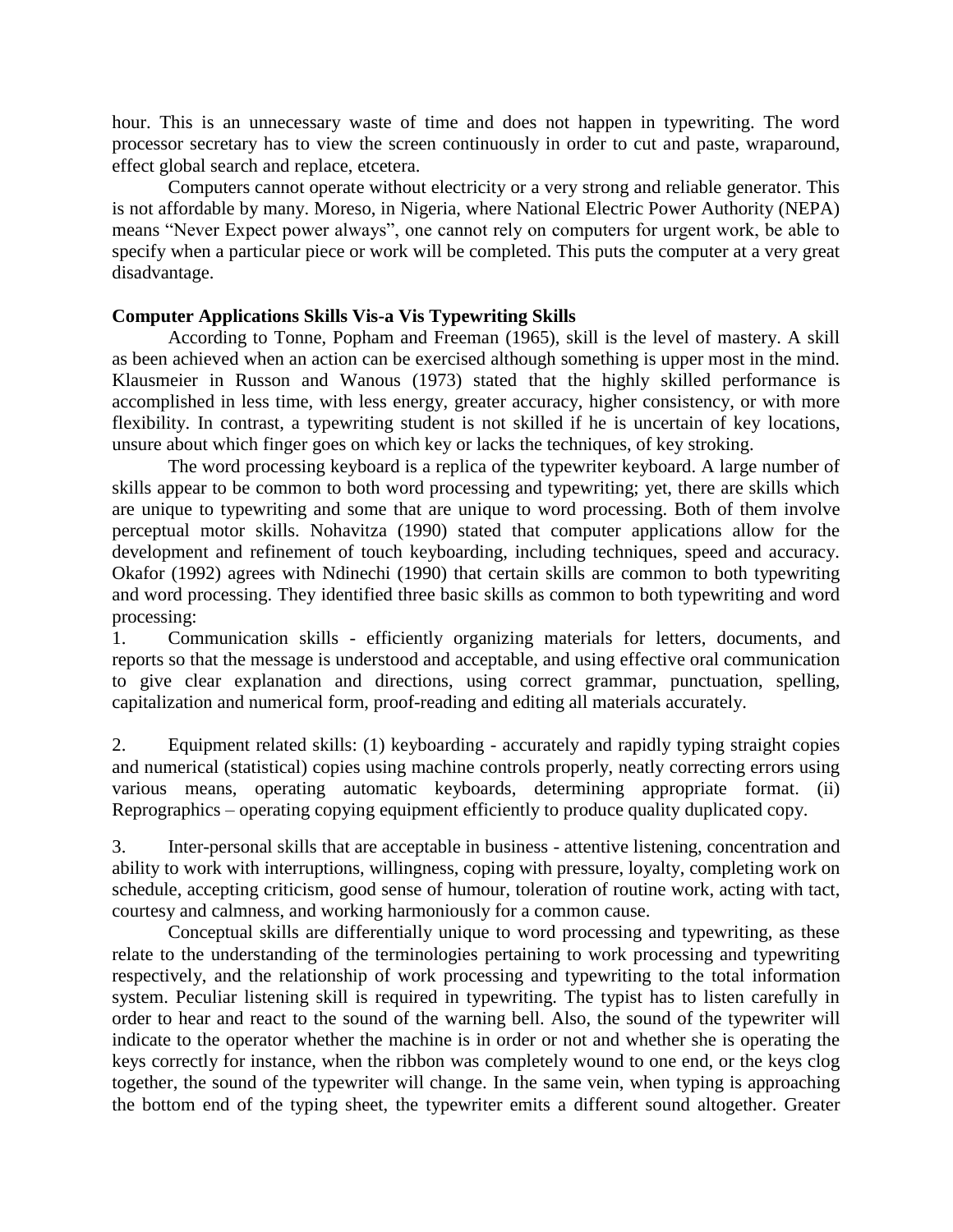stride is required in typewriting for finger reaches than in word processing. Error correction methods and reprographics methods differ in typewriting and word processing.

Ndinechi (1990) grouped typewriting skills into six categories - Reading, Writing, Listening, Computational, Operational and Inter-personal skills. Out of these six categories, listening, computational and operational skills are peculiar to typewriting. Computational skills involve the ability to arrange simple tabulation quickly and correctly at first attempt, centre material vertically and horizontally on paper of any size. Operational skills involve the ability to operate and maintain the typewriter efficiently, display good technique in key stroking and in machine manipulation, understanding the mechanical features of the machine in order to utilize all devices that save time and increase operating efficiency. In as much as some skills are common to both typewriting and word processing, the method of teaching and learning of these skills are unique in either case. For instance, communication skills applicable to word processing (Okafor (1992) are similar to Ndinechi (1990) reading, writing and listening skills applicable to typewriting. But in typewriting, the skills require the ability to decipher letters, interpret signs and symbols; arrange different parts of a letter and other documents correctly at first attempt, instead of warping around obtainable in word processing.

Typewriting skills are more encompassing and require greater indent acquisition. Powell (1975) wrote that communication skills are the first priority in word processing, and that without communication skills the students cannot read fast in order to type fast. It is possible that a word processor operator after typing at a fast rate will continue to wraparound in an attempt to produce a mailable letter where as a proficient typist will produce the same mailable letter in comparatively less time. The efficiency of a word processor operator depends on the typewriting skills acquired by the operator. This is so, because certain skills emphasized in the learning of typewriting are not emphasized in learning word processing. For instance, "eyes on the copy" skill emphasized at the initial stage of learning typewriting is not emphasized in learning word processing. In word processing, the eyes have to adjust to the various actions of reaching from the mouse using control keys or installing a function. The essence of this insistence on the specific skills is to "over-master" and acquires the level of skill transferable to other applications. In this instance, the level of mastery achievable in typewriting is not exactly easily achievable in word processing. Accuracy is not so much emphasized at the initial stage of learning typewriting in order to enable students imbibe adequately the operational skills. Many authors currently see the emphasis on accuracy in typewriting keyboard presentation as detrimental to student's progress. Studies by West (1974) Subger (1969) and Jone (1973) cited in Popham et al (1973) provided enough evidence against strike instance on accuracy at the initial stage of typewriting skills acquisition. Skills emphasised in teaching/learning typewriting which are not equally emphasized in word processing include: "Staccato: typing, sharp stroking of keys as if they are red hot, "eyes on the copy" et cetera.

Typewriting skills inspite of their in-depth and thorough mastery are achievable in less period of time than word processing skills because of the enormity of sophisticated gadgets and applications of word processors. In this standing, the typewriter has numerous advantages over word process.

### **Advantages of Typewriting**

Historically, typewriting provided the first employment for woman when men dominated the world's work force. It should not, therefore, be discredited due to the development of word processors. Tonne et a! (1965) emphasized that one needs typewriting to get through life. Bailey (1985) stated that the typewriter has an office function and will continue to have one for many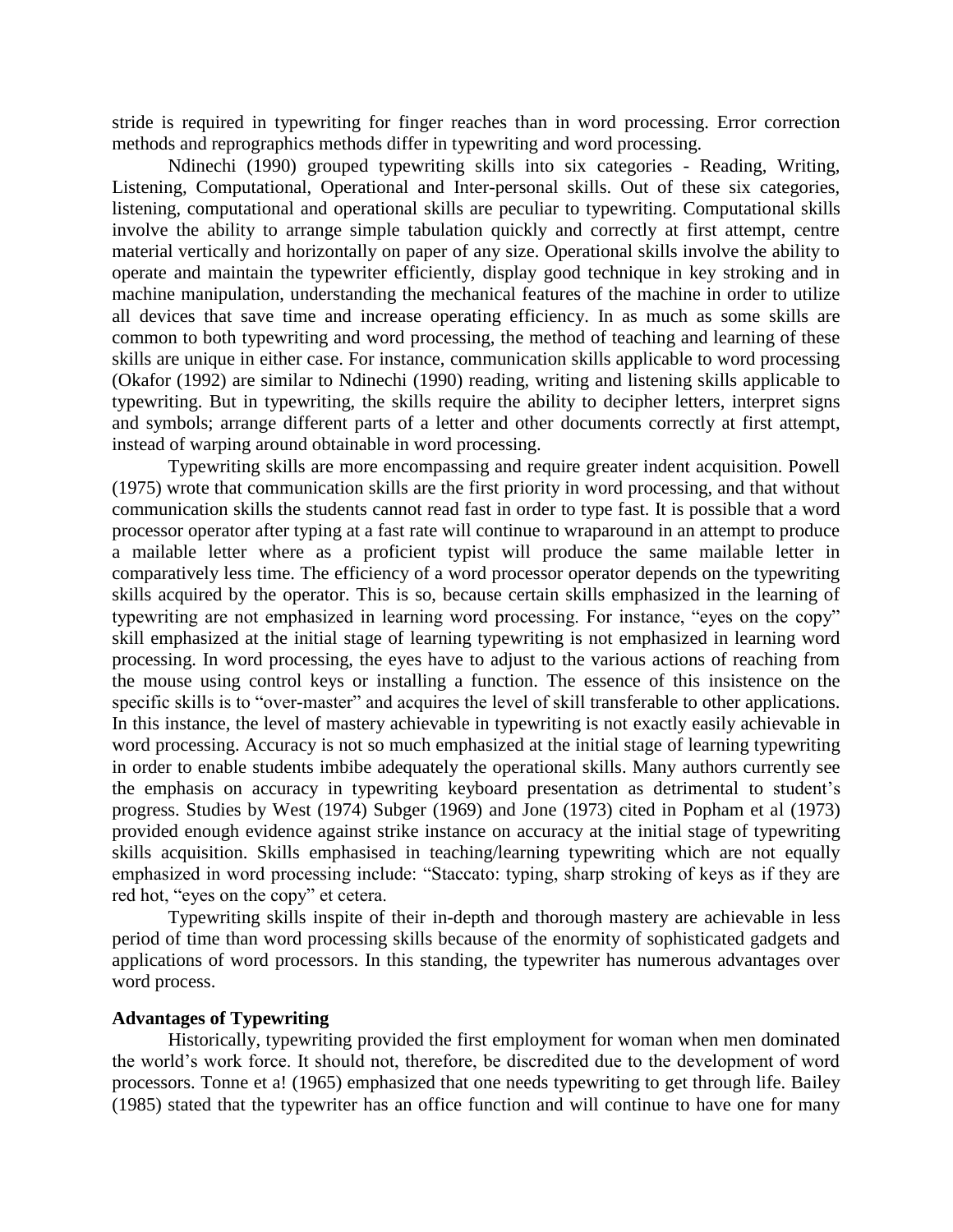years to come, particularly in small offices or in those where the volume of typed material is small. The selection of office machines depends on a number of factors, and out of these, cost and convenience are of prime importance. The word processor is generally very expensive, and not affordable by many people. The efficiency and effectiveness of a word processor depend on the efficiency of the people, the procedures and the equipment. The word processor is not always reliable - initial cost, servicing cost, maintenance, electricity and installation are very expensive. Computer applications/skills cannot, therefore, replace the teaching and learning of typewriting skills. The fear that typewriting students may be unemployed is unfounded.

Typewriting is a powerful motivational force in learning other courses. The typist in the course of her work learns about other aspects of life and disciplines. A student learns better when he types out notes taken in the classroom. In an investigation carried out by Meleod and First cited in Popham et al (1975) it was noted that typewriting fastened the understanding of languages since foreign students who were refused admission into American Colleges due to language, deficiencies were given admissions after a short regular English instruction with typewriting course. They added that students achieved significant gains over their colleagues who studied English alone. In an experiment by Babbs and Cline in Popham et al (1975) it was proved that typewriting increased motivation and enjoyment at work. Seibert cited in Popham et al (1975) after a similar experiment discovered that typewriting aided slow learners to learn faster since he was able to raise to a higher grade a group of poor readers after eight weeks of two hours a day typewriting course.

Erickson (1975) found that typewriting was a basic component of 147 of the 300 jobs he studied, and a supportive activity in 20 other jobs, and that out of the 147 jobs in which typewriting was a basic component, 44 (34%) require a worker to type between one-quarter and one-half of the working day, and that all Jobs require that at least 5% of the day be spent in typewriting.

Many people of varying abilities can learn typewriting for the purpose of job and employment. The blind learns to type and hold jobs involving typewriting. Other handicapped people learn to type by using special equipment and learning materials. If only word processing skills were taught to these groups of people, they cannot transfer the skills are applied that word processing skills can be applied. They cannot afford word processors due to high cost and unreliability of electricity supply, as well as other conveniences required for a computer. The typewriting skills of listening and responding to the warning bell; tapping the space bar or backspace in order to set correct margins; appreciating the sound of a typewriter key operation to ascertain whether it is faulty or in order; flipping the carriage, et cetera, can be transferred to word processing. The methods these skills are acquired in word processing are quite different and therefore cannot replace typewriting skills.

Notably, computer can be used as a learning system, but it can never be ascribed to convey the inspiration if exchange of information the way a teacher may provide. It cannot also provide the quantity of appropriate feedback that student's need from their teachers in order to progress rapidly. The variety of computer applications notwithstanding, it can never substitute the personal touch of teachers to the teaching process. At best, it can enhance teaching effectiveness if it put to appropriate use.

Typewriters are still more widely used than word processors. Typewriting offers employment to a large number of people including the blind and other handicapped people.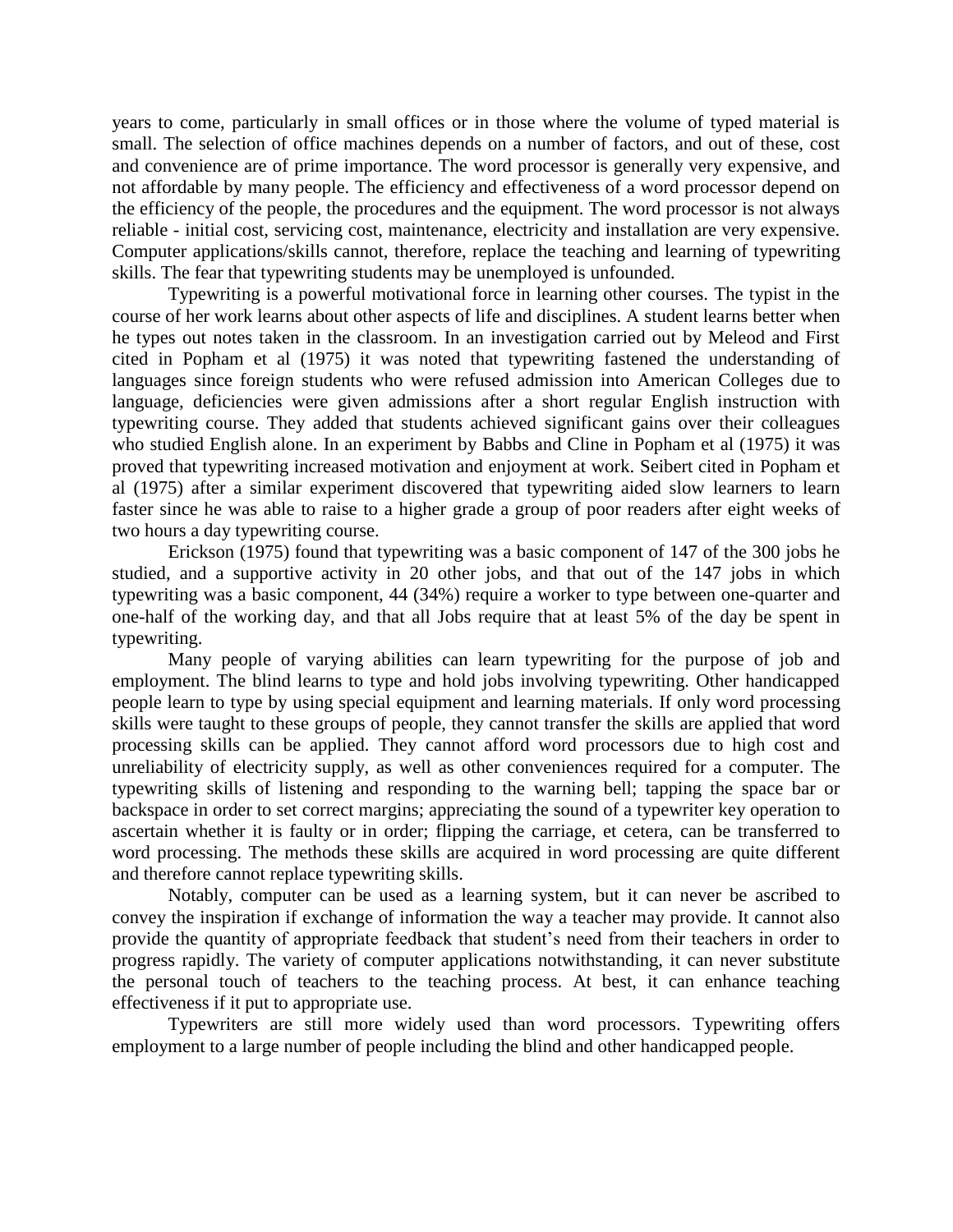## **Conclusion**

The following conclusions are adduced:

- 1. For a word processor/computer operator to be efficient, the operator must have acquired basic typewriting skills. Typewriting skills can still be put to many uses, hence typists and secretary typists are still in huge demand. -
- 2. There are a number of skills common to typewriting and word processing.
- 3. Certain skills are peculiar to typewriting while some are unique to word processing.
- 4. Typewriting skills are transferable to word processing, but certain word processing skills are not applicable to typewriting.
- 5. Computer application skills cannot replace the teaching of typewriting skills.

# **Recommendations**

In the light of the foregoing, the following recommendations are made:

- 1. Typewriting skills should be taught with typewriting in mind, while word processing skills should be taught with word processing in mind.
- 2. Since the screen glare is dangerous to the eyes, there should always be a stand-by word processing secretary to put the computer to effective use.
- 3. Trainees in word processing should be made to acquire typewriting skills first. These skills are transferable to word processors. The reason is to avoid damaging the word processor because of the huge cost of word processors.

# **References**

Bailey, Paul (1985): Mastering Office Practice, London; Macmillan Education

- Federal Government of Nigeria (1981): National Policy on Education Lagos, Federal Government
- Nahovitza, A. (1990): A New Approach to Typewriting: Microcomputer Applications, Business Education World,
- Ndiriechi, G. I. (1990): "A Guide for Effective Typewriting Instruction in the Secondary School, Business Education Journal 11(2): Nigerian Association of Business Educators, September
- Okafor, A.N. (1992): Acquisition of Word processing Skills for self-reliance, Business Education Journal, 11(4)
- Patton, J. (1990) A key to the Future: Microcomputer Applications, Business Education world: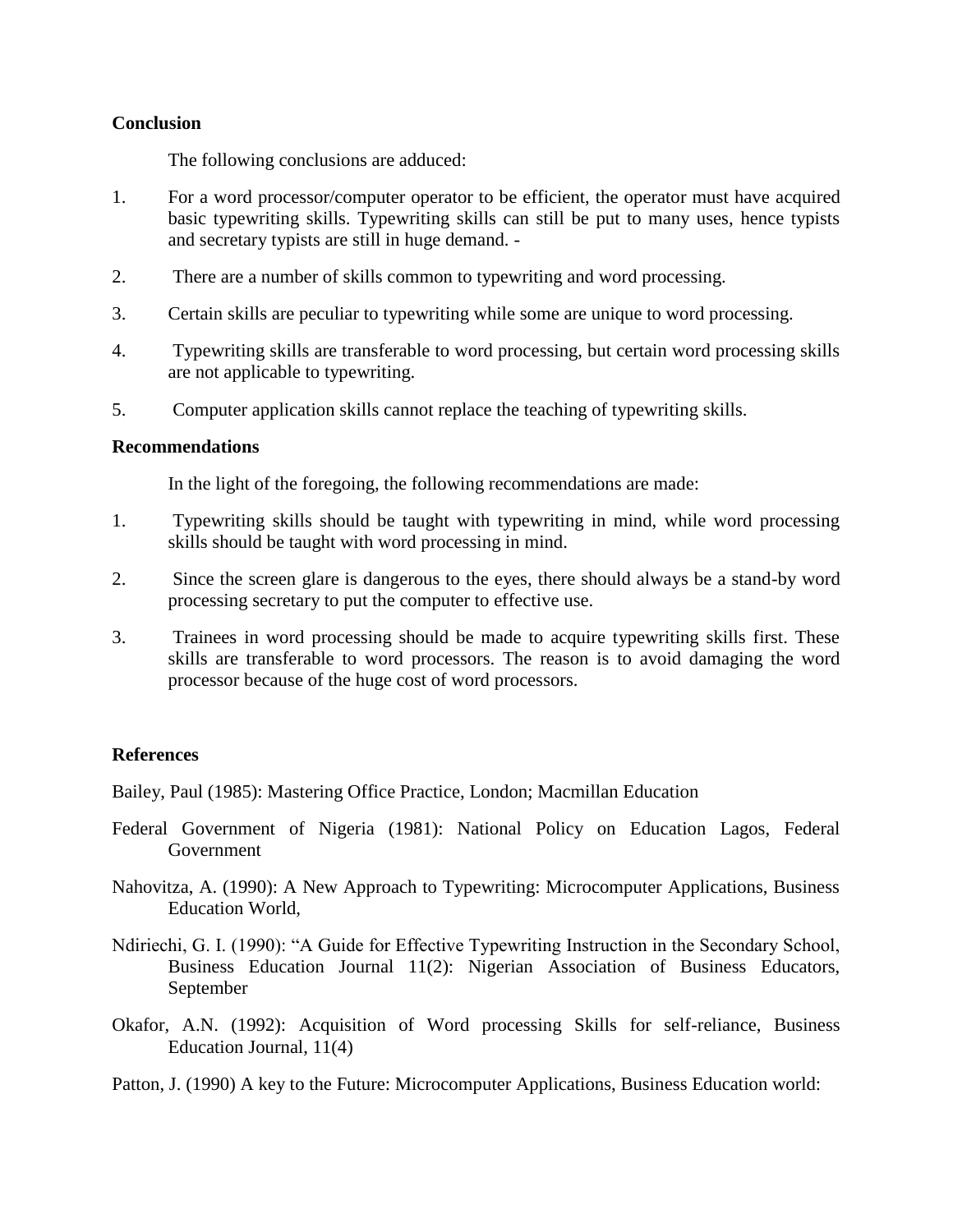Popham, E.L.Schrag, A.F. and Blockhus, W. (1975) A Teaching Learning system for Business

Education, N.Y.,McGraw Hill

Russon, A.R. & Wanous, S.J. (1973) Philosophy and Psychology of Teaching Typewriting, England; South-Western

Stallard, J.J. and Teny, G.R. (1980) Office Management and Con frol, Illinois, Richard Irwin

Tonne, H.A., Popham, E.L. and Freeman, M.H. (1965) M methods of Teaching Business Subjects, Toronto, McGraw Hill

West, L.J. (1969) Acquisition of Typewriting Skills, N.Y. Pitman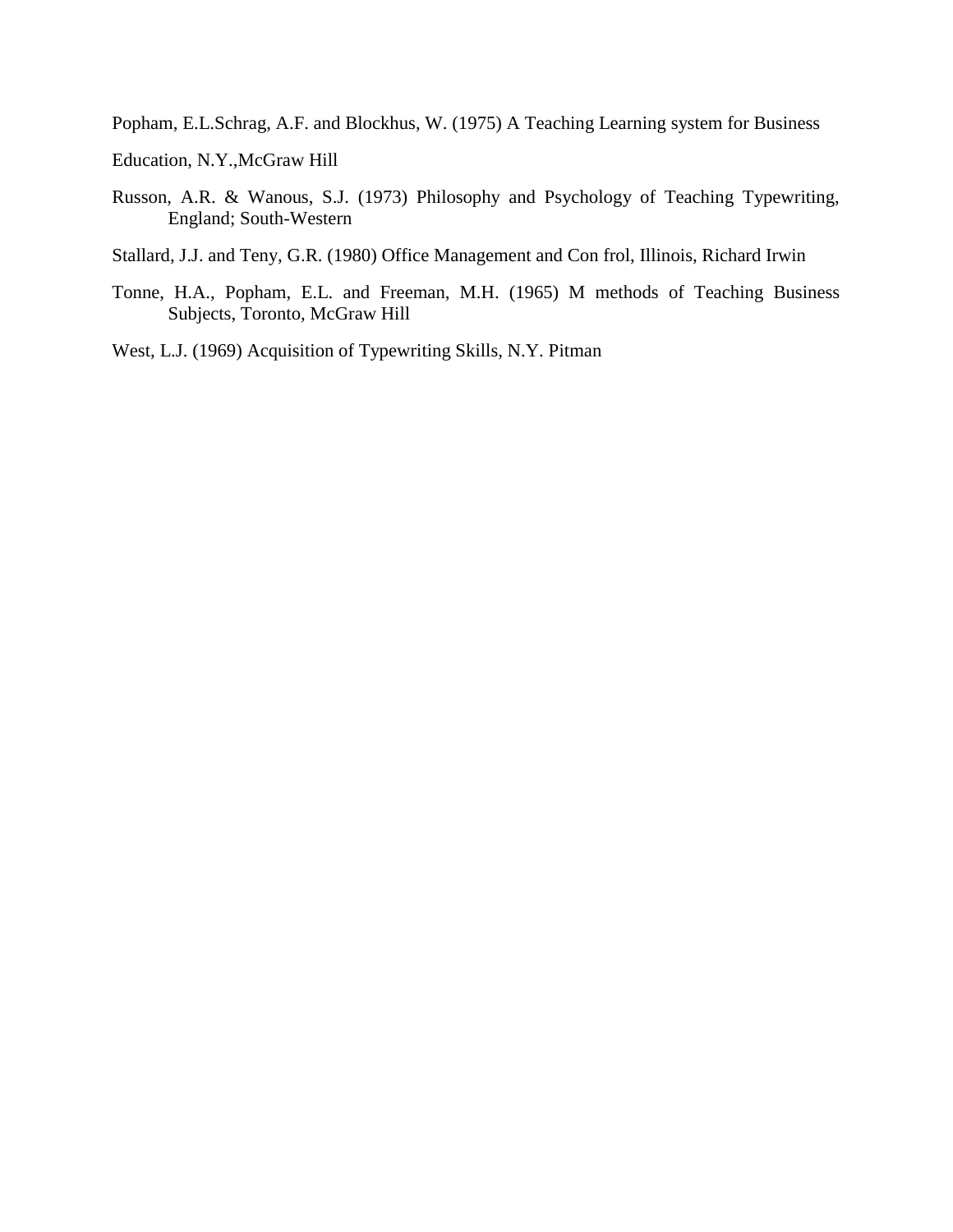## **Effective Communication: A Vital Instrument for the Teaching of Office Occupations**

#### **By**

# **Ezeji, H.A. (Mrs.) Department of Vocational Education (Business Education) University of Nigeria Nsukka**

#### **Abstract**

The difficulty with which students learn Business and Office Occupations has been a source of concern to many business educators. It is usually assumed that undergoing of teacher training course and the passing of relevant professional examinations for knowledge, adequately prepare an individual to teach a specific course. Incidentally, teacher training qualification and the acquisition of knowledge when not well coordinated with the necessary communication skill, teaching will not be effective. It is on this basis of the fact that teaching must go hand in hand with effective communication, that the author considers it necessary to discuss the need for teachers of Business and Office Occupations to adapt their teaching to the activities that improve their communication approach in order to eliminate the difficulty experienced by students in learning of Business and Office Occupations.

### **Introduction**

Effective communication is considered as one of the essential ingredients of human life. As a result, communication has become a very vital aspect of every teaching and learning encounter.

The outcome of the teaching of Office Occupations like other courses can be said to be of two dimensions: the positive and the negative. All other things being equal, the outcome is positive when the communication approach is effective and the students are able to demonstrate an understanding of the lesson. The outcome would be negative if all other conditions are met, but the communication approach is defective. To fully appreciate the topic under discussions, it is necessary to look at the concepts of effective communication, teaching, Business and Office Occupations.

The word communication has been variously defined, by many scholars in different disciplines. This idea was upheld by Little (1965) when he said that communication is a chameleon of a word whose meaning is determined by the user. James, ode and soola (1990) defined communication as the transmitting of thoughts, the giving of understandable information and the receiving and understanding of a message.

According to Lajuana, Sally, Wilma and Celeste (1980) communication means transmitting of information, using previously agreed codes or symbols such as pictures, facial expressions, written and spoken words.

From the definitions as given by the above mentioned persons, effective communication demands that the information or message to be passed from one person to another must be understandable, implying that communication takes place only when what is communicated is understood by the receiver. Also, in order to achieve effective communication, the symbols used must be common to the sender and the receiver of the message.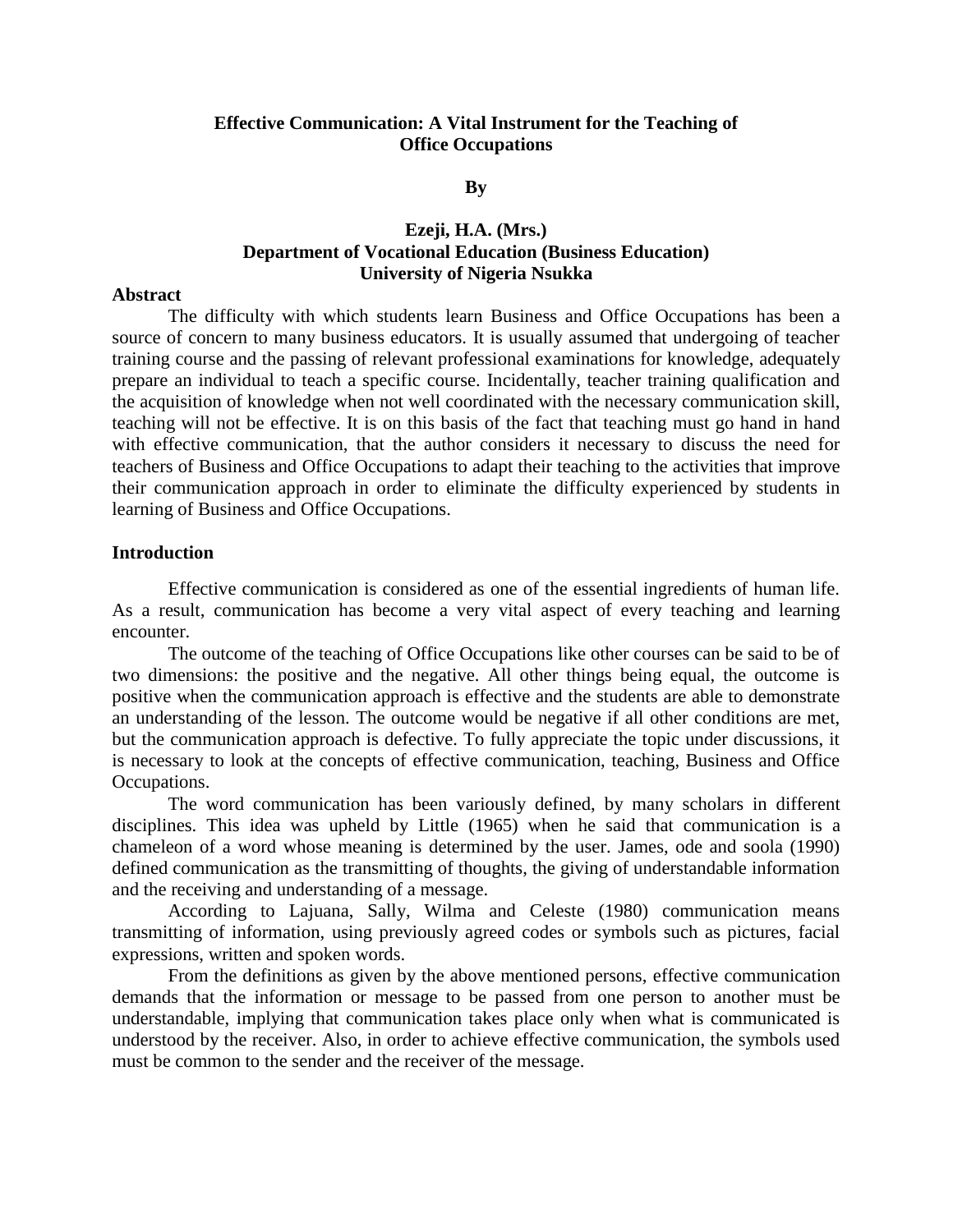Teaching as seen by Ukeje (1966) is the transfer of knowledge from the teacher to the learner. According to Smith and Dennis (1968) teaching means:

(b) An intimate contact between a more mature personality and a less mature one which is designed to further the education of the later, and

(c) Imparting of knowledge to an individual (student) by another (the teacher) in a school.

Teaching is communication (Curzon, 1980). It consists of teacher's activities directed at the learner. Teaching is also defined as the giving of instructions; causing an individual to know or to be able to do something (Hornby, 1977).

Based on the above definitions, it is pertinent to conclude that teaching has to do with the transfer of knowledge. The knowledge transferred could be practical skill or theoretical. Also, through teaching, knowledge is transferred from a more experienced personality to a less experienced person. These definitions presuppose that the teacher has adequate knowledge of the subject matter to be taught. The above definitions also imply that teaching could be done in a school or at any other place as may be determined by the parties involved in the teaching and learning activities.

Office Occupations involve the activities performed by individuals, public and/or private enterprises, which are related to the facilitating functions of the office (Osuala, 1981). Office Occupations involve such activities as recording, and retrieval of data, supervision, co-ordination of office-functions, communication and reporting of information regardless of the social, economic, or governmental organisation in which they are found.

Business Education is a programme of instruction which consists of two parts:

- (a) Office Education, a vocational careers education programme for office careers through initial, refresher and upgrading education leading to employability and advancement in Office Occupations and
- (b) General Business Education, a programme to provide students with information and competencies which are needed by all in managing personal business affairs and in using the services of the business world (Osuala, 1998).

Office Occupations are aspects of Business Education, whose primary objectives are to develop skills, knowledge and attitudes required for a successful work life. So for anyone to be meaningfully involved in Office Occupations, a thorough knowledge of the functions and the skills needed to perform them is mandatory.

### **Teaching and Communication: A Relationship**

It is also clear that communication and teaching are interrelated concepts - thus, while teaching involves the transfer of knowledge from the teacher to the learner/student, communication involves the passing of information from one person to another. Teaching takes place between two or more persons, communication also involves two or more persons. Teaching is also geared towards changing the behaviour of the learner, while communication is geared towards eliciting response from the receiver. The change in behaviour observed and the response received, each of, which could be positive, or negative, are the direct outcomes of teaching and communication effectiveness. Teaching and communication are inter-dependent concepts. As a result, the Office Occupations teacher in addition to possessing good teaching skills should be familiar with the factors involved in effective communication and the necessary communication skills.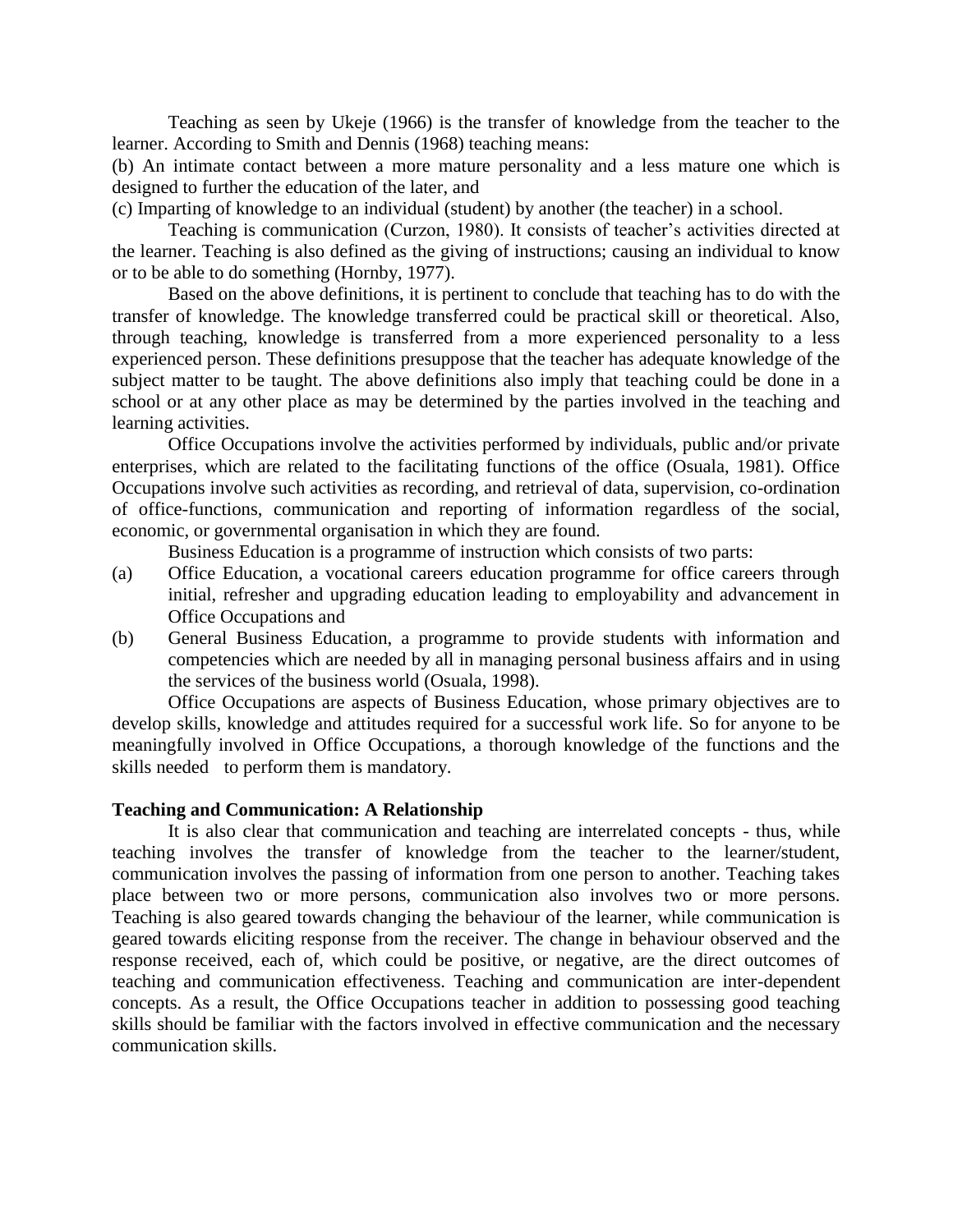### **Factors of Communication**

Factors of communication could be referred to as the components of every communication process. They are those things present in all communication encounters, both the desirable and the undesirable. These factors, according to James et at. (1990) include the sender/teacher. The receiver/learner, the message, the symbol, response and noise.

A discussion of these factors is necessary in this presentation as the understanding of the role played by each of them will work to promote communication effectiveness of the Office Occupations educator.

The sender or the teacher (in this presentation, the Office Occupations teacher) is the communicator of the skills or ideas. He is directly at the centre of teaching and learning activities because he should be the master of the Office Occupations related skills to be imparted to the learners. One of the theories of Vocational Education states that teaching will be effective in proportion to the extent the teacher is a master of the occupation he teaches. According to Ndinechi (1990) teaching is effective to the extent the teacher acts in ways that are favorable to the understanding of the lesson. So in addition to having adequate knowledge of the subject matter, the teacher should be able to organize learning experiences in a manner that learning proceeds step by step to elicit the desired skill or knowledge in the learner. The Office Occupation teacher should be able to adopt the appropriate teaching methods, techniques and devices for his teaching. For example, in teaching of typewriting, demonstration, which is among the most accessible ways of teaching and imparting skills, should be used.

The learner who is the receiver component of the lesson is a very important factor in the teaching encounter. The Office Occupations teacher should take the particular characteristics of the learner into consideration. The understanding of this will assist the teacher to know how his lessons will be delivered in the most effective manner.

Interest of the learner is another factor, which must be aroused for effective teaching of Office Occupations. Interest involves likeness or concern for something. The implication of this is that people learn only what they are interested in. It then follows, that learning of Office Occupations, will be proportional to the amount of interest the leaner has in them.

The knowledge/message components refer to the ideas to be imparted. The knowledge to be imparted is one of the most vital aspects of the teaching and learning encounter. The Office Occupations educator must equip himself with the requisite knowledge which can only be acquired by subjecting oneself to a thorough training and by passing the relevant professional examinations (Ekpenyong, 1990). Thus teaching is possible only when the Office Occupations educator has a thorough knowledge of the subject matter to be taught because no one gives what he does not have.

The symbol component is also a vital aspect of the teaching activities. Thus for effective teaching of Office occupations, the language used by the teacher must be that which the students understand. If the language is not understood by the students, learning will not take place. The effective Office Occupation teacher never leaves to chances any assumption that when he understands a language, the students will understand too. Everything possible should be done to come to the level of the students. The practice of trying to impress the students by using vocabularies above their level should be avoided. Local language should be used to explain concepts when necessary.

The response component refers to the students' behaviour or skills they acquire at the end of a reaching and learning encounter. To a great extent, the Office Occupation teacher has absolute control of the quality of response elicited from the students, because this is a direct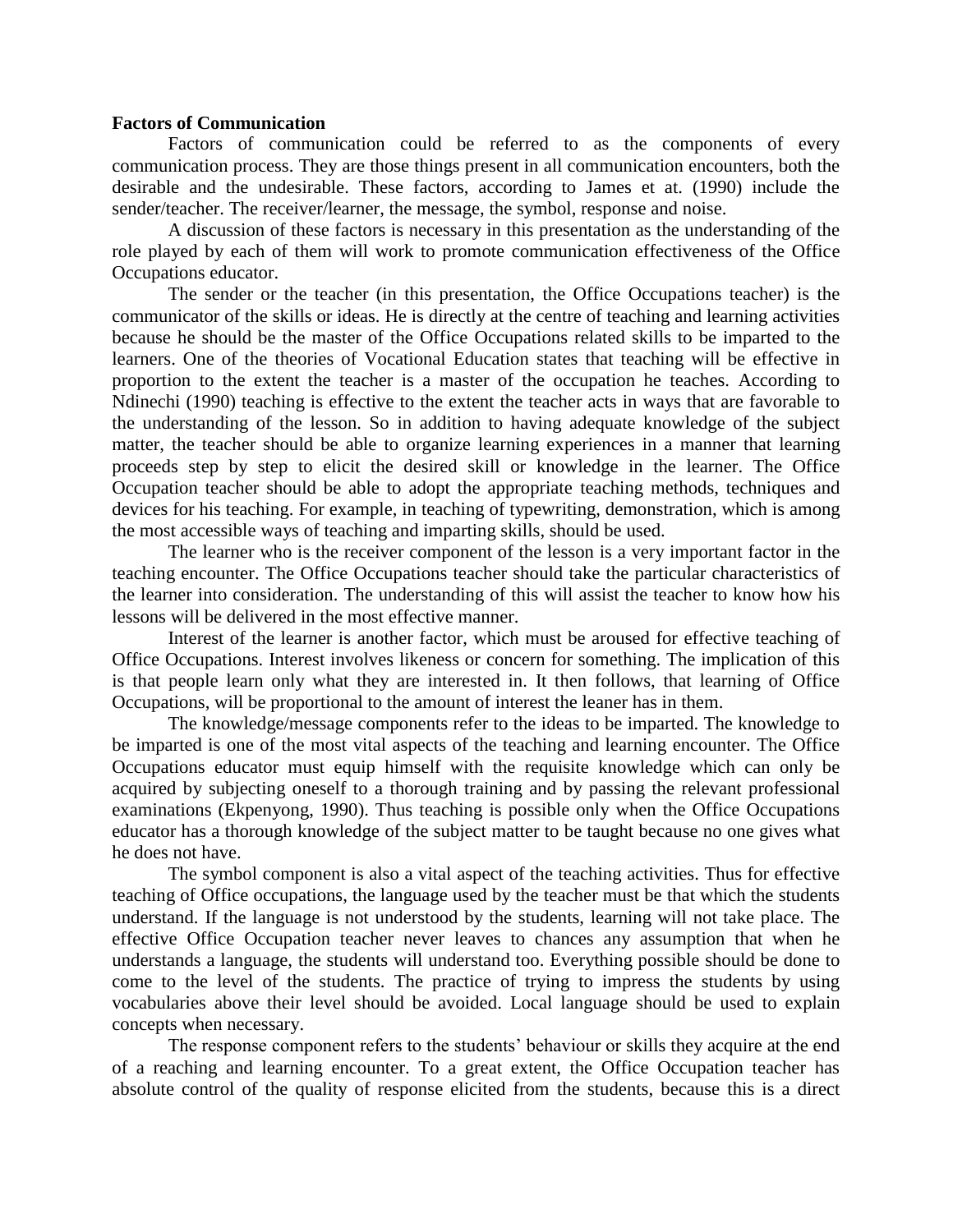result of his communication effectiveness. He does everything within his power to ensure that the response received at the end of every teaching/learning encounter is positive. This can be achieved by using singly thought sentences and by avoiding ambiguous statements, among others.

Noise is a factor of communication that is hardly needed, but present in every teaching/communication encounter. It refers to all those things, which combine to reduce the effective understanding of a message or lesson. Noise can be psychological, for example, giving a shorthand lesson when the students are tired will not be effective because the level of concentration needed to take shorthand dictation will be lacking. Noise can be physical, for a example, the type produced by a moving vehicle, crowd, or an industrial workshop. Noise can also be linguistic, like wrong use of words, tenses, and wrong pronunciation among others. As much as possible, teaching of Office Occupations should be free from all manner of noise.

### **Communication Skills that should be possessed by the Office Occupations teacher**

The teaching of Business and Office Occupations demands that a given level of communication skills be possessed by the teacher. A teacher may have the relevant knowledge and planning may have been done, if the communication skills are lacking, teaching will not be effective.

Some communication skills that should be possessed by Vocational Educators as identified by Roberts and Becker (1974) include: Dynamism, Delivery, Non-verbal language and positive Reinforcement.

A dynamic Office Occupations educator should be able to keep the students busy throughout the teaching period. According to Roberts and Becker, a class is kept busy when the lesson is interesting and meaningful. Making a class interesting and meaningful could be achieved by the ability of the teacher to have concern for the students, to be intimate with them, having self confidence and his ability to create a pleasant social-emotional environment.

Concern about delivery demands that lessons be delivered in the most attention-catching manner. This could be achieved by the use of clear voice, moderate speaking speed and the ability to be fluent. Also the pitch at which the lesson is delivered should be kept under control. Avoiding the use of unusually high or low pitch is important. A pitch between the two extremes is likely to be more acceptable and effective.

The importance of non-verbal language cannot be overemphasized. In all teaching/communication encounters, body language such as mime and gesture are encouraged to be freely used when necessary. Positive non-verbal language can influence desirable students' performance more than ever imagined. Positive reinforcement is a very important skill in the teaching of Office Occupations. It usually comes in form of praise and good humoured teasing among others. Positive reinforcement, which should be quick and generous, is preferred to criticism.

In conclusion, therefore, key concepts in teaching/communication in relation to Office Occupations are note-worthy. The possession of these skills has become essential components in preparation of Business and Office Occupation teachers.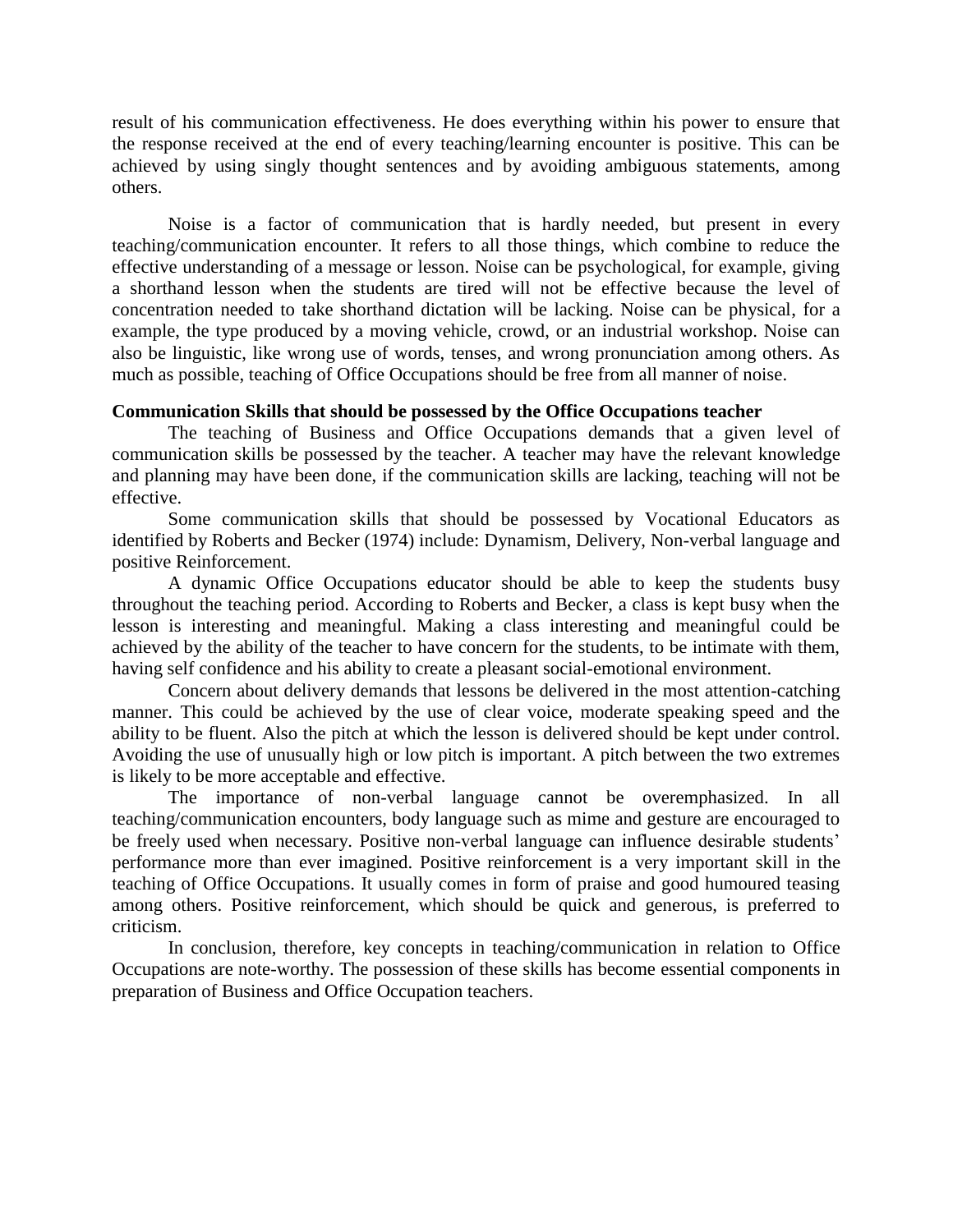## **References**

Burner, J.S. (1965). Towards a Theory of instruction. Cambridge: The Belknap press.

- Curzon, L.B. (1980). Teaching in further education.
- Ekpenyong, I.E. (1990). Conceptual basis of teaching and methods of improving and updating teaching techniques in business education. Business Education Journal, 11 (2), 100,104- 105.
- Hanna, J.M., Popharn, E.L. & Tilton, R.S. (1973). Secretarial procedure and Administration. New York: South-West Publishing Company.
- Hornby, A. S. (1 977).Advanced learners Dictionary London: University college, London.
- James, S.Ode. 1. & Soola, 0. (1990). Introduction to Communication for business and organisations. Ibadan: Spectrum Book Limited.
- Lajuana, W.L., Sallye, S.B. Wilma, C.M. & Celeste, S.P. (1980). Business Communication. Chicago: and McNally college publishing Company.
- Little, P. (1965). Communication in business: Essex, U.K.: Longman Group Limited.
- Ndinechi, G.1. (1990). A guide for effective typing instruction in the secondary schools. Business Education Journal. 11(2), 13-14.
- Roberts, C.L., & Becker, Si. (1974) Communication and Teaching Effectiveness in Vocational Education Florida: University of West Florida.
- Smith, B.O., & Ennis, S.R. (1968). Language and Concepts in education. Chicago: Rand McNaLLy & Company.
- Ukeje, B O. (1966). Education for social Reconstruction Nigeria: Macmillan & Co. Ltd.
- Osuala, E.C. (1998) Foundations of Vocational Education Onitsha: Cape Publishers International Ltd.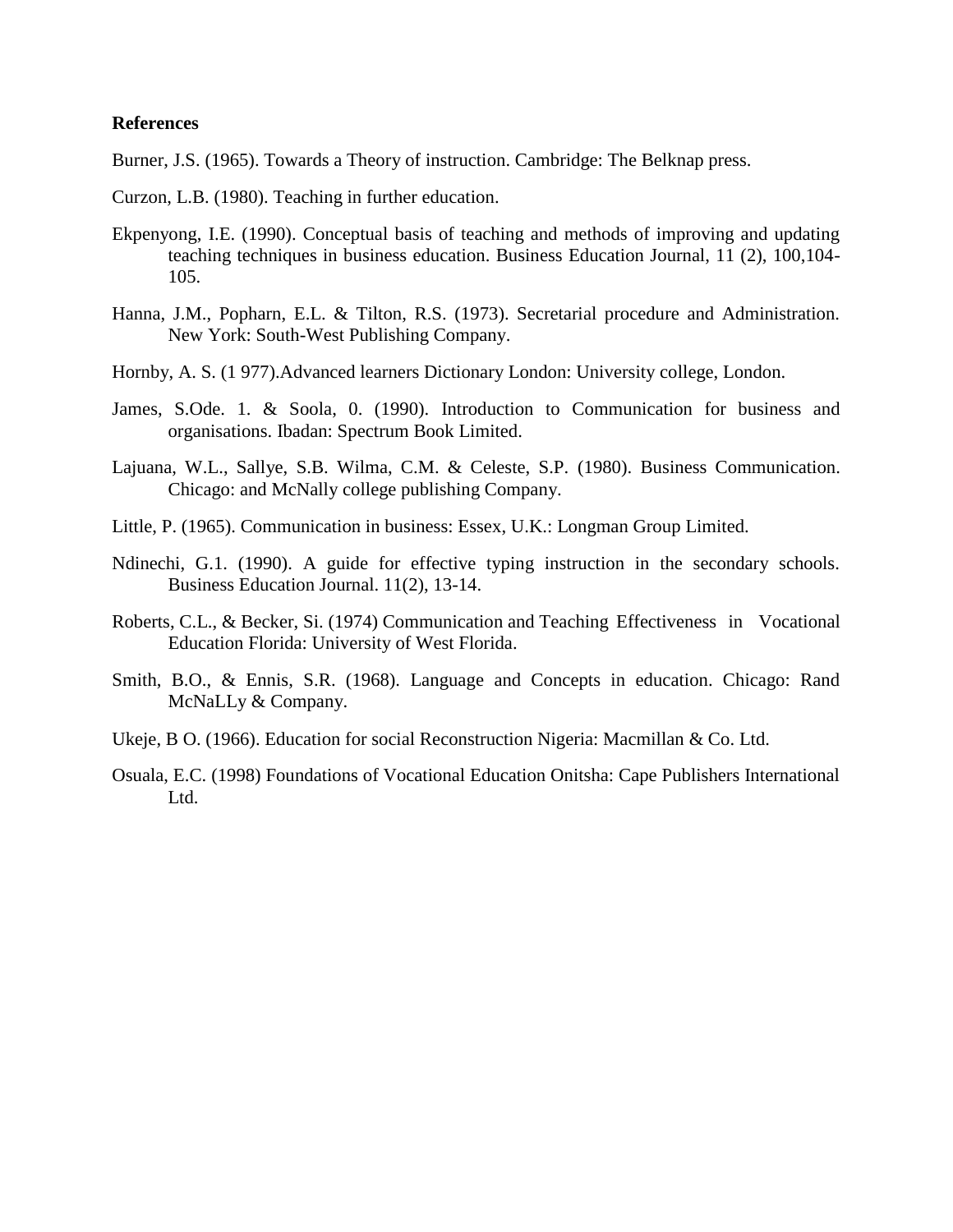# **The Effects of Office Education Courses Taken by Administrative Officers in the Universities on their Performance of Administrative Office Management Functions**

#### **By**

# **Agomuo, E.E. Ph. D Department of Vocational Teacher Education University of Nigeria Nsukka.**

### **Abstract**

The purpose of this study was to examine the effects of specialized office education courses taken by administrative officers in the Universities on their performance of administrative office Management (AOM) Functions. Four hundred and twenty administrative officers of various cadres from the Universities in the Eastern States of Nigeria were used. One research question and one null hypothesis was answered and tested, respectively in the study. Nineteen AOM functions comprising of 176 tasks were formulated and used. The instrument was content -validated on a 5-point scale. Using Kuder-Richardson Formula (K-R) 21, the reliability coefficient yielded a value of 0.91. Means, percentages and ANOVA F-ratio tests were used. The administrative officers took four courses in office Education that had significant effect on their performance of seven AOM Functions and non-significant effect on 12 functions.

### **Introduction:**

The current global focus on Universities as centres of scientific research and training in this information age, has called for technological changes as well as increased efficiency in the handling of information-processing systems (Carnoy, 1994). Administrative office Management (AOM) is therefore receiving a worldwide attention since its concepts and functions encompass the systematic and efficient information-processing needs of the modern office (Quible, 1977). According to him, the most significant reason for the increased attention to administrative office management is the growing awareness that effective organizational management, to a large extent, depends on the efficiency with which information is processed, for faster and more accurate decision-making; thus, generating a pronounced impact on the productivity picture of the organization. Administrative office management with its integrated functions, has become indispensable to any modern organization, in order to unify the rather isolated office functions and services for greater efficiency.

The level of demand for efficiency in office functions today has generally brought great pressure to bear on the administrative offices, including the Universities', to the point that the traditional office methods cannot cope. Today's office operations have become an information net-work controlled by sophisticated electronic technology (Neuner, Keeling & Kallaus 1978). Oliverio (1985) has described the changing office environment as a revolution, while Owens (1982) had earlier noted that the technology which the students are studying, teachers are teaching and office personnel are using, must change. Osuala (1984) has expanded this basic implication by stressing that all must be prepared to update their skills and knowledge continuously in order to keep abreast with the revolution, since office administration and management are never static but always changing in the interests of greater efficiency.

The need for systematic and efficient information processing in the modern office operations has given birth to administrative office management (AOM), a concept which has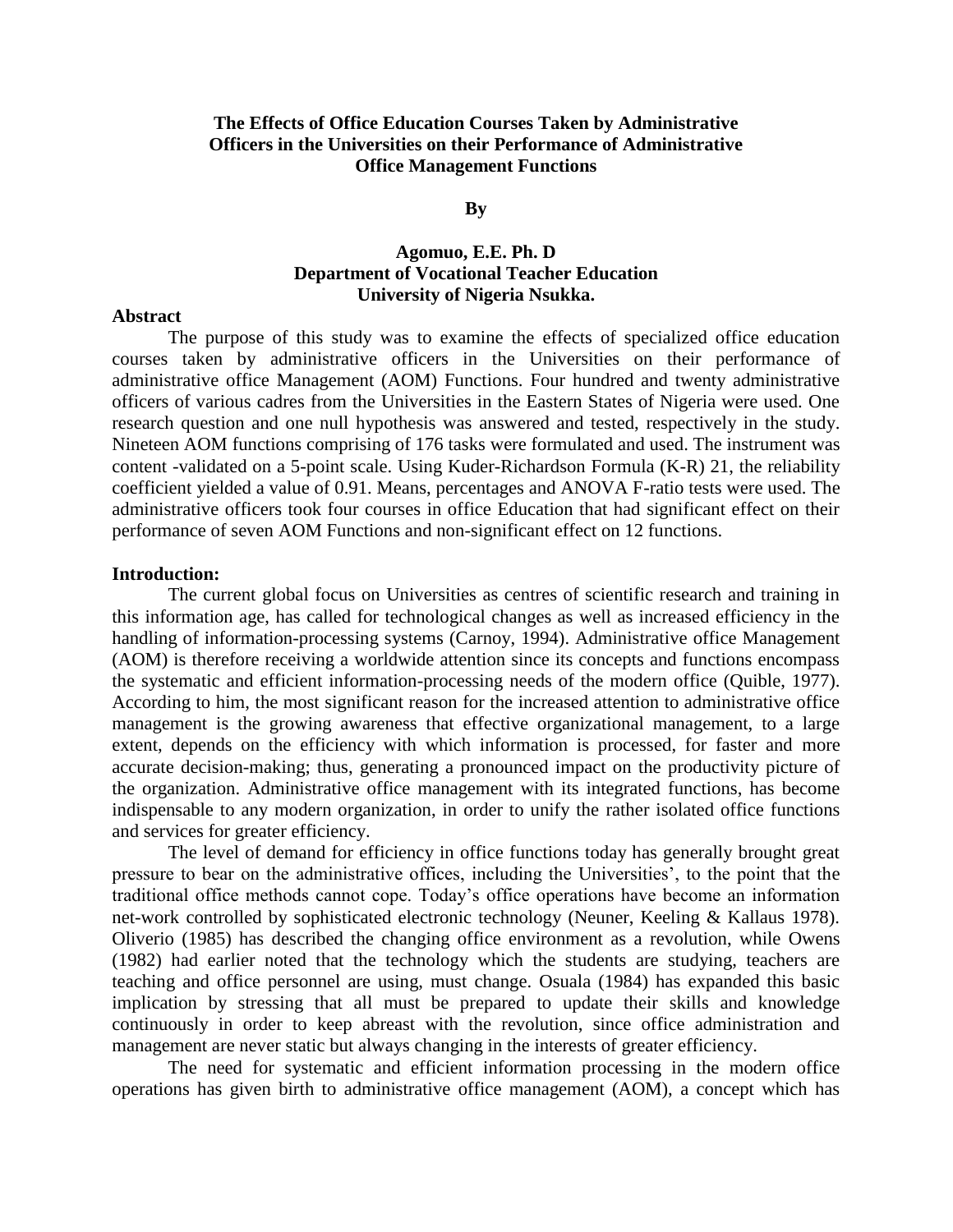become an important academic discipline (keeling and Kallaus, 1983). Today's office administration and management require specialized training in order to cope with the high level demand for processed information in the quality, format and speed, for better decision-making by top-management. This, therefore, negates the general but erroneous view that any graduate, irrespective of field of study, can effectively carry out the modern office administration and management tasks without any specialized office education. In the early years of mass introduction of the computer into office operations, Cone (1974) called for more emphasis on specialized office management courses for office executives, since the majority of "Universityeducated people" will ultimately work in some types of office environment. In consonance with this view, Crotty (1981), while reporting on office management job-preparation, observed that in recent years, office executives have found that the formal education they received did not provide them with sufficient skills to cope with their day-to-day tasks in the modern offices. He noted that this has become a challenge to business educators and continuing curricula-problem to higher education in helping office executives in the face of the ever-changing nature of the office. All these agreed with the finding of a study by Stouffer and Solmon (1986) which determined the usefulness of higher education for employment of fresh graduates into office jobs. Only 17 percent of office workers and 25 percent of executives rated their higher education as being "very useful" to their office functions. Their study concluded that the link between higher education and office occupations is relatively weak for office executives. They attributed the weakness to the effect of "sweeping changes" occurring in the administrative office in recent years. Therefore, the quality and relevance of what is learned in the classroom must be ensured because, to a large extent, the nature of in-service training required during the office career will be influenced by the entry-level skills possessed from the first day on a new job (Oliverio, 1985). The overall effectiveness of the Universities as centres of scientific research and training depends, therefore, and to a large extent, on the efficiency of their information-processing systems, which is what administrative office management functions strive to achieve. The emphasis, however, is on the level of office skills possessed by the administrative officers, whom Langford Jr. (1985) has identifies as "information officers." As has been observed by him, technology is a tool used by people to get information job done. According to him, systems do not do anything but people do, therefore, the ability to convert business information into sound judgements is distinctively human.

This study, therefore, was designed to determine the effects of the level of office education received by the administrative officers in the Universities on their performance of administrative office management functions.

### **Research Question:**

What courses in Office Education are taken by administrative officers in the Universities? **Null Hypothesis.**

There is no significant effect ( $p < 0.05$ ) in the performance of each administrative office management (AOM) function by administrative officers in the Universities according to courses taken in office education.

### **Methodology**

### *Area of Study*

The study was conducted in the Universities within the geographical location of the Eastern States of Nigeria.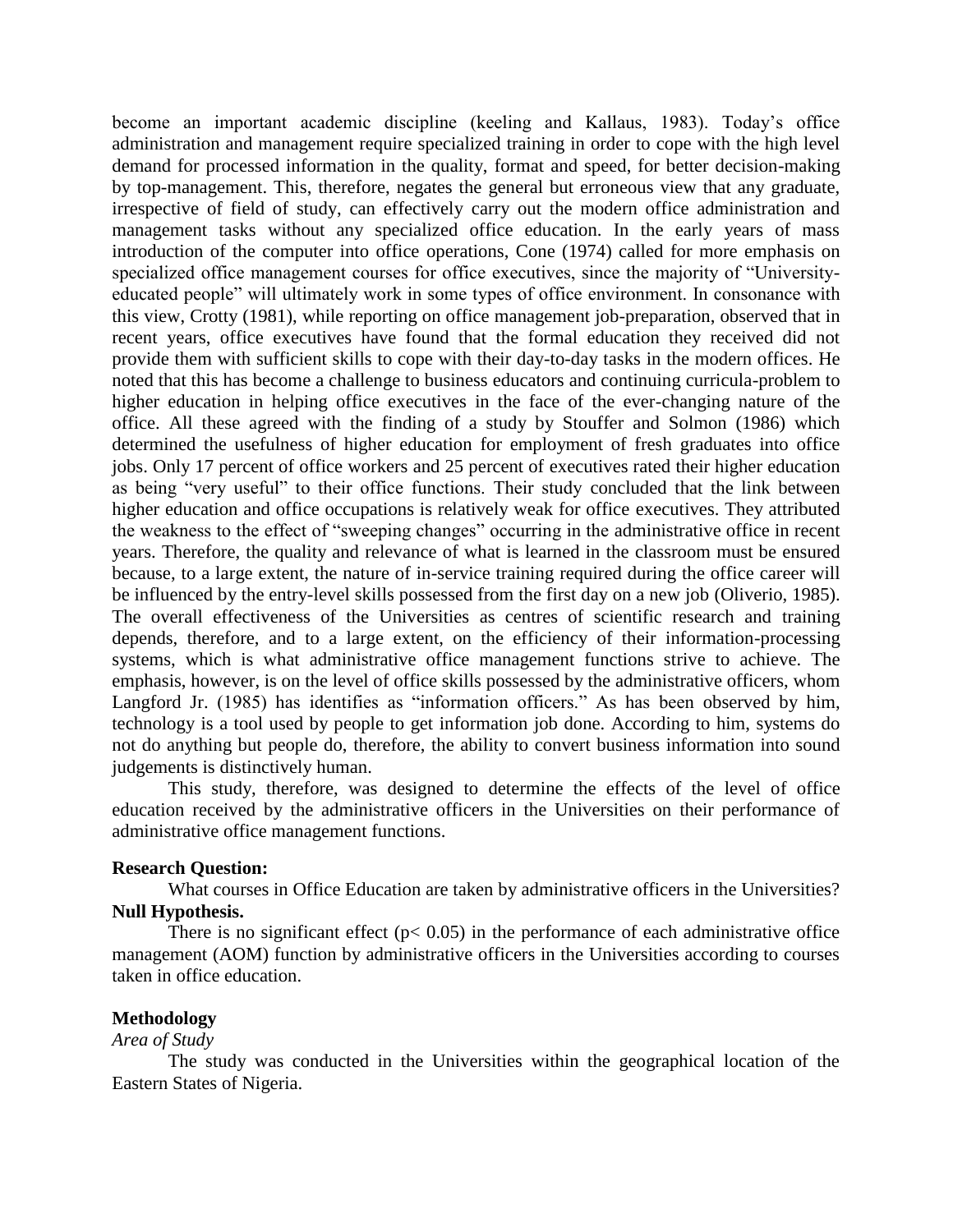# **Population**

The population for the study was made up of 525 administrative officers of all cadres within Universities. No sample was drawn.

# **Instrument**

The instrument was a questionnaire with two sections. Section 'A' which sought demographic information on the Administrative officers, include a list of Office Administration and Management Courses which the subjects indicated the courses they took in the University. Section 'B' consisted of 19 administrative office Management Functions broken into 176 tasks and clustered into four groups of function: namely:

- (1) Office Managerial process
- (2) Office Administrative process
- (3) Office Environment
- (4) Office Operations/Information systems Management

The Respondents rated each task under each function on a 5-point scale (performance). The instrument was content-validated on a 5-point scale (Importance) by 30 administrative officers and 10 Administrative Office Managers from business organizations. Using the modified version of Kuder Richardson Formula (K-R) 21, the mean reliability coefficient for all the functions yielded a value of 0.91.

# **Data Collection and Analysis**

A total of 525 copies of the questionnaire were distributed to the subjects, out of which 420 were properly completed and retrieved. Means and percentages were used. The null hypothesis was tested at 0.05 level of significance using a one-way Analysis of Variance (ANOVA) F-ratio. The test was carried out for each AOM function using the performance grand means ratings arranged according to courses taken in office education. The results were presented according to groups of function.

# **Findings**

1. It was found that 207 or 49.3% of the administrative officers in the Universities took four courses in office education as follows:

- (1) Office Administration
- (2) Office Management
- (3) Secretarial Administration

(4) Administrative office Management, while 213 or 50.7% took no courses at all in office education (Table 1).

2. It was found that the office education course taken by the administrative officers in the Universities have no significant effect on their performance of 12 AOM functions as follows:

# **Managerial Functions**

- (1) Planning
- (2) Organizing
- (3) Controlling
- (4) Directing

# **Administrative Functions**

- (1) Office Communication
- (2) Office Administrative Decision-making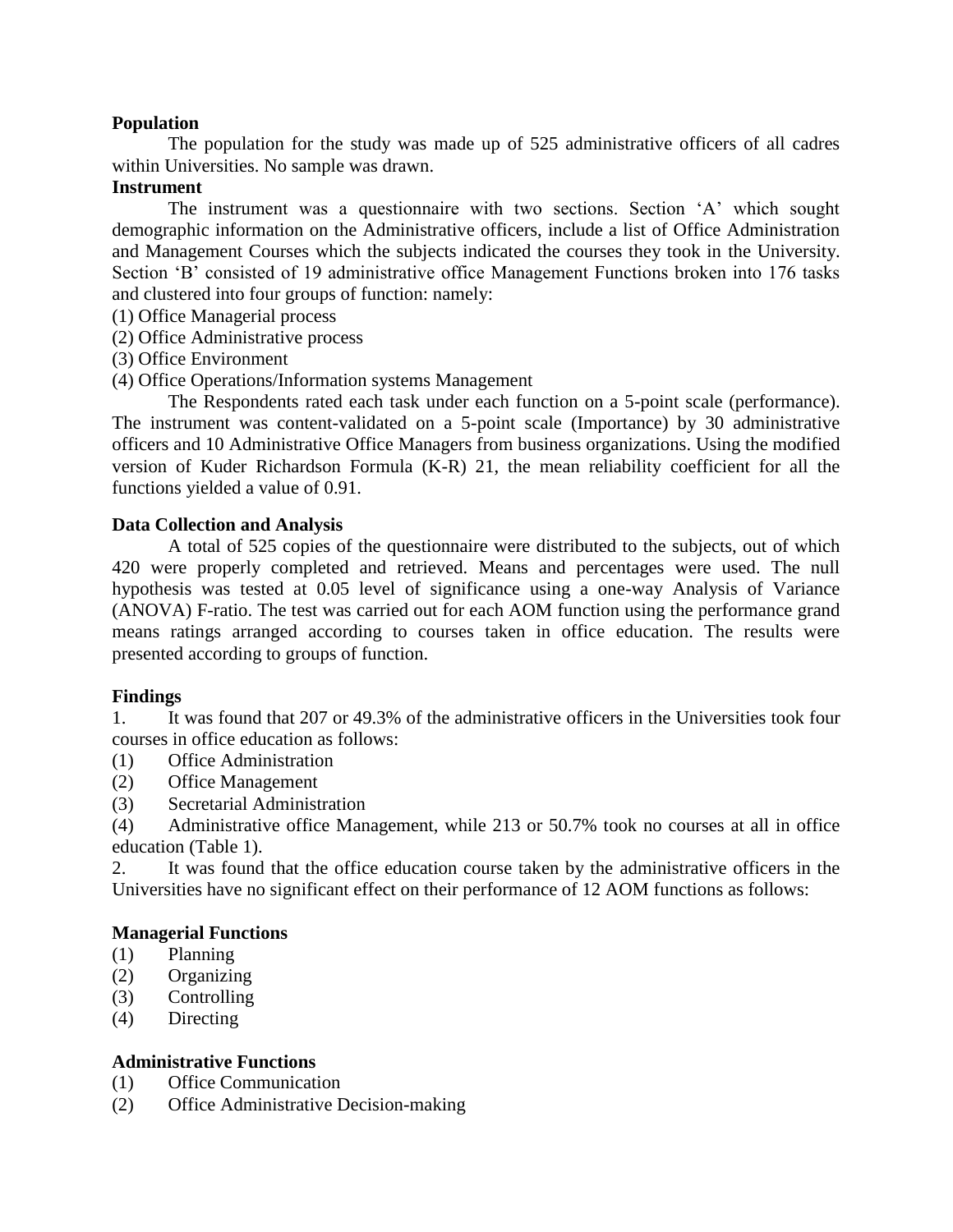- (3) Office Administrative Cost/Budgetary Control
- (4) Office Work-Measurement/work-standards

## **Office Environment Functions**

(1) Office Psycho-physiological Factors

## **Office Operations/Information Systems Management Functions**

- (1) Forms Design and Control
- (2) Mailing
- (3) Office stationery/supplies (Tables 1- 4)

3. It was found that office education courses taken by the administrative officers in the Universities have significant effect on their performance of seven AOM Functions as follows:

## **Managerial Functions**

(1) Staffing/Personnel Services

### **Administrative Functions**

None

## **Office Environment Functions**

- (1) Office Accommodation
- (2) Office Layout/space-Management
- (3) Office Furniture/Machines/Equipment

### **Office Operations/Information Systems Management Functions**

- (1) Records Management
- (2) Data/word processing and Information systems Management
- (3) Reprographics

### **Discussion**

From the findings of this study on the effects of office education courses taken by administrative officers in the Universities on their performance of Administrative office Management (AOM) Functions, it is most revealing that most of the administrative officers (213 or 50.7%) took no courses in office education, either pre-service or in-service. The basic implication of this finding is that almost all the administrative officers in the Universities would require in-service training in order to remain productive in the office of today. The demographic characteristic data analysis in Table 5 show that 207 or 49.3% of the administrative officers took between one and four courses in office education. This apparent lack or little office education produced significant effect on the administrative officers' performance of those administrative office management functions that have not been the traditional, for instance, Office Operations/Information Systems Management. Records Management, Data/word processing and Information Management and Reprographics functions in today's office require specialized trainings in the face of the "paperless office revolution".

These findings try to delineate the importance of equipping office executives with basic administrative office management skills before their appointments to positions within the administrative office cadre or during in-service trainings. Furthermore, these findings tend to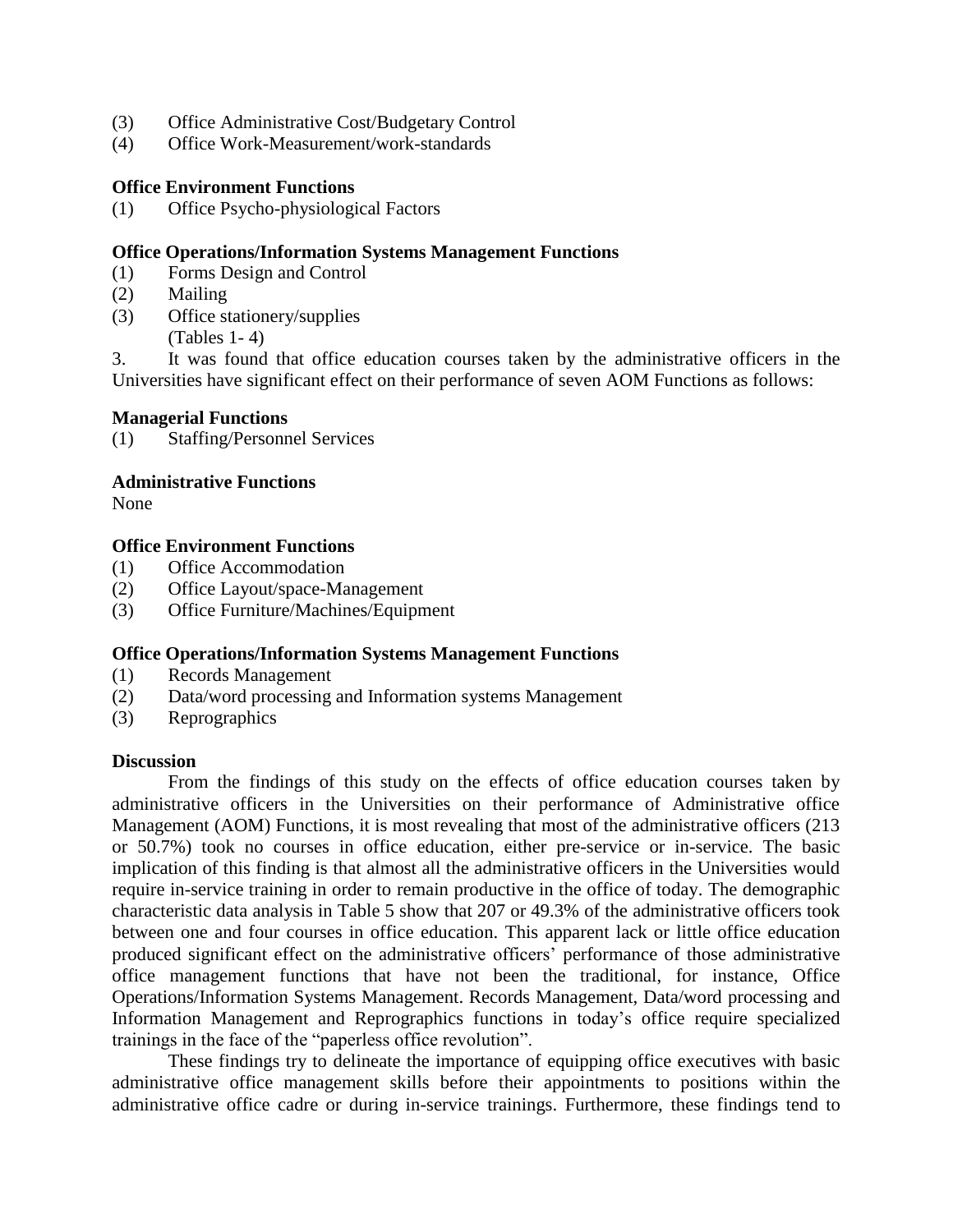buttress and also debunk the general but erroneous belief that administrative office functions can be performed by any person who is graduate of whatever discipline, without specialized trainings in office education. This is one of the main reasons why most office executives are overdependent on their secretaries for virtually every technical operation in the office. Every office executive is by the virtue of his position a supervisor but it follows that no one can supervise technical operations which one does not understand. Manual operations, which are still predominant in the Nigerian University office operations, can no longer cope with the nature of information-processing demands of today. Information ought to be available whenever desired in the right format and at the desired quality and speed. Modern academic activities demand a network of information to match contemporary activities in other Universities of the world.

# **Conclusion**

1. Based on the findings of this study, the following conclusions were drawn: Most administrative officers in the Universities have little or no office education background to enable them cope with the demands of today's administrative office operations.

2. The few or no office education courses taken by the administrative officers in the Universities have significant effect on their performance of administrative office management functions.

3. The negative effect of the few or no office education courses taken by the administrative officers in the Universities has serious administrative and office education implications.

4. Administrative officers in the Nigerian Universities need serious reorientations in modern office administration and management operations.

# **Recommendations**

The following recommendations were made:

1. The Universities should organize in-service trainings for office executives within the administrative officer cadre. Such trainings, which would serve as re-orientations, should have special emphasis on administrative office management and the performance of the functions.

2. Universities should make their administrative officers undergo a mandatory training in computer-based data/word processing and information system management, which is essential to any office executive in this information age.

3. Universities should include specialized trainings in modern office administration and management as a pre-requisite for appointments into the administrative officers' cadre. This will reduce the burden of inevitable re-trainings.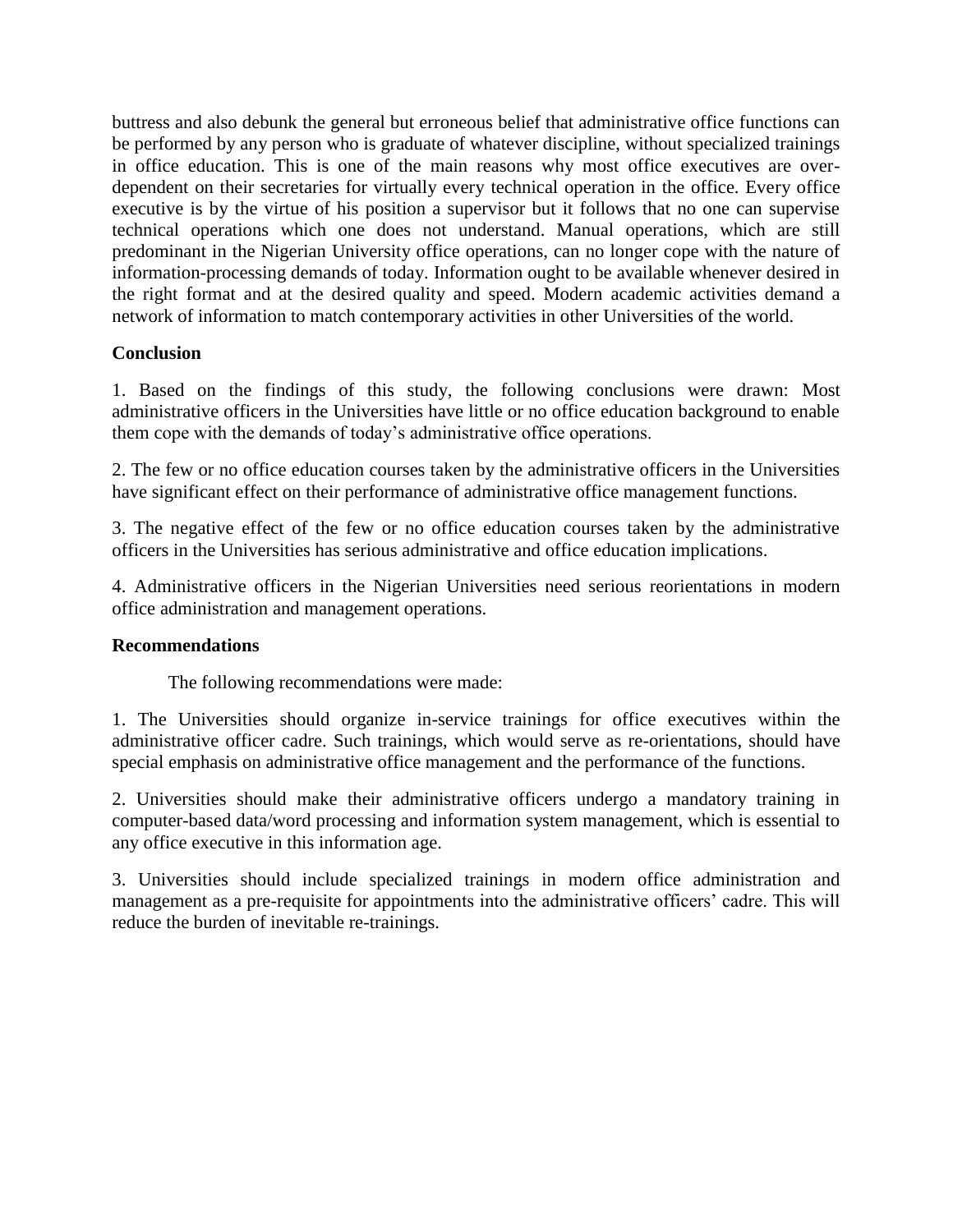**Table 1**

**Results of one-way ANOVA on the Effects of Office Education Courses Taken by Administrative Officers on their Performance of AOM Functions-Managerial Functions**

| <b>AOM Functions</b> |      | d.f.           |          |       | <b>SSD</b> |          |      | <b>MSD</b> | F     | $\mathbf{F}$ |                          |
|----------------------|------|----------------|----------|-------|------------|----------|------|------------|-------|--------------|--------------------------|
| (Source)             | Tot. | B/W            | $W/\!/n$ | Tot.  | B/W        | $W/\!$ n | B/W  | $W/\!/n$   | Obs.) | (Crit.)      | <b>RMK</b>               |
| Planning             | 49   | $\overline{4}$ | 45       | 11.23 | 17         | 10.06    | 0.29 | 0.22       | 1.32  | 2.59         | N/S                      |
| Organizing           | 54   | 4              | 50       | 15.65 | 0.70       | 14.95    | 0.18 | 0.30       | 0.60  | 2.59         | 66                       |
| Controlling          | 39   | 4              | 35       | 4.48  | 0.05       | 4.43     | 0.01 | 0.13       | 0.08  | 2.65         | $\textsf{G}\,\textsf{G}$ |
| Staffing/Personnel   | 64   | 4              | 60       | 23.59 | 3.83       | 19.76    | 0.96 | 0.33       | 2.91  | 2.53         | S                        |
| <b>Services</b>      |      |                |          |       |            |          |      |            |       |              |                          |
| Directing            | 59   | 4              | 55       | 2.37  | 1.56       | 10.81    | 0.39 | 0.20       | 1.95  | 2.55         | N/S                      |
| (Leading)            |      |                |          |       |            |          |      |            |       |              |                          |
|                      |      |                |          |       |            |          |      |            |       |              |                          |

AOM Functions (Source)

## **Table 2**

**Results of one-way ANOVA on the Effects of Office Education Courses Taken by Administrative Officers on there Performance of AOM Functions-Administrative Functions**

| <b>AOM</b> Functions |                   | d.f.           |          |                     | <b>SSD</b> |          |      | <b>MSD</b> | F     | F       |                |
|----------------------|-------------------|----------------|----------|---------------------|------------|----------|------|------------|-------|---------|----------------|
|                      | Tot.              | B/W            | $W/\!/n$ | Tot.                | B/W        | $W/\!/n$ | B/W  | $W/\!/n$   | Obs.) | (Crit.) | <b>RMK</b>     |
| (Source)             |                   |                |          |                     |            |          |      |            |       |         |                |
| Office               | 59                | 4              | 55       | 10.61               | 0.78       | 9.83     | 0.20 | 0.18       | 1.11  | 2.55    | N/S            |
| Communication        |                   |                |          |                     |            |          |      |            |       |         |                |
| Office               | 39                | $\overline{4}$ | 35       | 0.05                | 0.63       | 4.42     | 0.16 | 0.13       | 1.23  | 2.65    | $\zeta\,\zeta$ |
| Administrative       |                   |                |          |                     |            |          |      |            |       |         |                |
| Decision-making      |                   |                |          |                     |            |          |      |            |       |         |                |
| Office               | 49                | 4              | 45       | 8.19                | 1.07       | 7.12     | 0.27 | 0.16       | 1.69  | 2.59    | 66             |
| Administrative       |                   |                |          |                     |            |          |      |            |       |         |                |
| Cost/Budgetary       |                   |                |          |                     |            |          |      |            |       |         |                |
| Office<br>Control    | 44                | 4              | 40       | 6.46                | 0.73       | 5.73     | 0.18 | 0.14       | 1.29  | 2.61    | N/S            |
| Work                 |                   |                |          |                     |            |          |      |            |       |         |                |
| Measurement/Work     |                   |                |          |                     |            |          |      |            |       |         |                |
| <b>Standards</b>     |                   |                |          |                     |            |          |      |            |       |         |                |
| P < 0.05             | $S =$ significant |                |          | $N/S =$ significant |            |          |      |            |       |         |                |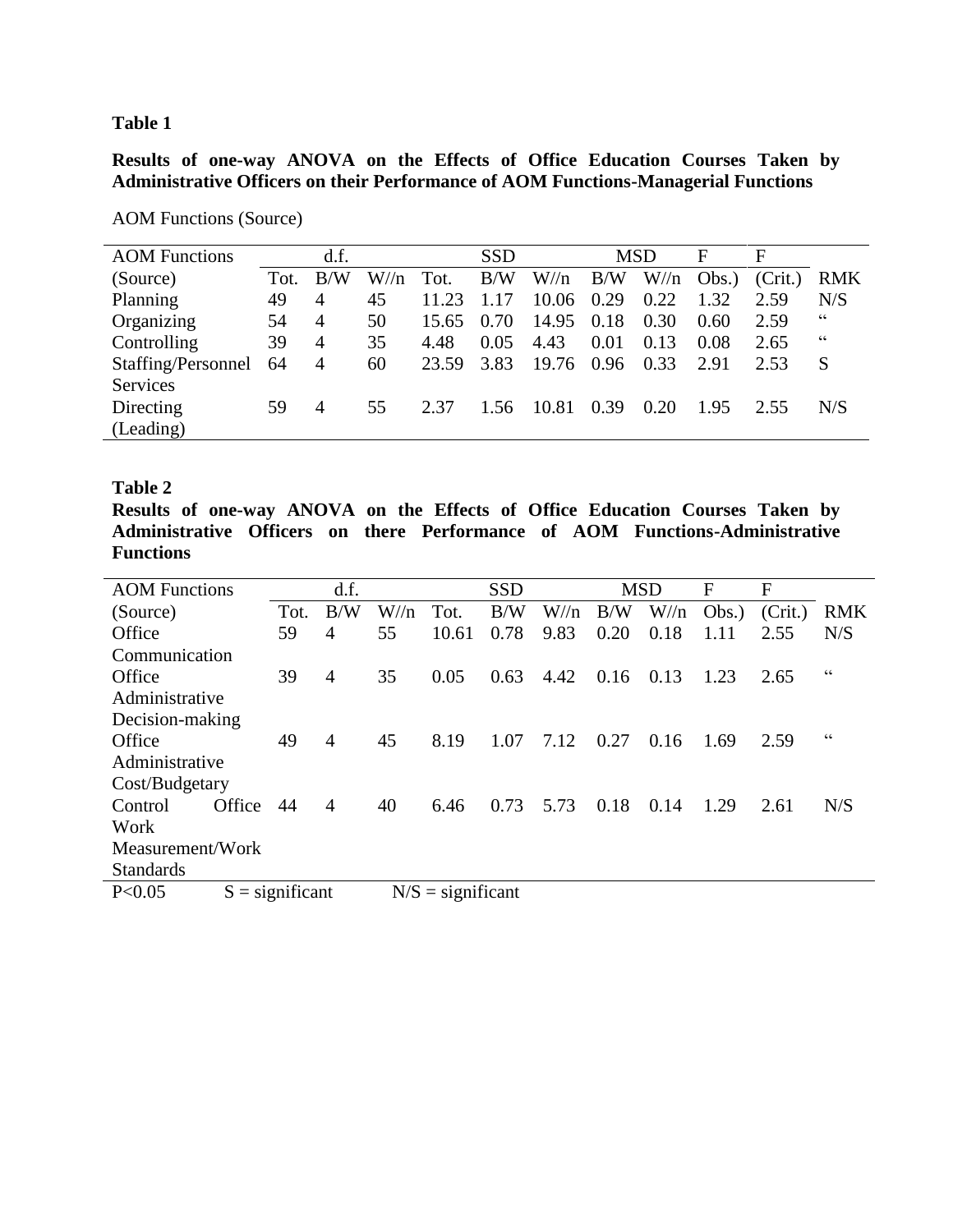# **Table 3**

**Results of one-way ANOVA on the Effects of Office Education Courses Taken by Administrative Officers on their Performance of AOM Functions-Office Environment Functions**

| <b>AOM</b> Functions |      | d.f.           |          |      | <b>SSD</b> |          |      | <b>MSD</b> | F     | F       |                          |
|----------------------|------|----------------|----------|------|------------|----------|------|------------|-------|---------|--------------------------|
| (Source)             | Tot. | B/W            | $W/\!$ n | Tot. | B/W        | $W/\!/n$ | B/W  | $W/\!/n$   | Obs.) | (Crit.) | <b>RMK</b>               |
| Office               | 29   | 4              | 25       | .97  | 0.94       | 2.03     | 0.24 | 0.08       | 3.00  | 2.76    | S                        |
| Accommodation        |      |                |          |      |            |          |      |            |       |         |                          |
| Office               | 39   | 4              | 35       | 5.80 | 1.55       | 4.25     | 0.39 | 0.12       | 3.25  | 2.65    | $\textsf{G}\,\textsf{G}$ |
| Layout/Space         |      |                |          |      |            |          |      |            |       |         |                          |
| Management           |      |                |          |      |            |          |      |            |       |         |                          |
| Office               | 39   | $\overline{4}$ | 35       | 4.78 | 1.35       | 3.43     | 0.34 | 0.10       | 3.40  | 2.65    | 66                       |
| Furniture/Machines/  |      |                |          |      |            |          |      |            |       |         |                          |
| Equipment            |      |                |          |      |            |          |      |            |       |         |                          |
| Office               | 44   | 4              | 40       | 6.15 | 0.63       | 5.52     | 0.16 | 0.14       | 1.14  | 2.61    | N/S                      |
| Psychophysiologica   |      |                |          |      |            |          |      |            |       |         |                          |
| 1 Factor             |      |                |          |      |            |          |      |            |       |         |                          |

**Table 4: Results of one-way ANOVA on the Effects of Office Education Courses Taken by Administrative Officers on their Performance of AOM Functions-Office Operations/Information Systems Management Functions**

| <b>AOM</b> Functions |                   | d.f.           |          |                           | <b>SSD</b> |          |      | <b>MSD</b> | F     | F       |                          |
|----------------------|-------------------|----------------|----------|---------------------------|------------|----------|------|------------|-------|---------|--------------------------|
| (Source)             | Tot.              | B/W            | $W/\!/n$ | Tot.                      | B/W        | $W/\!/n$ | B/W  | $W/\!/n$   | Obs.) | (Crit.) | <b>RMK</b>               |
| Records              | 49                | $\overline{4}$ | 45       | 4.02                      | 0.89       | 3.13     | 0.22 | 0.07       | 3.14  | 2.59    | S                        |
| Management           |                   |                |          |                           |            |          |      |            |       |         |                          |
| Forms Design and 39  |                   | $\overline{4}$ | 35       | 3.67                      | 0.58       | 3.09     | 0.15 | 0.09       | 1.67  | 2.65    | N/S                      |
| Control              |                   |                |          |                           |            |          |      |            |       |         |                          |
| Data/Word            | 49                | $\overline{4}$ | 45       | 5.33                      | 1.40       | 3.93     | 0.35 | 0.09       | 3.89  | 2.59    | S                        |
| Processing/Informat  |                   |                |          |                           |            |          |      |            |       |         |                          |
| ion Systems          |                   |                |          |                           |            |          |      |            |       |         |                          |
| Management           | 39                | $\overline{4}$ | 35       | 3.08                      | 0.85       | 2.23     | 0.21 | 0.06       | 3.50  | 2.65    | $\textsf{G}\,\textsf{G}$ |
| Reprographics        |                   |                |          |                           |            |          |      |            |       |         |                          |
| Mailing              | 34                | $\overline{4}$ | 30       | 3.48                      | 0.07       | 3.41     | 0.02 | 0.11       | 0.18  | 2.69    | N/S                      |
| Office               | 44                | $\overline{4}$ | 40       | 7.39                      | 1.02       | 6.37     | 0.26 | 0.16       | 1.63  | 2.61    | N/S                      |
| Stationary/Supplies  |                   |                |          |                           |            |          |      |            |       |         |                          |
| P < 0.05             | $S =$ Significant |                |          | $N/S = Non-Significant$ . |            |          |      |            |       |         |                          |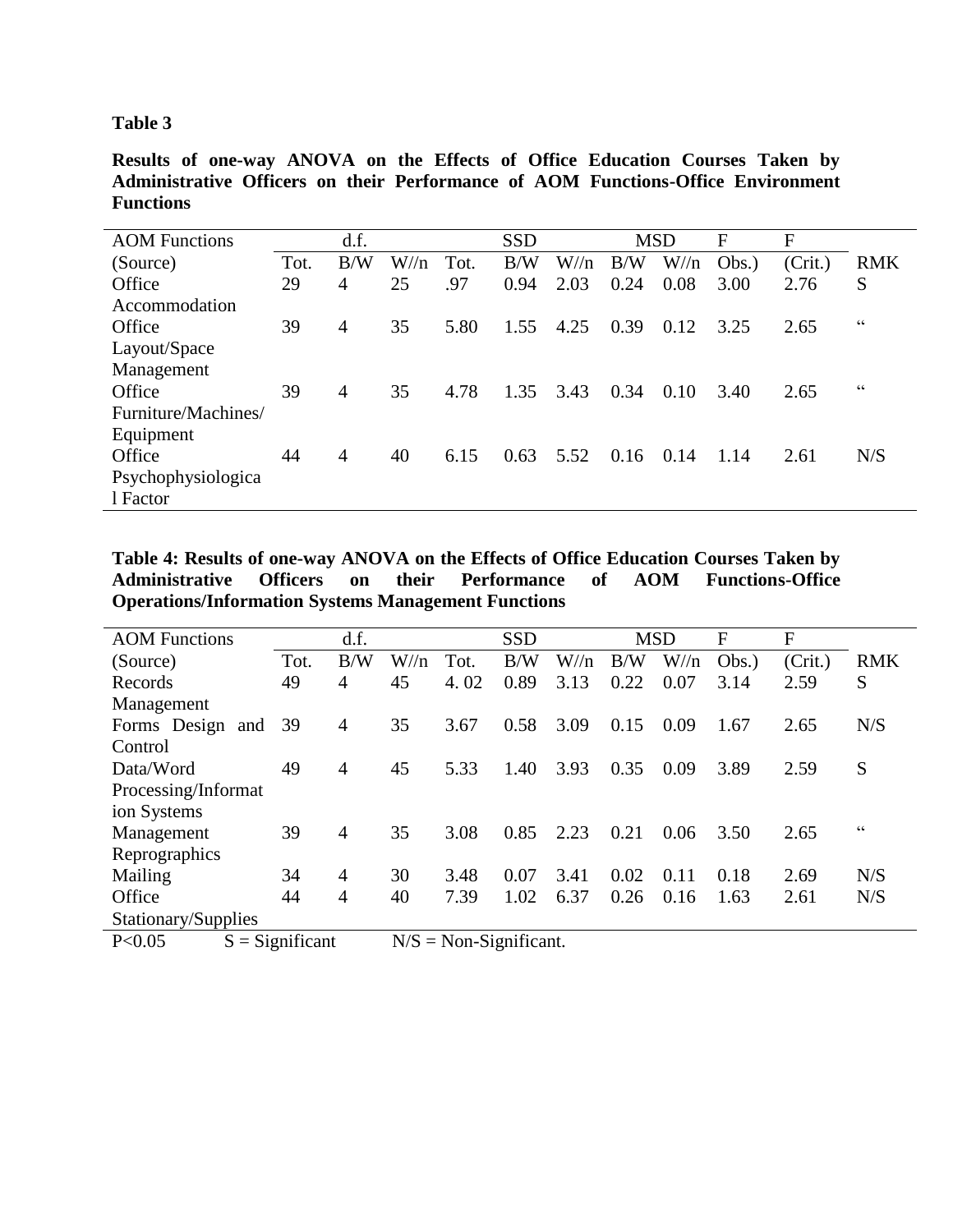| <b>Office Education Courses</b>  | No. of Administrative Officers Who took Percentage |       |
|----------------------------------|----------------------------------------------------|-------|
|                                  | the Courses                                        |       |
| <b>Office Administration</b>     | 96                                                 | 22.8% |
| <b>Office Management</b>         | 61                                                 | 14.5% |
| Secretarial Administration       | 25                                                 | 6.0%  |
| Administrative Office Management | 25                                                 | 6.0%  |
| None                             | 213                                                | 50.7% |
|                                  | 420                                                | 100%  |

#### **Table 5: Courses Taken in Office Education by Administrative Officers in the Universities**

#### **References**

- Carnoy, M. (1994). Universities, technological change, and training in the information age. In J. Salami & A.M. Veerspoor (eds.). Issues on higher education: Revitalizing higher education. Washington,
- D.C., International Association of Universities (IAU) Press for Pergamon.
- Cone, R.E. (1974). Improving office management. The Journal of business Education. 44, 334- 338
- Crotty, P.1. (1981). The professional manager of the future. Management of Personnel Quarterly. 10, 5-8.
- Keeling, B.L. & Kallaus, N.F. (1983). Administrative office management. Cincinnatti, Ohio. South Western Publishing Co. Ltd., 8th Ed.
- Langford, F. Jr. (1985). Systems concept. In M.H. Johnson (ed.). The changing office environment. Reston Virgina. NBE Yearbook.
- Neuner, J.W., Keeling, B.L., & Kallaus, N.F. (1978). Administrative Office management. Cincinnattii, Ohio. South-Western publishing Co. (5th Ed.)
- Oliverio, M.E. (1985). Technology requires transformation of office objectives. The Balance Sheet. 66 (5), 27-29
- Osuala, E.C. (1984). Office management in Nigeria. Aba. Educational Publications Nig. Ltd.
- Owens, B. (1982). Business education implications of office automation. The Balance Sheet. 64(1), 12-16
- Quible, Z.K. (1977). The office of the future and its impact on employees. Business Education Forum. 32 (3). 2 5-26.
- Stoufer, B.A. & Sohnon, L.C. (1986). College education on the job- the graduates view-point. Bethelhem. The C.P.C. Foundation Project.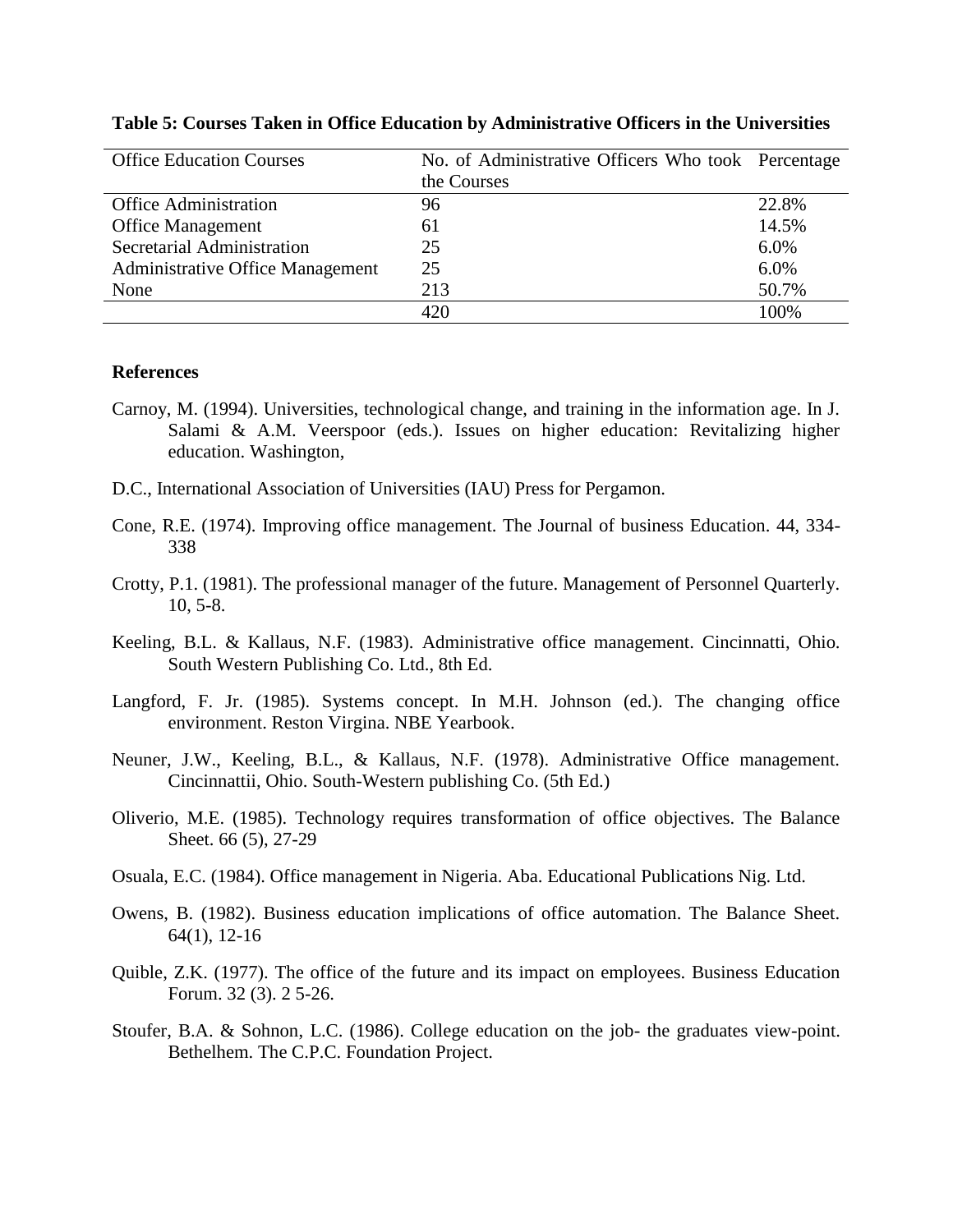## **Curriculum Innovation at the Tertiary Level of Education in African Countries**

### **By**

#### **Professor E .C. Osuala**

#### **Introduction**

Innovation represents a significant new effort to complete a system or to create a system. In education, innovation may cover a wide range of phenomena including curricula, teaching and learning methods, equipment, schools, open schools, administration, buildings, community schools, comprehensive schools, out of school programmes, electronic, media use, teacher training institutes, educational research centres, curriculum development and production centres and all kinds of non- formal and adult programmes (Haberman, 1979). A list of the innovations in education which is being carried out in African countries would be both staggering and impressive, but to compile and describe such a list is not the primary purpose of this paper. The concern of this paper is with curricula innovation.

At the base of curriculum innovation is a strong desire for radical change prompted by many of what has been described as "precipitating condition" for innovation namely, the mobilization of the political elite to meet the country's needs with indigenous solutions; a widespread popular desire for new or better institutions; and economic and political pressures from neighbouring countries. This phenomenon leads to an awareness that the needs of the country are urgent and enormous and that the colonial education system was, and still is, inappropriate to meet these needs (Havelock, 1977).

Often, the strength of the desire for change is related to the degree to which the colonial education system is seen as inappropriate to the country's needs. That is, as the desire for an indigenous solution increases, the colonial heritage seems more and more burdensome and as a result, the impatience for rapid, massive change grows stronger. This pattern appears to fit fairly closely in most African countries' quest for curriculum innovation.

### **Higher Education's New Role**

A leading role in the development of African states falls to higher education in general and the universities in particular, which are an irreplaceable facility for research and training in all fields. Universities are, of course, an integral part of the national education system, and as such are now bound to be concerned with all questions relating to curriculum innovation. Training suitable highly qualified staff and raising the level of scientific and technical knowledge are essentially responsibilities for Universities. Concerted effort should, therefore, be made to see to it that these universities' functions fit better into a new strategy designed to provide training, promote research and restore the cultural identity of African states, whose education systems must be more definitely angled towards development.

Curriculum innovation, the promotion of changes in teaching methods in support of curriculum goals, has become an even more difficult problem in many African countries. Amongst the countries reviewed in this paper, Nigeria, Ghana, Liberia and Carneroon have economic problems of varying severity which restrict the resources available for innovation to very low level. Other countries: Uganda, Kenya, Ethiopia, Benin and Algeria have avoided the worst effects of recession on public sector investment in the social sector, however, cuts in expenditure were a reality in the mid 1980s in Tanzania and others (Lewin, 1991).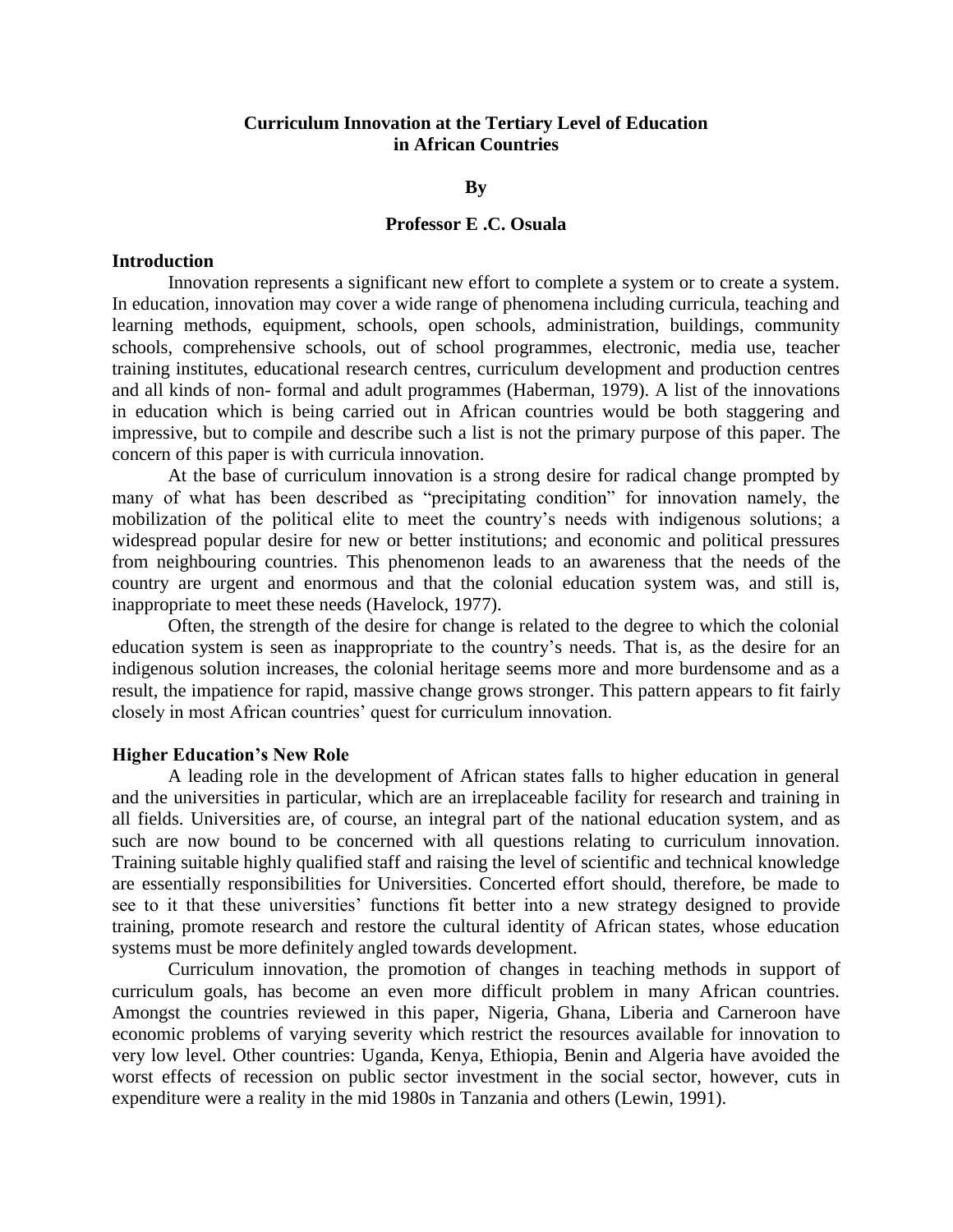### **Curriculum Innovation In Nigeria**

#### **Higher Education**

According to the National Policy on Education, the term higher education, covers the post- secondary section of the national education system which is given in universities, polytechnics and colleges of technology, including such courses as are given by the colleges of education, the advanced teachers training colleges, correspondence colleges and such institutions as may be allied to them (NPE 1981 p8). Thus in the Nigerian context, higher education has broad interpretation.

There are three categories of higher education institutions in Nigeria:

- (a) universities
- (b) polytechnics and technical colleges,
- (c) colleges of education and advanced teacher training.

All these constitute the tertiary institutions. The curricula of the universities and other tertiary institutions suffer from extreme academic orientation, lack of relevance to the needs of the learners or of the society, and narrowness. The present trend in higher education is for a broad-based first degree course followed by narrow specialisation for the higher degrees, but most Nigerian universities still operate the single honours degree programmes. This has tended to reduce the number of eligible postgraduate students. A broad-based first degree followed by a year or two of in-depth study preparatory to specialisation before thesis research tends to produce a more balanced academic.

The offerings in the universities also need to be liberalised. Thus, the universities should participate actively in the production of vocational manpower wherever it is needed; not only doctors and lawyers, but also accountants, business managers, surveyors, architects, musicians, artists, entertainers, etc. It is encouraging to observe that the universities as well as other tertiary institutions have expanded their curricular to these national needs.

The universities have a central coordinating body, the National Universities Commission (NUC), which oversees and approves their academic programmes. The NUC regulates admission into universities and disburses money from the Government to the federal universities. The NUC acts as a link between Government and universities; it closely monitors the adherence of universities to Government policies on education. The National Board for Technical Education (NBTE) on the other hand, oversees technical courses offered in polytechnics and technical colleges. In a sense, the NBTE performs functions similar to those of the NUC except the disbursement of funds. The colleges of education and the advanced teacher education and the advanced teacher training colleges of education have no central coordinating body although approval for them to mount any course or for them to be affiliated to a university has to be given by the National Council on Education. Certificates awarded in these colleges bear the name and insignia of the university to which each college is affiliated.

## **Innovations/Reforms**

# **Matching Higher Education Programmes with the Need for Technological development:**

During the 1980s, the economic downturn in Nigeria triggered the call for development so that the country no longer depend heavily on the outside world for everything she needs. In order to achieve this objective, the Government, therefore, through the National Universities Commission, directed that universities and other tertiary institutions should pay a great deal of attention to the development of scientific orientation. For this reason, the ratio of science to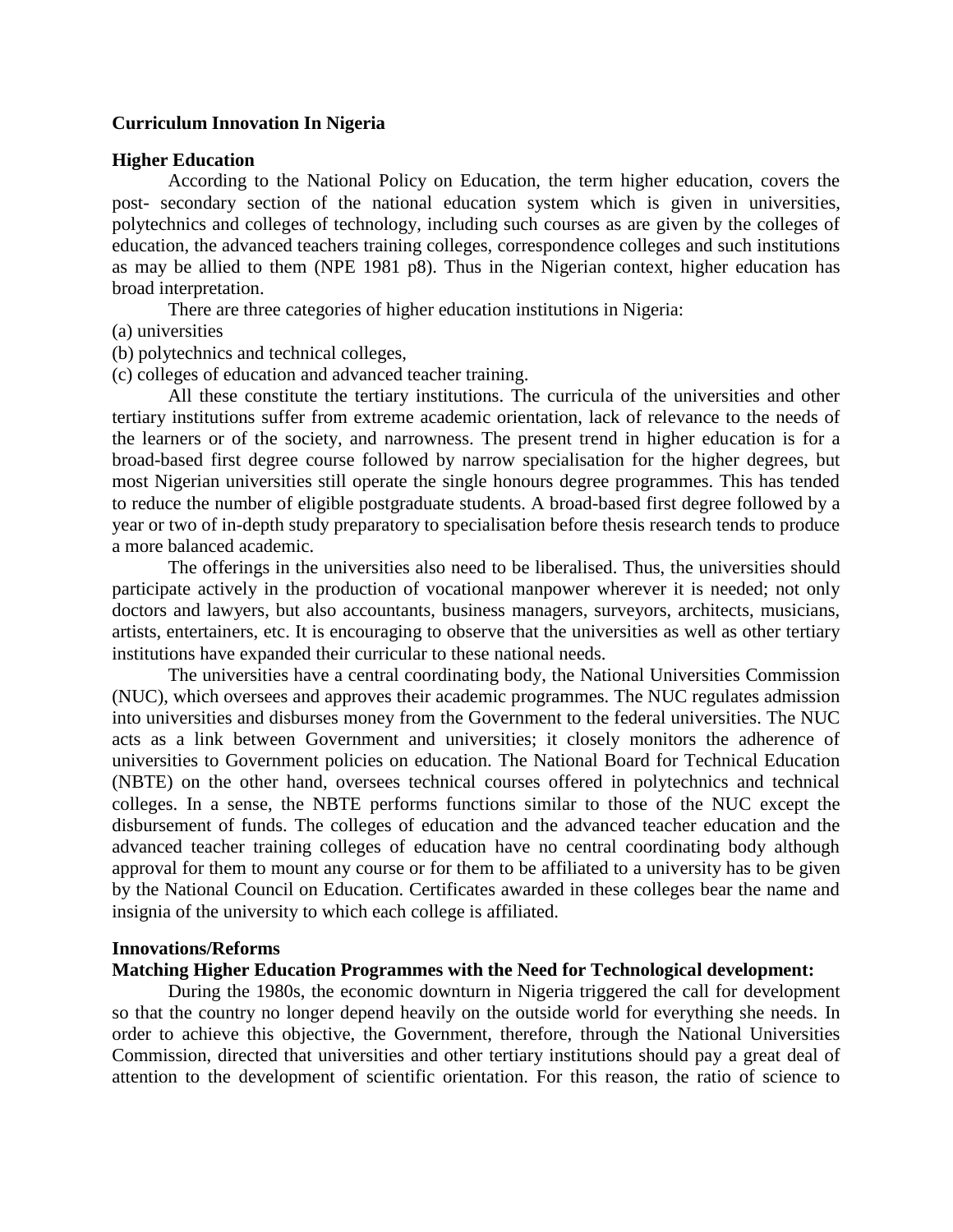liberal arts students in Nigerian universities is fixed at 60;40 while in polytechnics it is fixed at 70.30.

#### **Rationalisation of University Courses and Programmes**

Another innovation in higher education in Nigeria is "rationalisation". Under the scheme the universities were called upon to streamline their courses and programmes to avoid duplication within universities and, where practicable, reduce duplication of programmes between universities. For example. in most universities in Nigeria, statistics is taught not only in the department of mathematics where it rightly belongs, but also in education, social sciences and arts departments. Similarly, introductory computer course is taught to all students irrespective of their disciplines, rationalisation expects to reduce the waste of manpower and check against courses being taught by people who are not qualified. It also has the capacity to regulate the content of courses. Rationalisation, on the other hand, has generated much-heated debate among academics, the NUC and the Government. University workers hold the view that rationalisation is a backdoor tactic for staff retrenchment, retirement and dismissal by the Government. The Government denied this allegation claiming that the exercise is justified by the current economic situation and by the need to halt the growth of many mushrooming university departments and programmes which merely constitute a drain on the scarce financial resources available. Taken together, rationalisation is a seemingly necessary priority within the Nigerian higher education system and a welcome innovation.

At the level of other tertiary institutions, centres of excellence or specialised institutions were created. As of 1988, seven technical colleges of education were established in Nigeria to train teachers for technical courses. They offered courses in the nation's secondary school. Twenty-one research institutes also concentrated their efforts on different fields of excellence.

On the whole, the creation of "centres of excellence" has resulted in a positive and healthy competition among universities and departments have revised their programmes and courses in order to be designated "a centre of excellence". Unpopular and non-viable programmes have been scrapped. The revision of programmes and courses in response to both rationalisation and the creation of centres of excellence have become an important innovation in Nigeria's higher education system.

### **Centres of Excellence and Specialised Institutions**

Another aspect of this innovation in higher education can be seen in the recommendation of 40 of the study Group on Higher Education (FRN, 1986). Recommendation 40 of the study Group on Higher Education stated that NUC should carry out a detailed evaluation of the facilities in universities in order to draw up a comprehensive list of disciplines in which each university should concentrate its efforts. These areas of concentration is popularly known as "centres of excellence".

The objective of creating centres of excellence is to concentrate needed facilities in such centres and as much as possible, direct the admission of qualified candidates to them. Furthermore, in creating centres of excellence in certain academic disciplines, the Government established specialised institution in various disciplines. Thus, two universities concentrate all their programmes on agriculture in order to meet Nigeria's quest for self-sufficiency in food production. Five other universities were designated universities of technology. This is in keeping with the country's aspiration for rapid technological and industrial development.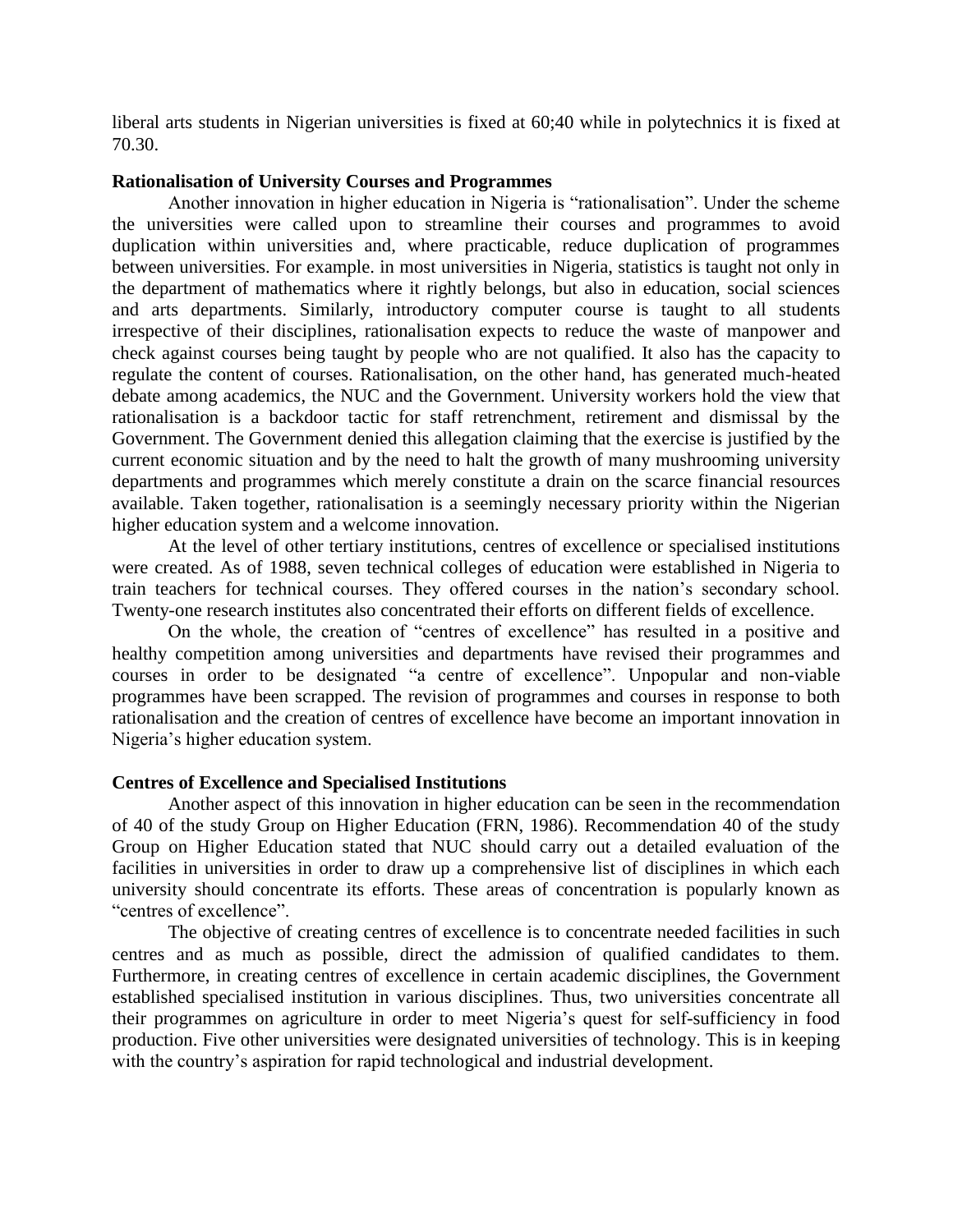At the level of other tertiary institutions, centres of excellence or specialised institutions were created. As of 1988, seven technical colleges of education were established in Nigeria to train teachers for technical courses. They offered courses in the nation's secondary school. Twenty-one research institutes also concentrated their efforts on different fields of excellence.

On the whole, the creation of centres of excellence has resulted in a positive and healthy competition among universities and departments have revised their programmes and courses in order to be designated "a center of excellence". Unpopular and non-viable programmes have been scrapped. The revision of programmes and courses in response to both rationalisation and the creation of centres of excellence have become an important innovation in Nigeria's higher education system.

## **Accreditation Panel**

The second phase of the above programme, which is also an important innovation in the area of curriculum, is the accreditation exercise (NUC, 1989). The accreditation exercise is based on the approved minimum academic standard documents. These minimum academic standard documents provide for minimum course contents in each degree programme, minimum floor space for lecture and laboratory facilities per student; minimum amount of laboratory space, library and other facilities per student as well as the minimum student-staff ratio for effective teaching and learning in any particular discipline. The accreditation panel for each discipline is made up of staff drawn from Nigerian universities who visit every department and assess every degree programme in the discipline to ensure that the laid down minimum academic standards are met. This is with the hope that a graduate in any particular discipline would, at the end of his programme, have attained certain minimum level of competency as a university graduate in that discipline. Deficiencies detected during the accreditation exercise are made known to the proprietor who is expected to take appropriate steps to correct the deficiencies. Non-accredited programmes are usually subjected to periodic visits at reasonable time intervals to enable the proprietor to meet up with the accreditation requirements in that particular discipline. The final objective of the exercise, of course, is to ensure that all academic programmes being taught in Nigerian University, new faculty and the like, is expected to abide by requirements of minimum academic standard and ensure accreditation by the NUC.

### **Curriculum Innovation in Ghana**

In Ghana, tertiary institutions are made up of post-secondary teacher training colleges, polytechnics, Advanced Teacher Training colleges and universities. In 1986, a new structure and content of education for Ghana was introduced by the Ghana Government under its Economic Recovery programmes. The new structure includes, among others the Third Cycle institutions which, in turn, include the universities, polytechnics and diploma colleges.

#### **Teacher Education**

The phenomenal expansion in schools at all levels has had a corresponding effect on the output of teachers. Furthermore, the emphasis on technical and vocational education has broadened the content of teacher education since more practical skills have to be taught. The present trend is, therefore, the training of specialist teachers in one or two fields instead of the former omnibus type of training that existed in the past. As of 1982, the categories of professional teacher education institutions were as follows:

1. Three-year advanced teacher training colleges for diploma studies.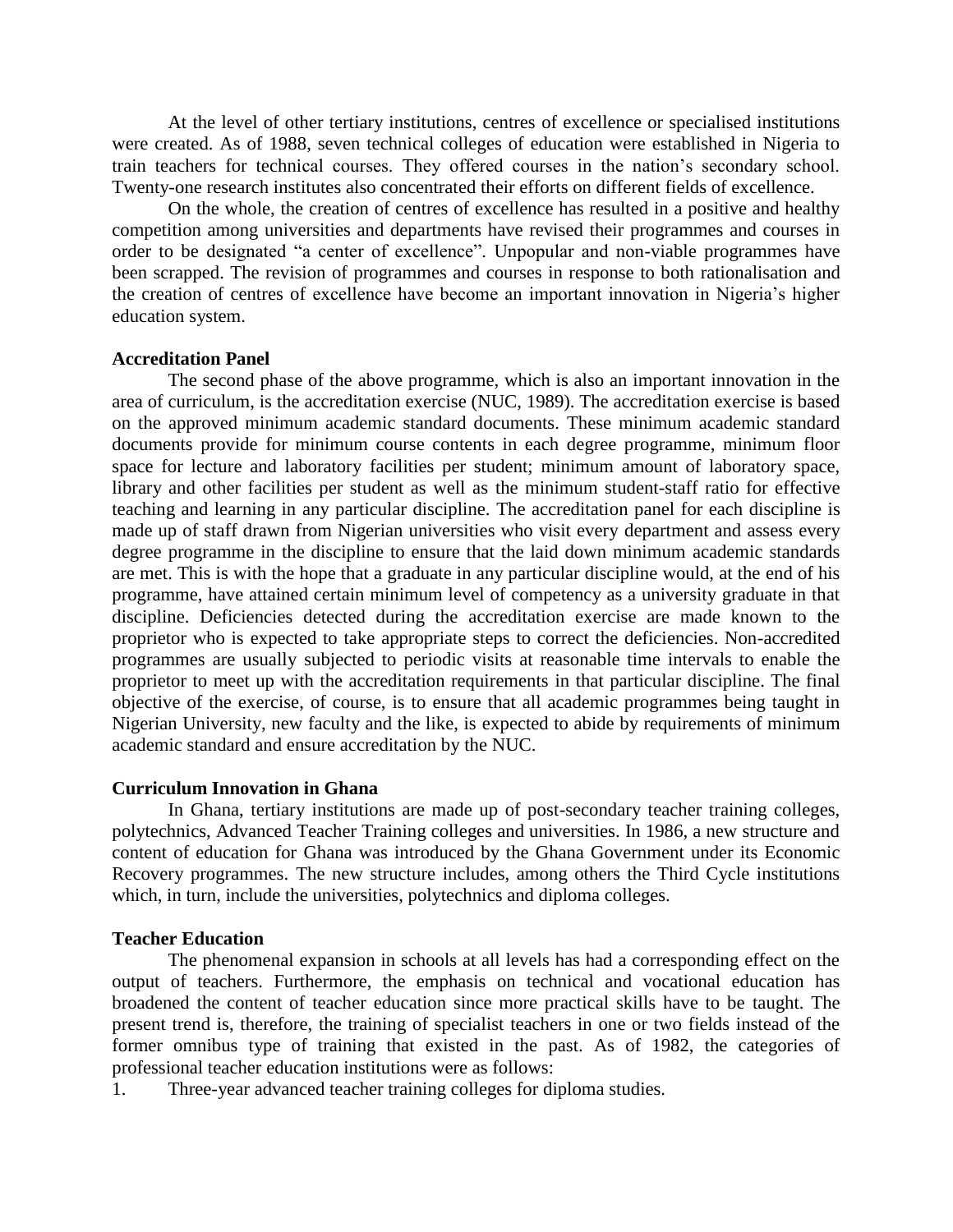- 2. Three-year post-secondary training colleges;
- 3. Certificate A colleges;
- 4. University for graduate teacher.

The first two categories are associated with the Institute of Education, University of Cape Coast, while the third group are organised by the National Teacher Training Council. Graduate and post-graduate professional training is offered by the University of Cape Coast which is mainly responsible for the production of graduate teachers.

## **Trends in Curriculum Development and Innovation**

The first serious attempt at curriculum development was made in 1951 when a curricula and course centre was set up at saltpond to cater for programmes of accelerated education initiated by Dr. Kwame Nkrumah. The curricula and course centre was operated by officials of the Ministry of Education and the participation of classroom teachers in curriculum development was very limited. Syllabuses and other learning materials were highly centralised and the materials prepared at the centre were handed out to teachers without their input. Evaluation was also centralised and was conducted on a national basis.

A second stage of curriculum development was reached with the creation of the science unit and the Curriculum Research and Development Division (CRDD) within the Ghana Education Service in 1967. With the creation of the CRDD teacher involvement in curriculum development was intensified. Teachers were organised in subject associations whose membership was tapped in curriculum writing workshops. A significant step was taken in the matter of identifying national educational goals when the Dzobo Committee was set up after a series of public outcries against Ghana's educational system. The Dzobo Report devised a new structure for education in Ghana. The Report recommended the re-modeling of the middle school system so that the products of these schools would come out more technically, more vocationally, more scientifically disposed with a more enriched cultural background.

### **The Curricula of Teacher Education**

The curricula of teacher education at the Diploma level have been expanded to include the following: French, art, physical education, home science, mathematics, science, English, business education, Ghanaian language, music, agricultural science, technical education. Students specialise in any of these objectives.

At the Three-year Post-secondary level, the following courses are offered: science, mathematics, english, social studies, home science, agricultural science, vocational subjects, art and music. Students normally take major and minor courses from these subjects.

### **University Education**

Ghana has three universities, namely, University of Ghana, Legon University of Science and Technology, Kumasi, and the University of Cape Coast, Cape Coast. In order to avoid duplication of course, because of the economy of the country, there is delimitation of functions. However, there is reasonable overlapping in certain areas. The University of Ghana, Legon, functions as a liberal arts university, the University of Science and Technology specialises in the applied science, while the University of Cape Coast is responsible for teacher education.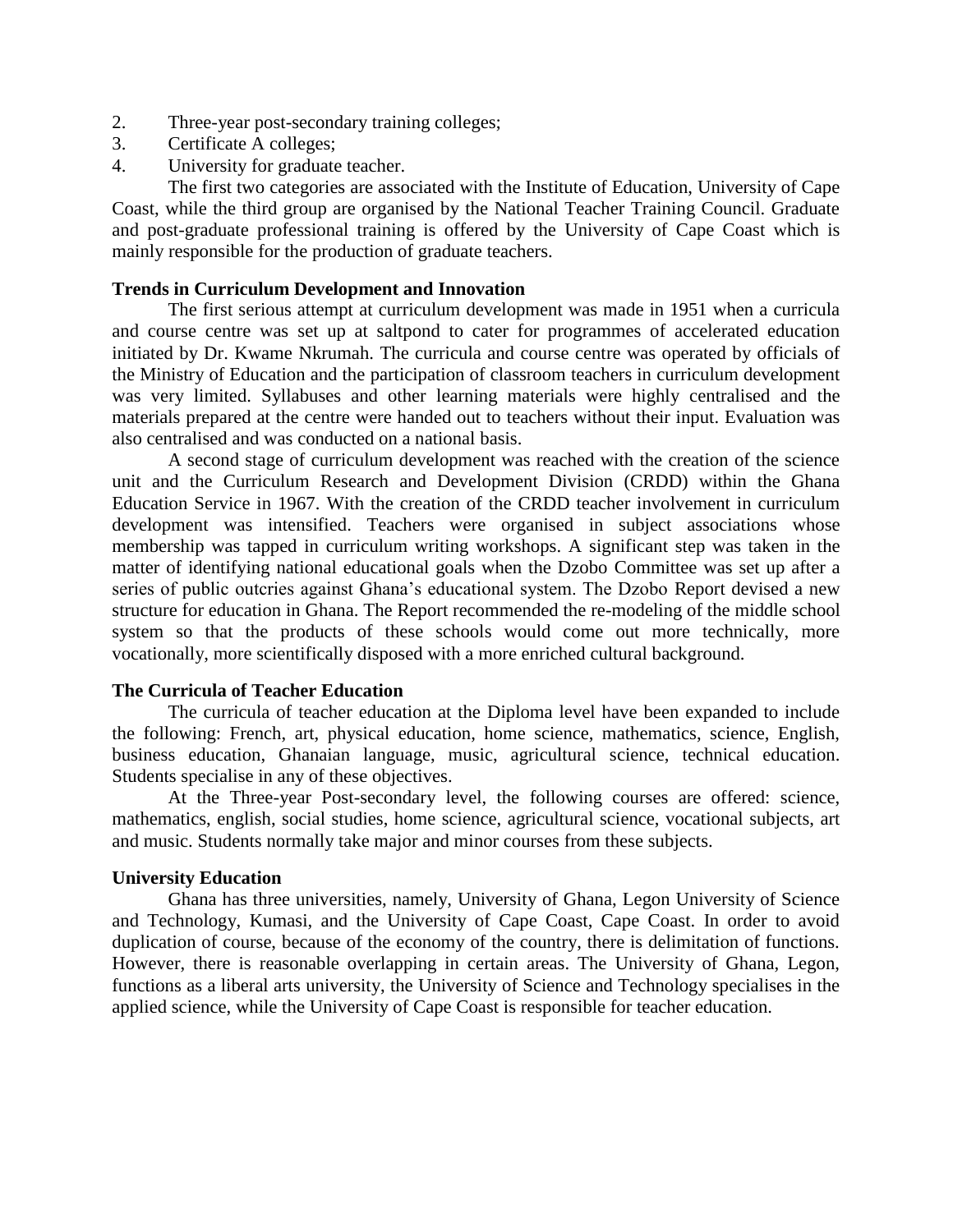### **Achievement and Problems**

A significant development is seen in the way the work of the curriculum division stimulated other institutions concerned with education and practically brought them into the arena of curriculum development. In this regard, the Ghana National Association of Teachers, the Book Development Council, the University of Cape Coast and the National Teacher Training council have mounted their own curriculum training and material production programmes to aid the curriculum development process. Several factors have, however, continued to create a gap between curriculum plans and full implementation. Prominent among these were financial constraints. The world-wide oil crisis of 1974 and a number of internal factors affected the Ghanain economy

#### **Curriculum Innovation in Liberia**

Western Education was introduced in Liberia in 1922 by the settlers from the New World. Between 1919s and 1920s, two systems of education co-existed, namely: the indigenous and the Western systems of education. Their philosophy and objective differed sharply as they naturally were designed to serve two distinct societies. Attempts were made to recognise the significance of the indigenous schools and to cooperate with them. However, it is the Western system of education which has been adopted by the nation as its own, and the challenge remains to integrate the two system, using the best of both.

### **Tertiary Education**

Technical education is one of the weakest areas of tertiary education in Liberia. During the 19<sup>th</sup> Century practically nothing was accomplished in this area. The Christian Missions which dominated education in the country were so preoccupied with christianizing and civilising that they neglected vocational education.

Some changes came during the first three decades of the  $20<sup>th</sup>$  century but these efforts were small compared with the needs of the country. The outstanding effort during the period was the Booker T. Washington Agricultural and Industrial Institute which was established in 1929 in Kakata. With the rapid economic changes which took place in the country during the 1950s and l960s, the demand for people with technical/vocational training became exceedingly great and with more expatriates being hired for jobs in industry. A few secondary schools in different parts of the country began to diversify their curriculum offerings to include vocational courses. Despite all of these efforts, development in the technical-vocational area has not kept pace with developments in other areas of education in the country. For rapid development, it is essential to open more comprehensive high schools and vocational streams as well as technical schools or vocational training centres with facilities for specialised training at higher levels.

#### **Teacher Education**

Teacher education is an aspect of tertiary education in Liberia in which development has been extremely slow and constituted an even greater limitation on national development of Technical and Vocational education. Throughout the  $19<sup>th</sup>$  century and well into the  $20<sup>th</sup>$  the attempts at training teachers were limited to course adjuncts in academic high schools and institutes for short duration.

Improvements in these efforts on a systematic and sustained basis took place in 1894 with the foundation of the William VS Tubuman School of Teacher Training. In 1950, the government of Liberia assumed full responsibility for support of the school. In 1951, the school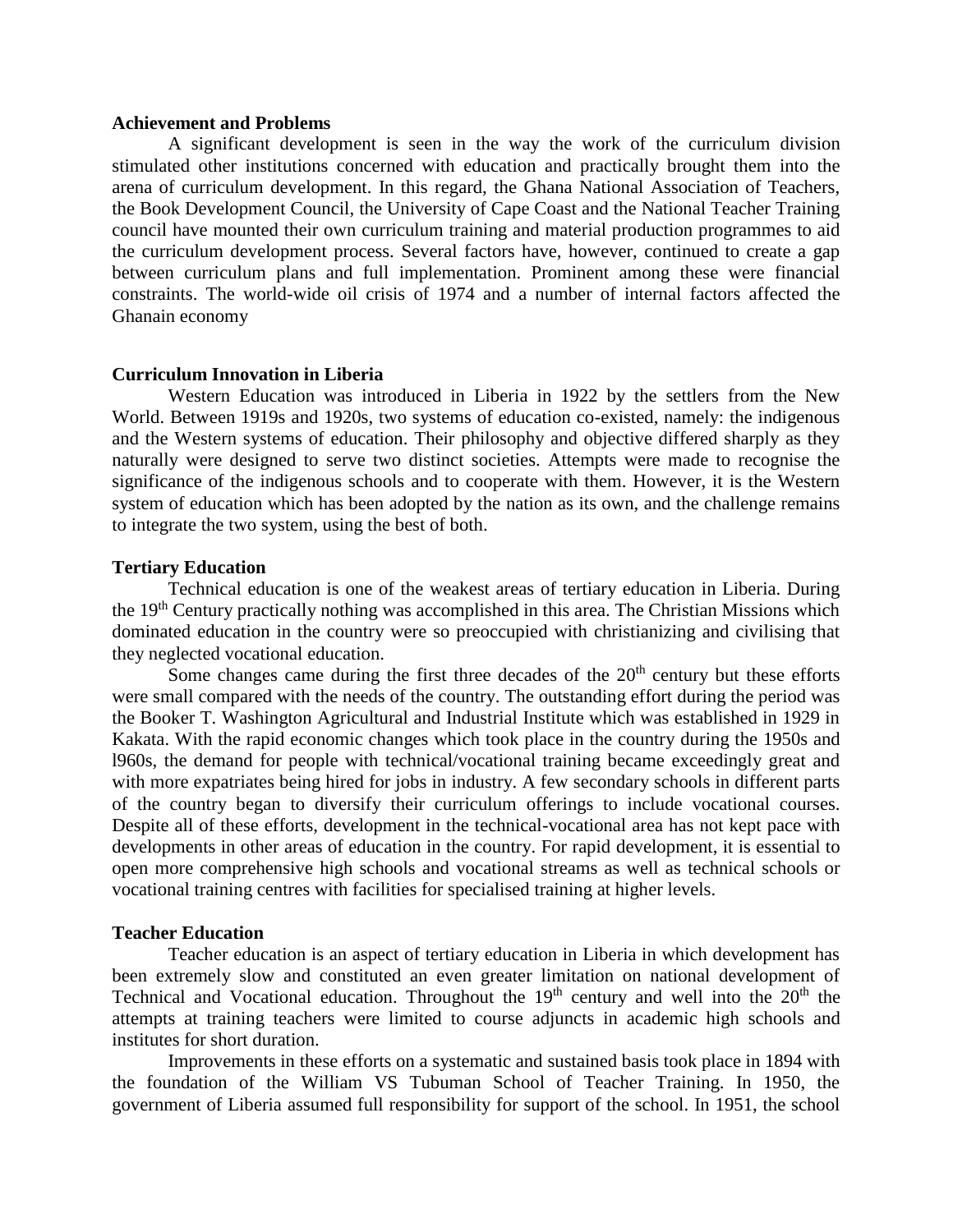was merged with Liberia College and several other schools to form the University of Liberia Curriculum offerings in the area of secondary education began in that year and there were the following basic specialisation: English, Social Science and Mathematics. The I960s saw other development, namely: establishment of junior teacher training colleges which were short lived, and the introduction of teacher training at the secondary school level. In the 1970s the training of teachers for the nation's schools was left with the Williams VS Tubman Teachers Colleges of the University of Liberia and Cuttington College and Divinity School of Teachers earning degrees, and with Zorzor Rural Teacher Training Institute for teachers carrying certificate of high school standing.

### **Higher Education**

Collegiate education began in Liberia with the formal opening of Liberia College in 1962. For fifteen years the college struggled for existence with a single curriculum which was a general liberal arts programme and annually put out a small number of graduates, mostly men. The Law School was added in 1954 and a College of Forestry in 1957. The college of agriculture which was established in 1962 was merged with the College of Forestry. Programmes in economics and business and administration were initiated in the college of Liberal and Fine Arts. The college of medicine which was established in 1968 was incorporated as a college of the University was established. In 1974, the Division of science which started in the I950s as part of the college of Liberal and Fine Arts became the  $7<sup>th</sup>$  College. The College of science and Technology consists of the Division of Science and Geology, Architecture and Engineering.

# **Curriculum Innovations**

In Liberia since 1972, a series of curriculum revision exercise in which various institutions were involved to rectify some of the major weaknesses of the curriculum, have been going on. Innovative approaches to meet varying needs were encouraged and tried. Steps were taken to produce trained teachers for the implementation of the revised curriculum. The tertiary level was affected by curriculum revision. Although institutions at this level are autonomous and therefore, have not been subject to the curriculum revision exercise. Some members of various faculties have been involved in preparing curricular materials for the lower levels and have worker with the national committee which have been coordinating curriculum revision. Further, these institutions have been adjusting their curriculum in keeping with changes which occurred on the national scene.

Curriculum at the tertiary level until recently, was rooted in the classical tradition at both Liberia College and the Cuttington College which were established in the  $19<sup>th</sup>$  century. A programme of general studies led to the Bachelor of Arts degree, and through the 4<sup>th</sup> decade of the  $20<sup>th</sup>$  century there was hardly any change. The subjects taught were classical language. Latin and Greek and for a short period Arabic at Liberia College; the English language and literature; intellectual and moral philosophy; social science, mainly outside the Liberian experience; maths and sciences. Department which offered theological training and Hebrew was taught in addition to Latin and Greek.

The basic pattern of a four-year college has been retained but since the 1950s, there has been emphasis on specialisation, broadening and varying of offerings. Moreover, the entire programme has been spelled out in terms of semester hours and grade points. It consists of general education followed by specialised training which includes education, science, forestry, agriculture, economics, management, nursing, theology and engineering. Further, there was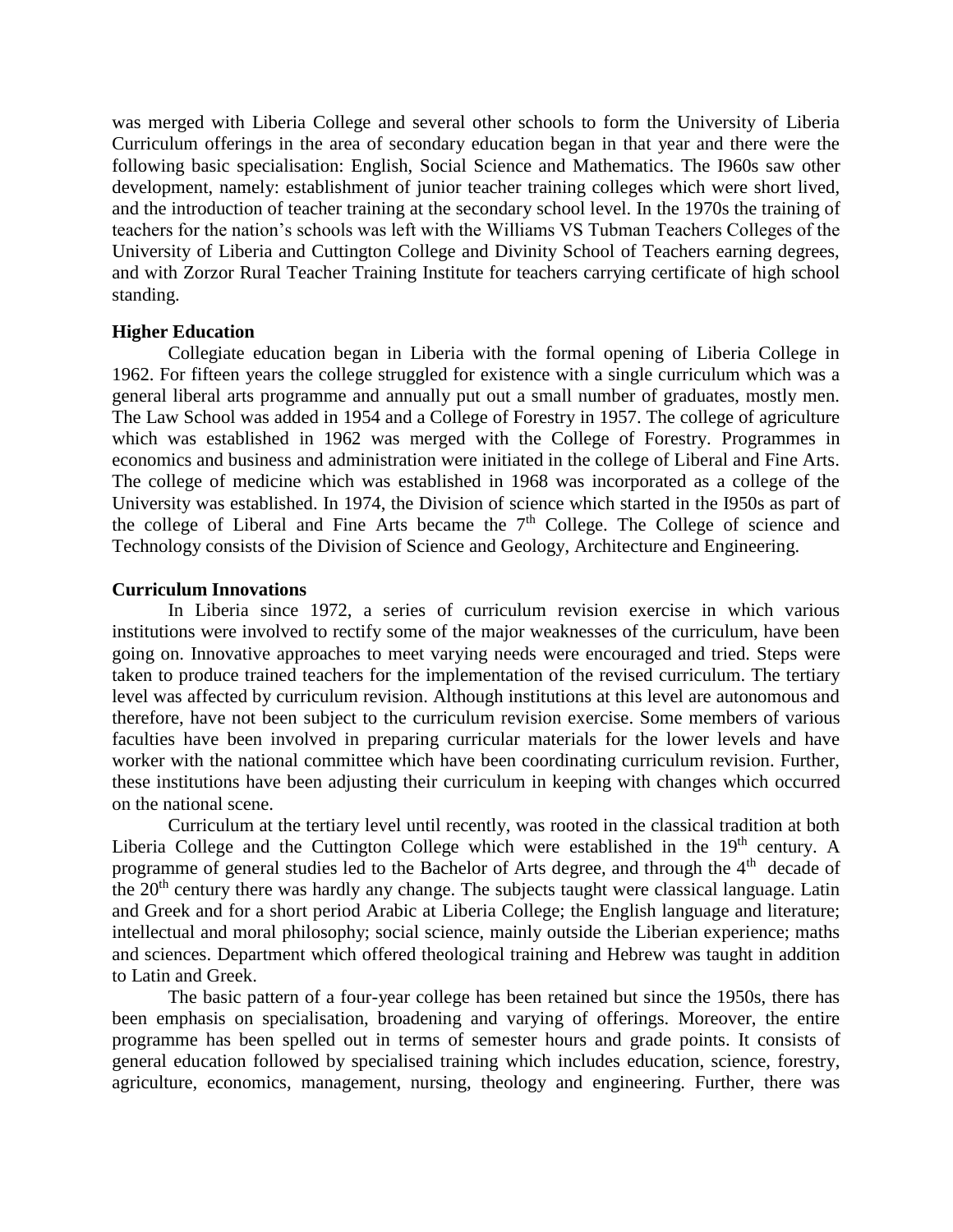expansion in the Bachelor of Arts degree programme so that degrees are awarded in various specialisations in humanities and social sciences.

Another innovation is the inclusion in the curriculum of a growing number of courses dealing with Africa in general and Liberia in particular. Also, theoretical courses in various disciplines are related to the Liberian experience. In varying degrees, depending on the field of specialisation, the curriculum was adjusted to include practical experiences and research and to reflect community orientation and growing involvement in extension, all of which make studies relevant to the Liberian environment and experience.

### **Curriculum Innovation in Cameroon**

The story of Western education in Cameroon is often synchronized with the chequered political history of the country, whose seventy-seven years of colonial rule from 1884 1960, under the three Great Powers, Germany, France, and Britain, with their considerable differences in colonial policies, administrative tactics, social behaviour and educational philosophies have left behind systems of education so extremely rich in diversity that harmonisation into a single system is not an easy task.

There are three levels of education in Carneroon, namely:

- 1. Primary education
- 2. Teacher Training, Secondary, Vocational/technical education, and
- 3. University.

In this chapter, attention will be focused on the third level. The development of the third level of education in Cameroon started after independence with the inauguration of the University of Yaounde in 1962. Therefore, Higher education in Cameroon centres on the University of Yaounde and its schools, institutes and annexes. Founded in 1962, the university started with three faculties, namely: Arts and Human Sciences, Law and Economic sciences and sciences, and the Ecole Normale Superieure. But since the transitional period ending in 1967 the University has expanded into the ten diversified establishments of higher education grouped around the university and growing rapidly to cope with the many-sided manpower needs of a country that is determined to produce locally its own technical scientific, commercial and professional staff. The ten establishments of the university which are all in Yaounde include the Faculty of law and Economics Science, the institute of education centre, the medical school, the Agricultural school, the Engineering school, the School of Journalism, and the Institute of International Relations. The Business Administration school is located in Douala and two annexes of the Ecole Normals Superieure.

### **Curriculum Reform/Innovation**

In 1974, the Council for Higher Education Scientific and Technological Research (CHIESTR) introduced reforms in Cameroon high education which laid down that higher education must henceforth be geared to economic production and the transformation of Cameroon society through the training of high-level and intermediate manpower. This was to be reflected by the professionalization of academic degree in the Yaounde. Consequently, each degree has a professional tag attached to it, for example, BA History of Teaching. A university of technology was envisaged in addition to the present University of Yaounde.

By a recent presidential decreed a university campus has been established in each of the four provinces with the necessary facilities to meet specific needs of Cameroon. Generous scholarships are available for higher education within Cameroon, and a limited number for studies abroad in fields not available locally. No discussion of curriculum innovation in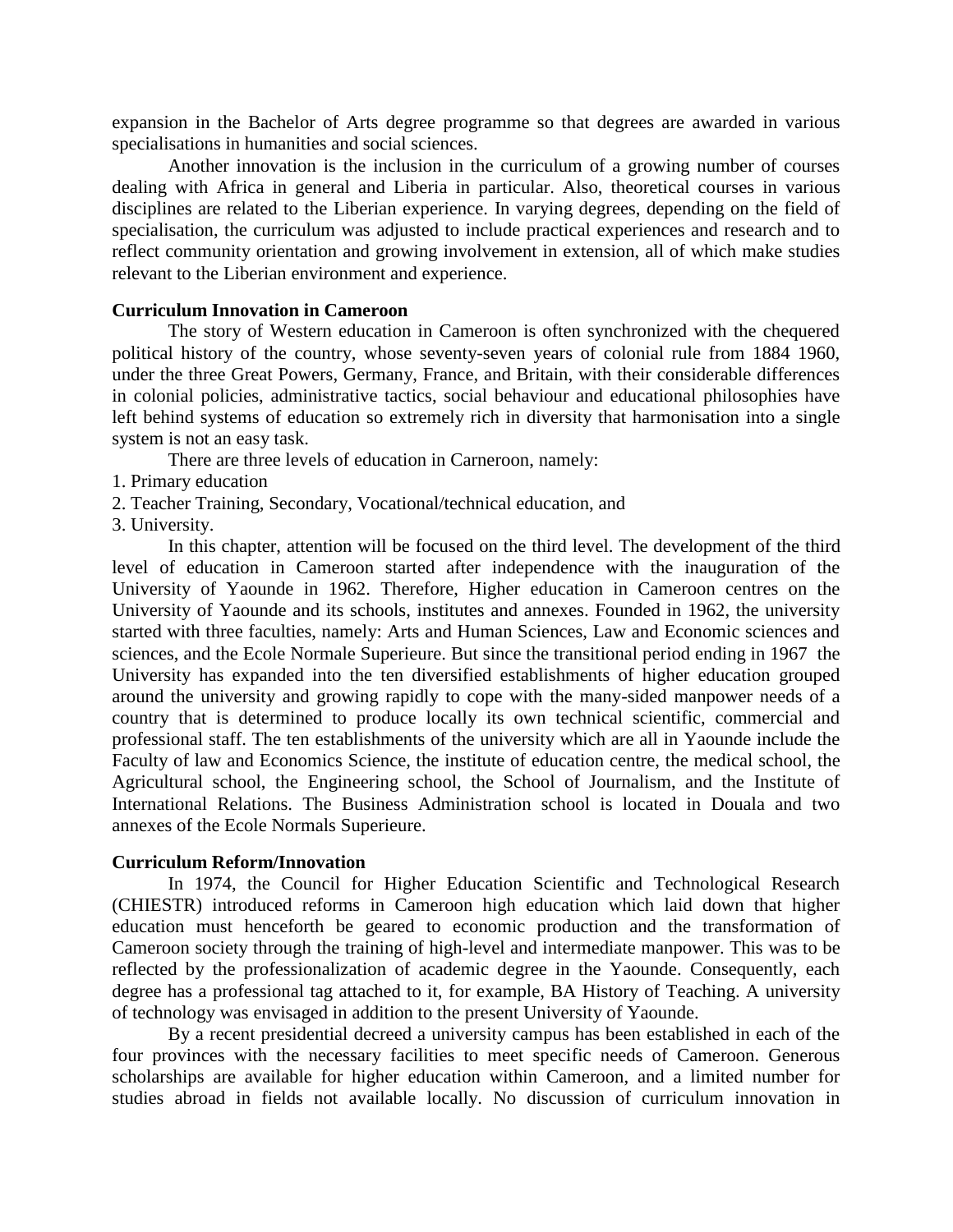education at the tertiary level in Cameroon will be complete without mention of the scientific research which is currently in operation in the University of Yaounde but also in the following places and organisations:

1 .The National Office of Scientific and Technical Research which accommodates the National Centre of Education;

- 2. The Office of Scientific and Technical Research overseas;
- 3. The National Institute of Geography;
- 4. The Bureau of Geological Research
- 5. The Pasteur Institute;
- 6. The Institute of Demographic Research.

The major purpose of the above research projects is to discover the best means of adapting the curriculum of education and other services to the realities of Cameroon.

# **The Cameroon Curriculum Centres**

Three separate curriculum research centres working together in close liaison, with each carrying out a clearly defined curriculum research assignment, exist in Cameroon to evolve new curricula geared to the goals of the new reforms in Cameroon education.

# **The Seminars on the Reform of Education in Cameroon**

Apart from the work of the three curriculum centres on reform of education in Cameroon, there have been three important seminars which have established the national objectives for the curriculum innovations. The first of these seminars took place in Cameroon in 1973 and concentrated on primary education. The second took place in 1974 and involved an intensive one-week working session of the council for Higher Education and Scientific and Technical Research, in which far-reaching decisions were taken on the reform of higher education in Cameroon. The third seminar, sponsored by the Cameroon Government, took place in 1977. Thus the national objectives, the learning experience and the operational processes called for by the proposed reforms have already been established and applied.

# **Main Features of the New Curriculum**

The reforms aimed at applying the principles of functionalism and practicality to the entire educational system, thus the education system was adapted to the economic or production system of the country. The three-dimensional reform attempted to achieve the following:

1. to harmonise the two inherited system of education;

2. to replace the unprofitable aspects of the classical or bookish type of education with practical education adapted to the Cameroon setting.

3. to evolve an educational system which puts into the hands of its products the practical knowledge for earning a living without recourse to, or expectation of, white-collar jobs.

# **Curriculum Innovation in Uganda**

In Uganda, the term tertiary or higher education is used to refer to the system of advanced education which is offered mainly to students who have successfully completed the full course of secondary education and who have acceptable passes in the Uganda certificate education and Uganda Advanced Certificate of Education Examinations (UNESCO, 1977). Tertiary education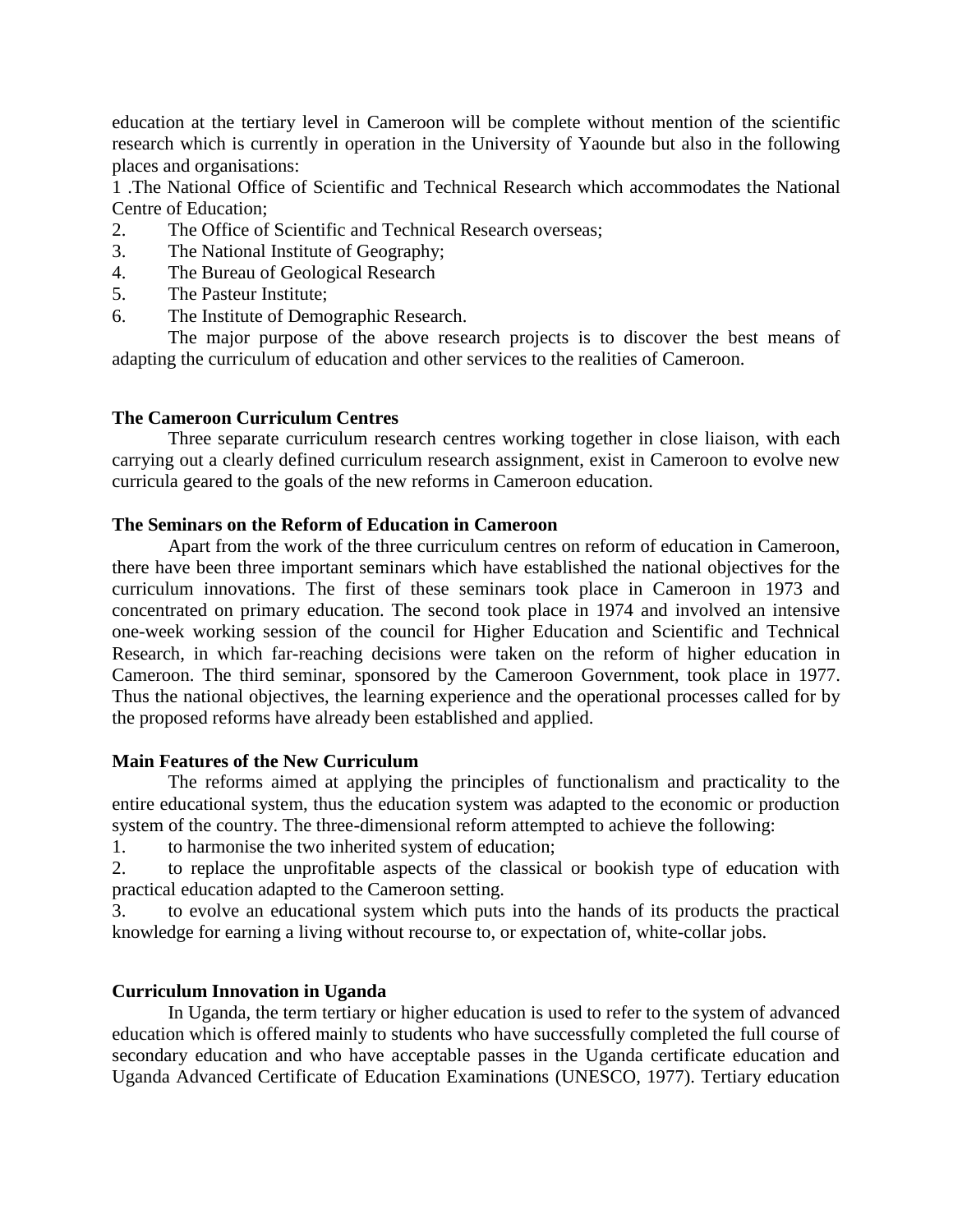is given in universities, polytechnics institute, colleges and such other institutions that may be allied to them.

At the tertiary level, all education in science fall into one of two categories: basic or natural science, and applied sciences. The Makerere University, the highest academic institution in the country has facilities of Education, Science, Agriculture and Forestry, Medicine and Dentistry and Technology. These operate the traditional university type curricula with heavy concentrations on theory and the corresponding practical components. The curriculum was intended to broaden its scope to provide channels for advancement of knowledge and skills introduced to the students at the secondary level.

The educational curricula of most African countries are plagued with inadequacy and neglect towards national needs and concerns. The case of Uganda is not different. Indeed, most of the curricula in universities are patterned after these of British and American universities. Efforts are currently being made to correct this blind imitation through extensive curricula revision in the programmes of newer universities.

A problem which has become very acute in recent years with all tertiary education institutions is that of inadequate provision of instructional materials or poor quality of tools and equipment. Also considerable concern has been expressed about the large number of drop-outs among students in the universities. It is suggested that most of these students enter the university with very weak background education.

In Uganda, technology education is distinguished from technical education. Technical education implies the use of tools to produce finished goods, to pre-set standards. Training and education is presently available in technical schools at the secondary level, technical institute, the polytechnic and Makerere university, Elements of technology education as mentioned above, create into the educational system in Uganda through developments in primary science education and the curricular innovation which were introduced in the 1960s.

The Ugandan polytechnic has developed to train technicians at ordinary and higher diploma levels to meet the growing demand of technicians and technician engineers. Courses are offered in electrical, mechanical and civil engineering and building. Ordinary and higher diploma courses in these areas in addition to the schemes for training of science, telecommunication technicians and medical laboratory technicians. There is also a course in Diploma and in Industrial Ceramics.

The Faculty of Technology at the Makere University offers four-year courses leading to the B.Sc (Eng) degree in the following areas, namely, Engineering, Electrical, mechanical and civil.

### **Curriculum Innovation in Kenya**

Tertiary education in Kenya include the polytechnics, Technical and Vocational Schools and Institutes for Development studies. The Kenya Polytechnic was established in 1961 along with the Mombasa Polytechnic. They offer courses in higher crafts and technical training. By 1976 there were about thirty schools offering industrial education and these were expanded with aid given by the Swedish government.

The Kenya Ministry of Education diversified educational offerings by expanding business education in the schools in 1971. In 1972 sixteen secondary schools were equipped with typewriters and in 1973 an additional eighteen schools were equipped. The courses were preferred mostly by girls.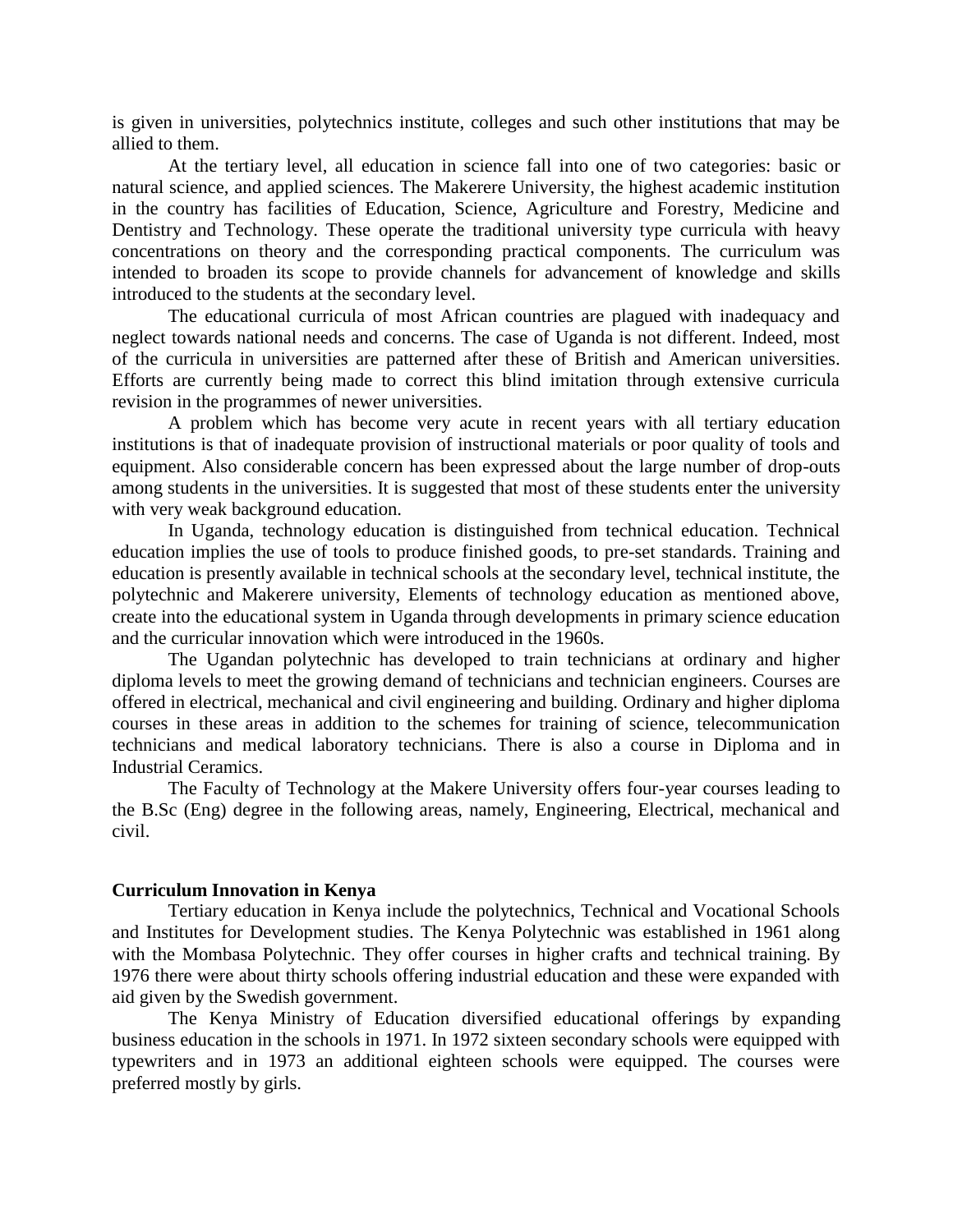The third line of diversification of educational opportunities was agriculture. In 1967 the government expanded the programme at Egerton college for teachers of agriculture in secondary schools. During the 1970-4 Development plan, the Department of Agricultural Education in Egerton was planned to produce forty teachers every year in its three-year non-graduate teacher education programme. By 1972 the programme had produced seventy-two secondary schools aid in all primary teachers college.

## **Higher Education**

The development of higher education in Kenya was retarded by the suspicion with which both officials and settlers regarded it. It was not until 1961 that the University College, Nairobi came into existence. In 1962-3 further developments took place at Nairobi college. The Faculty of Veterinary Science was transferred from Makerere. The college of social studies, which had operated as an independent residential adult education centre since 1961, was absorbed. These two departments were merged into the Institute of Adult Education in 1963. The college of Social Studies was renamed the Adult Studies Centre in 1966.

In 1965 the Institute of Development studies was established with two divisions: the cultural division and social science division. In 1966 a Department of Education was established in the Faculty of Arts with a close working relationship with the Faculty of Science. It started with a post-graduate Diploma in Education class of eighteen students. In September the same year, the Department embarked on a concurrent undergraduate degree programme offering service courses to arts and science students intending to become teachers. The degree of BA/BSc was awarded to successful students.

During the 1967/70 academic year, a new department of Philosophy and Religious studies was established in the Faculty of Arts. The institute of Development studies was established in the Faculty of Arts. The Institute of Development Studies was reorganised into two, the former cultural Divisions becoming Institute of African Studies. In 1970, the School of Journalism was established, offering initially a two-year diploma course. Kenyatta College became college of the University of Nairobi with the responsibility of training graduate teachers in conjunction with Faculty Education. The Department of Fine Art and Home Economics were transferred to Kenyatta University College. In 1972 the Faculty of Education began offering the B.Ed degree for students intending to go into teaching or some other education service.

With the various reforms introduced, the University of Nairobi underwent rapid expansion particularly in the late 1960s and early 1970s. The Department of Fine Arts at Kenyatta University College offers courses leading to the award of the BA and the B.Ed. degrees. In addition to these courses, Kenya College has programmes in business studies and music at the degree and non-degree levels. The Department of Home Economics also offers a B.Sc degree and a B.Ed degree.

By 1973-6 it became clear that there was a need to look into the whole question of higher education in Kenya and to establish the areas of greatest shortages to enable the University to plan its development. The whole sector of tertiary education in Kenya needed a thorough study and planning. Duplication in the curriculum needed to be avoided as much as possible. There was also a need to re-examine the use of expatriates against the long-term benefits of developing local facilities for training local manpower through aid given by those who would send the expatriates. By 1982, higher education reached a plateau in Kenya. However, the Kenya Government is to be commended for what has been achieved in a space of about twelve years.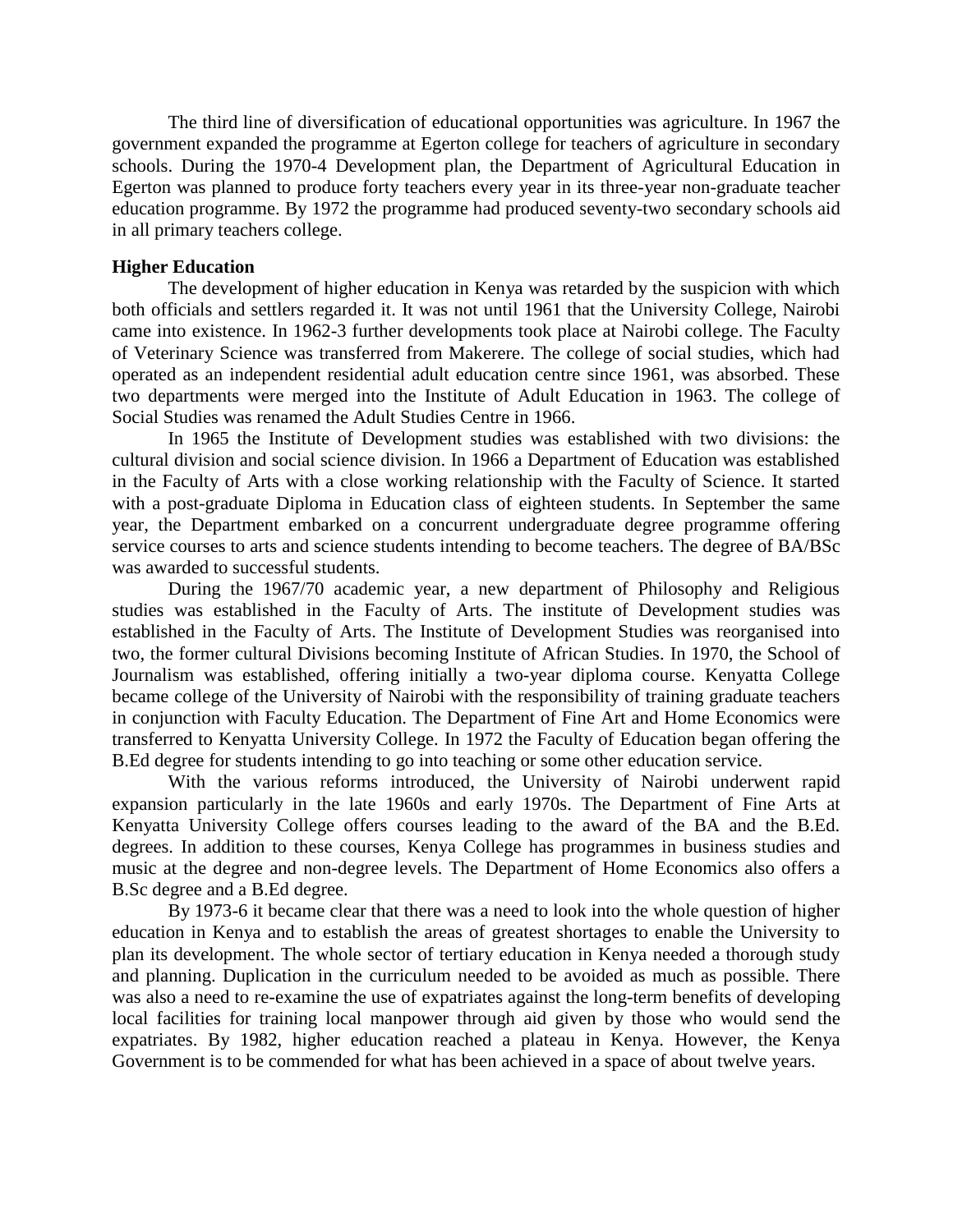### **Curriculum Innovation in Egypt**

Higher education in Egypt follows a pattern not dissimilar to many other African countries, However, the religious (or Azhar) institutions form a distinct element in higher education in Egypt. Al Azhar was founded in AD 970 and it is one of the most ancient universities of the world. Its classical theological curriculum continued with little change until 1961 when a remarkable innovation was introduced in the curriculum. As a result of the innovation and modernisation, the AI—Azhar became a remarkable combination of ancient and modern, while remaining true to the ideals of its foundation. It includes within its constitution higher institutes and colleges which provide different specialization, for example, theology, law, science and literary studies. However, all these institutions require the study or religion in addition to specialisation and all pay primary attention to Islamic culture and the evolution of Arab civilisation.

The first modem university is the Cairo University which was founded in 1908 by private initiative. As of 1982, there were nine state universities of which five, including one technical university, were established in the early 1970s. There is one private university which was established by the American Government in 1919.

Admission to universities is based on the result of the national examination for the general secondary certificate. Student with the best results are given priority in the fields of medicine, pharmacy, dentistry, veterinary medicine, science, engineering and economics.

The first degree is awarded after four year's study for most disciplines, but pharmacy, dentistry, veterinary medicine and engineering require five and medicine six years. The master's degree requires two or three year's study after the first degree, the first year being spent in classwork and the second in writing a thesis. The doctorate requires two or three years further studies.

The other higher institutions offer courses which also lead to first degree equivalent to those of the universities. There are four-year courses in teaching, art, music, liberal arts and commerce and five-year courses in agriculture and scientific subjects. The supreme council of universities is responsible for planning and coordinating university education and defining education and research policies in relation to national goals. It is the coordinating body in matters relating to academic curriculum, conditions for the award of degrees, relations between academic departments and faculties and staffing questions.

#### **Curriculum Innovation in Ethiopia**

The present system of education in Ethiopia is the culmination of changes and modifications that have been introduced since 1941. This was in response to the changing needs and conditions of the country. The degree programme of the university ranges from four to seven years. The Faculties of Arts, Education, Science, Law; Agriculture, Business, Public Health, Social work and Theology offer four-year courses leading to bachelor's degrees. The Faculties of Architecture and Engineering offer five-year courses for the first degrees while the Faculty of Medicine offers a seven-year course for the MD degree. None of the Faculties offers postgraduate courses leading to Masters or doctors degrees as of 1982. This was due to the commitment of the university to put all its resources to the production of large number of university trained personnel with strong first degree rather than disperse its energies and resources in post-graduate programmes for a few students.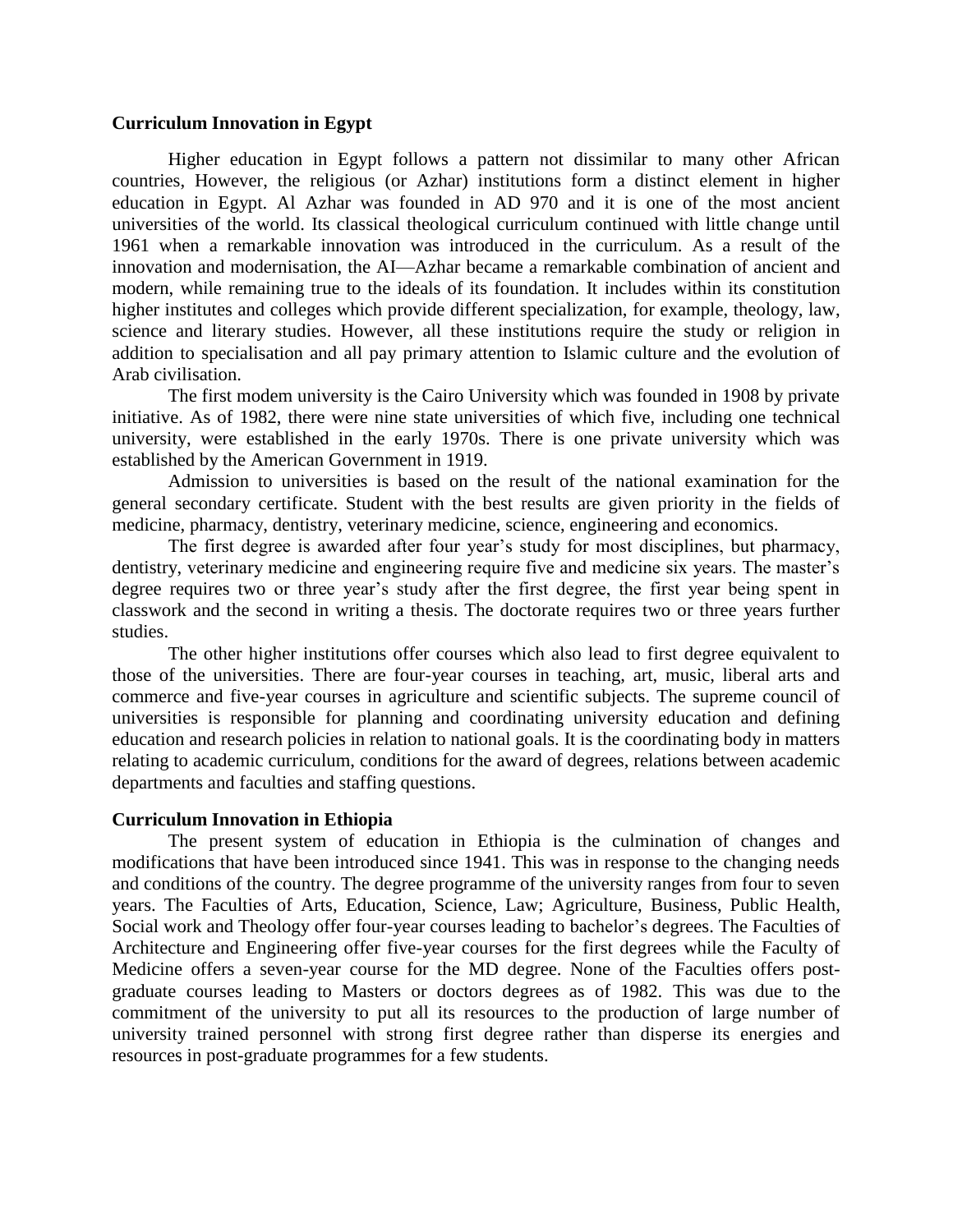### **Curriculum Innovation**

The curriculum in all educational institutions has undergone a number of revisions since 1941 in order to make it as relevant as possible to the needs of the country. One of the most important aspects of tile reform was the transparence of emphasis from academic in favour of practical and vocational subjects. Since the declaration of socialism in tile country in 1976 further changes have been introduced in the following disciplines:

## **Vocational-Technical School Curriculum:**

Two technical schools, one in Addis Ababa and the other in Asmara, offer a four-year course in technical subjects to students who have completed their secondary education. Eight areas of specialization are offered in each of the two institutions, namely automechanics, building, trade, drafting, electricity, general mechanics, machine shop, radio electronics and surveying. Some of the graduates of these schools join the two-year diploma programme of the Technical Education Department of the university upon satisfying an entrance examination.

### **The Polytechnic Institute at Baser-Dar**

The above offers a two-year post-secondary programme to students who have completed their secondary education and has its objective the training of highly skilled technicians in one of six areas of specialisation, namely agro-mechanic, electrical technology, textile technology, metal technology, wood technology and industrial electricity.

There are also two agricultural schools, one at Ambo and the other at Jimma which offer a two- year diploma course to high school graduates. The courses offered include English, agronomy, horticulture, animal husbandry, agricultural extension, farm management and farm machinery.

### **Teacher Training Curriculum**

The curriculum of the teacher training institutions prepares teachers for primary grades. The curriculum includes academic, professional and practical courses with heavy emphasis upon the academic. The Department of Teacher Education is the only institution that prepares teachers for technical-vocational subjects. It has three major areas of specialisation namely, Business Education, Industrial Education and Home Economics. A common core of subjects in general and professional areas is given to all students which consists of English, Arabic, Psychology and methodology, development of instructional materials, workshop organisation and management.

#### **Curriculum Innovation in Republic of Benin**

In 1973-74, under the impetus of the Revolutionary Military Government, Benin carried out a revolutionary transformation of the country's educational system, involving the participation of all levels of the population. The reform defined the content of education and established time tables, methods, types of certificates to be awarded, and the various methods of financing. Since September 1974, when the National Council of the Revolution adopted the national programme for a new education, Benin has to confront the problems of complying the reform within the limits of its available resources, one of the major principles of the Benin Revolution is self-reliance. The reform applied to all kinds and levels of education and to all stages in the upbringing of a patriotic Benin citizen.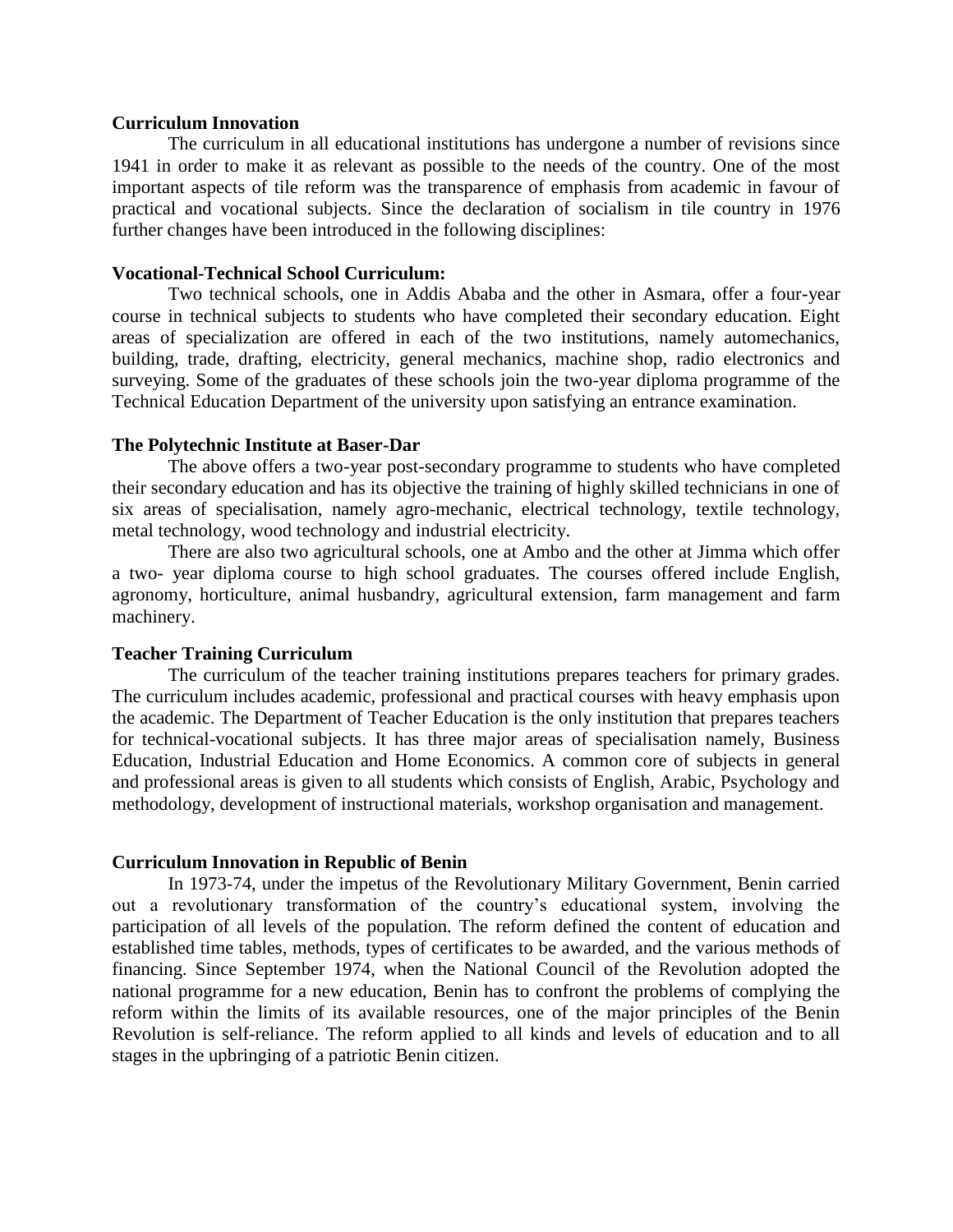### **Major Problems Before the Application of the Reform**

The first problem with regard to tertiary education was the inadequacy of Technical and vocational education both in quality and quantity. Secondly the growth in higher education which surpassed that at the other levels. Thirdly, there were large disparities in the allocation of expenditure as between the various educational sectors. Higher education which, were its early stages at the time absorbed a higher percentage of the budget, an alarming situation that explained the impossibility under the previous system of extending the educational infrastructures as a whole.

### **Application of the Reform**

The first areas affected by the reform were basic and intermediate education, though in various ways higher education was increasingly concerned. The state took over all private schools. Qualified teachers were incorporated into the Government service. Educational curriculum and timetable were revised. Practical instruction was introduced and technical and vocational education was developed. Education was integrated into the environment. National commissions were set up to work out plans of application. Thus the National Commission for syllabuses and timetables drew up new curricula first for basic and then for intermediate education.

Seminars and training courses were arranged to enable education to make effective contribution to the economic and social development of the environment. Priority was given to the creation of polytechical complexes and university so as to meet development needs of the country. As a way of meeting the dual problem of shortage of teachers and funds to pay them, the Service Civique et Patriotique was set up to recruit students at the end of the first stage of their studies at the National University of Benin. In higher intermediate education, the value of scholarships were reduced and as an experiment, students were no longer admitted as boarders.

In the polytechnical complexes the units of production was aimed at obtaining practical returns on the students hours of practical work, earning profits in order to reduce the cost of technical and vocational education. The university co-operative had its own fields of cereals and its own livestock.

### **Curriculum Innovation: The Algerian Experience**

The Algerian system of education designed by the colonial authorities disposed the Algerian people of their culture, their values and the attributes of their real personality without, in turn, providing the benefit of Western education for the population. The educational system which prevailed then was intended to secure the schooling of the European minority, and to meet the modem colonial sectors requirements of skilled manpower. Accordingly, it paid scanty attention to the economic sectors composed of the mass of the Algerian population living in a state of destitution (Remili, 1992).

#### **Educational Reforms**

The effects of cultural dependence continued to be felt after the advent of political independence in Algeria, for many reasons. In the first place, education was still largely modeled on that provided by Frame, second, the Evian agreement institutionalised forms of cultural cooperation tending to aggravate acculturation, with the arrival of a large number of cooperation programme personnel to fill the gap left by the massive departure of European teachers, the possibility of opening schools and colleges in Algeria to correspond to the official French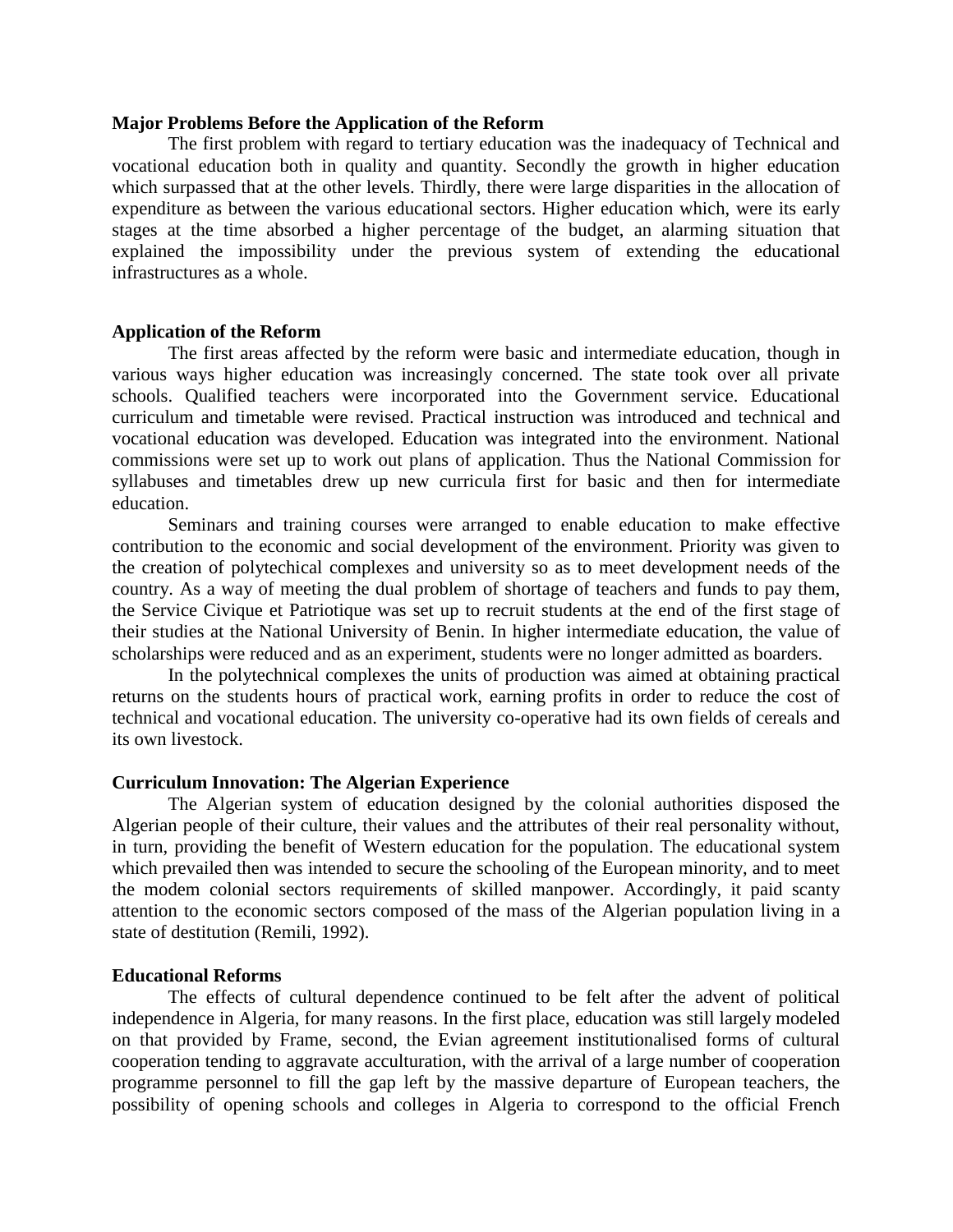courses and undertakings by Algeria to organise within the limits of its possibilities. In the Algerian universities, on similar conditions as to curricula, attendance and examination were mandatory. It was not until the first four-year plan 1970—73 that an all-round view of the reforms, which was not coloured by the inherited arrangement, was introduced. With the introduction of a really national education system, two essential aims were progressively pursued, namely, the Arabicization of education and the Algerianization of the staff, institutions and curricula.

Furthermore, the progress made in building a socialist society generated the need for a Cultural Revolution. According, a National Committee on Educational Reform was officially established by the Head of the Government in 1969. Its terms of reference was to conceive and draw up an overall plan for the reform of the educational system.

### **Innovations Introduced**

In 1970 the Department of National Education was split in two. The new departments were the Ministry of Primary and Secondary Education and the Ministry of Higher Education and Scientific Research. Each was to work out a programme of reform. The reform of higher education was determined in 1971.

Pending the introduction of a more general reform, the 1970-73 four-year plan instituted two major innovations designed to be complementary to:

(a) specialised training to be provided in the institutions of technology:

(b) machinery for life-long education. As a first decisive break with the academic and university pattern of education copied form the liberal developed countries, the institute of technology planned to train the drop-outs from the educational system as specialised staff for the production of goods and services.

As the first link in a life-long education machinery then being developed, the CNEG appeared in the light of a corrective to the specialised training provided in the institutes of technology and as safety net for those leaving the education system. The new Algerian university system took shape under the 1971 reform. The objective was to be an integrated system which would produce graduates capable of playing an operational role. Teaching was organised on the modular system. The formulation of the programmes and their implementation were coordinated at the level of the whole university not as the level of the institutes as under the conventional system. The new training scheme entailed both internal and external integration. That was why higher education was organised around training courses and profiles. The universities had two areas of specialisation, namely, the University of Science and Technology and the University of Social Science.

### **Obstacles in the Way of Innovation**

The intellectual climate was in no way conducive to the conception of innovations, owing to the inherited underdevelopment, namely inadequate theoretical and practical research in the educational sciences, limited means of diffusion to teachers and public, absence of multidisciplinary terms able to plan the curricular; and inadequate manuals, teaching equipment and methods conceived in cooperation with pilot schools.

Linked with the cultural impact of the colonial past or transmitted by the cooperation programme personnel and Algerian executives trained in Western universities. Mimetic tendencies represented the chief impediments to a radical revolutionary transformation of the system of education and training.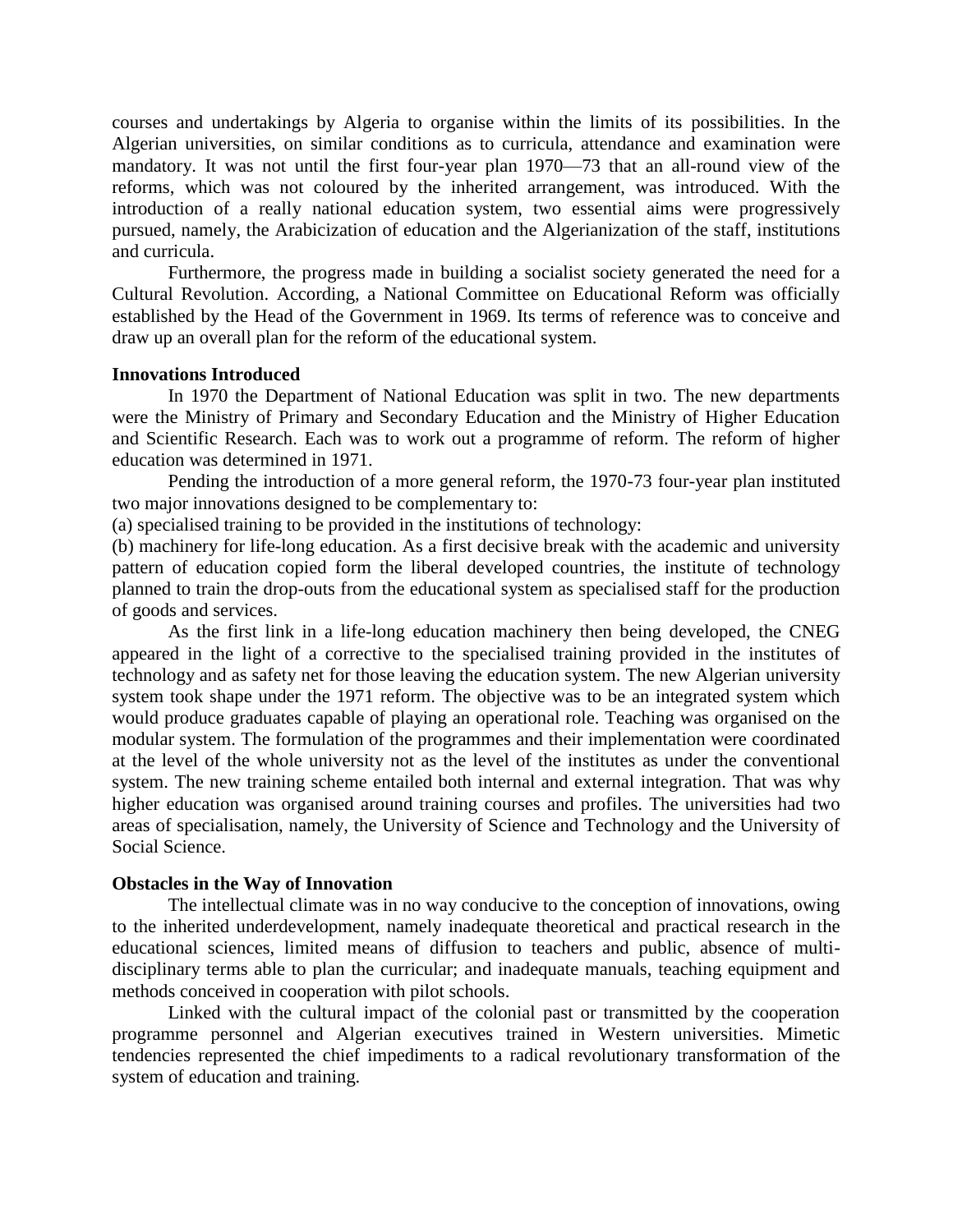The inadequacy of management skills among school and university administrators has prevented the use of existing resources from being rationalised, and hindered the release of new available capacity to support and step up the expansion of the system.

No inventory was taken of the existing buildings and equipment, and no intensive study of school zoning was made during the first few years after the innovations were brought in.

The ivory tower which surrounds the conventional university was only partly dismantled through the opening of a few national and regional universities and institutes in the country. Their effect depended on the degree to which those in controls were committed to educational reform and the other aims of the Algerian Revolution.

The National Pedagogic Institute lacked the means of investigating and trying out innovation: its heavy burden of work, covering the compilation, Algerianization, Arabicization and publication of school books, and the provision of individual and collective educational facilities for a number of pupils increasing at bewildering speed, precluded any elaborate remodeling of school curricula and teaching means and methods on integrated lines.

The effort in the educational and training sphere which is dearly shown by the expansion of staff numbers involved a parallel increase in expenditure.

Finally, the introduction of innovation is hindered by other handicaps of underdevelopment; the lack of facilities for manufacturing teaching equipment, especially that needed for technical initiation into scientific education, obliges Algeria to make massive purchases from abroad, with all the familiar disadvantages (cost in foreign exchange, ill-adapted equipment, lack of maintenance services, etc.).

### **Curriculum innovation in Tanzania**

After independence, manpower self-reliance and the filing of all major civil-service posts with Tanzanians was an important target. Hence in the first Development Plan, one objective was manpower self-reliance by 1980 and to this end emphasis was laid on expanding higher education (Mhaiki, 1979).

The ministry of National Education set itself the target of training all teachers. Before 1974, training was confined to Teacher-Training colleges, but since 1975, owing to the urgent need for teacher, this has been extended and takes place in colleges. The University's Department of Education trains secondary school teachers and adult organizers. The spirit of self-reliance and the participation of the teachers in school production programmers are much stressed. The Colleges themselves set an example by running chicken, cattle and vegetable farms and by trying, so far as possible, to be self-reliant.

The University of Dar es Salaam aims to meet requirements for highly trained manpower. Since 1970, when it became a national independent university, it has been increasingly able to follow the philosophy of education for self-reliance. The University operates MA and Ph.D. courses in the following disciplines: engineering, pharmacy, agriculture, veterinary science, and Extension, food science and food technology. The Faculty of Engineering has established Departments of Process Engineering and of Chemical Engineering and an Institute of Production Innovation while the Medical Faculty opened a department of Dentistry.

By the reform of the curricula which took place in 1974, students were brought face to face with the development problems of Tanzanian society and were being prepared to solve them in the services of their communities. Changes in curricula were meant to change attitudes in students and teachers and production projects in the schools. Changes in curricula and expansion of education programmers meant very expenses beyond the ability of the average Tanzanian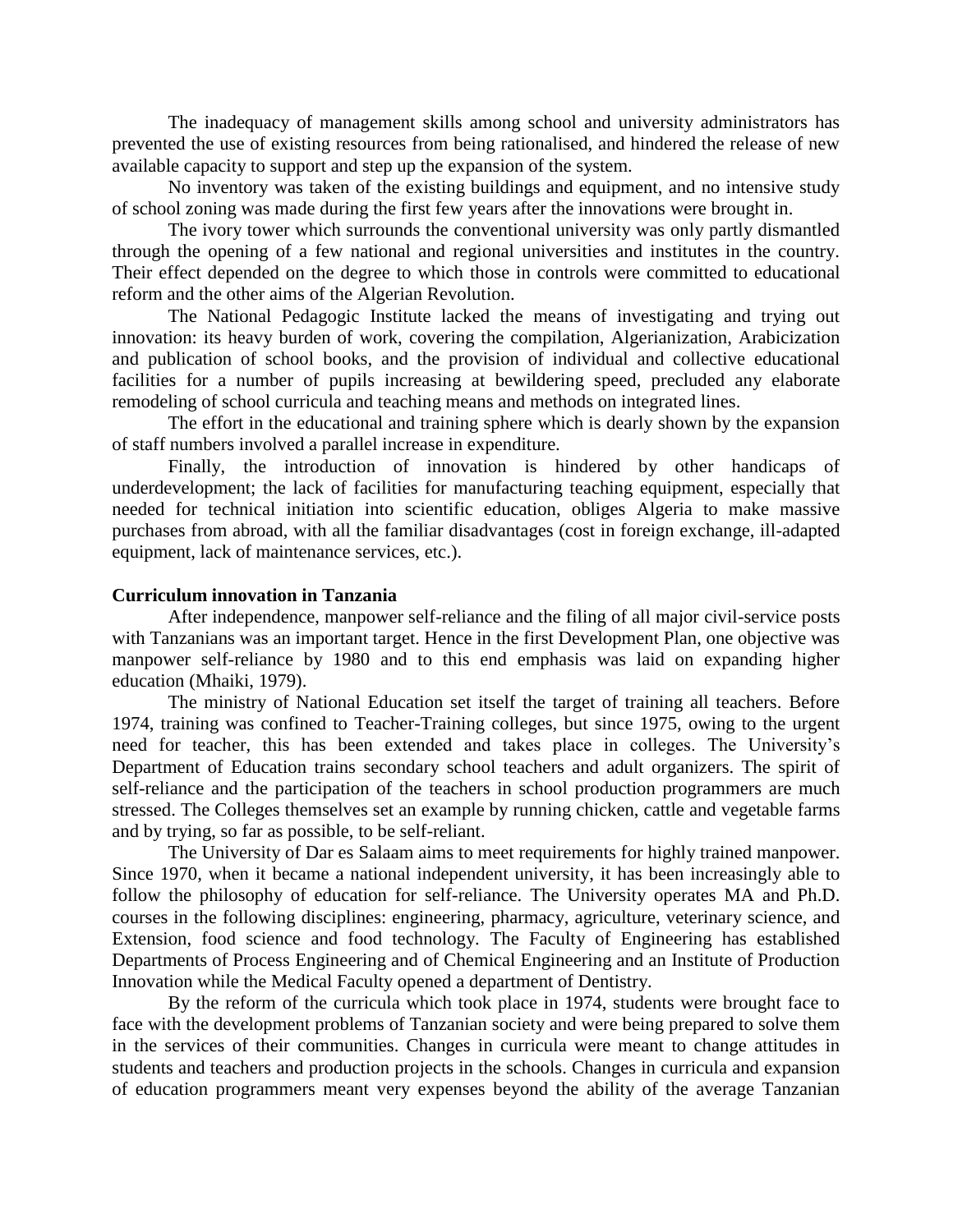parent to pay, yet programmes were carried out in the spirit of self-reliance by students, parents and teachers. In 1974-75 self-reliance efforts of schools were valued at 7.7 million Tanzanian shillings.

## **Conclusions**

Many educational reforms in Africa explicitly include the modernization of the curricula among their objectives, and this is commonly taken to mean the extension and updating of scientific and technical programmes, the introduction of new teaching equipment and the adoption of new techniques and methods based on the latest information provided by the human sciences. Education in a modern form is seen as the indispensable basis for the rapid modernisation of production techniques and a means of expediting and controlling the transfer of advanced technologies.

In other cases, reforms or innovations are inspired by the belief that education should faithfully reflect the cultural identity of each country. Consequently, many countries engage in an in-depth review of the educational programmes and methods of scientific and technological training, covering all the stages in the education system.

Major priorities in higher education in Nigeria show that they stem from the strong national ambition to turn Nigeria into a highly industrialised country. The new impetus given to the teaching of the sciences and mathematics attests to this.

The major obstacle militating against the successful implementation of the priorities is the poor financing support given to higher education institutions.

While the Algerian system of education evolved considerably during the first twelve years of the new state's existence, it has not quite kept pace with the very rapid rate of political, economic and social change that has prevailed since the liberation of the country.

A critical look at the curriculum of Liberia shows that it is still the broadly based subject matter type featuring the use of textbooks at all levels of the institutions. The revised curriculum includes both academic and work oriented or practical courses.

In Ghana, a significant development is seen in the way the work of the Curriculum Division has stimulated other institutions concerned with education and practically brought them into the arena or curriculum development.

Benin's educational reform is still in its early days but in several aspects it has already emerged from the experimental phase into that of general application. The reform can only succeed in so far as educational policy forms part of a policy for the overall development of people and resources, which is based on agriculture.

In Uganda, the long-run view of the curricula is that teachers of every subject discipline should be equipped with technology education skills and experiences to enable them construct pedagogically-useful aids which are relevant to the instructional processes. While the reforms introduced in Cameroon higher education stipulate that higher education curricular should be geared to economic production and the transformation of Cameroon society through the training of higher-level and intermediate manpower.

In Tanzania, curricula innovation was meant to change attitudes in students, teachers and production projects in schools in order to foster the spirit of self-reliance efforts in the society.

However, in Ethiopia, one of the most important aspect of curriculum innovation is the transference of emphasis from academic in favour of practical subjects. In Egypt, curriculum reforms were rooted in the diversification of the programmes and less emphasis on the theological curriculum. In Kenya, diversification of the curriculum offerings were geared mainly to the development of manpower in business and agriculture.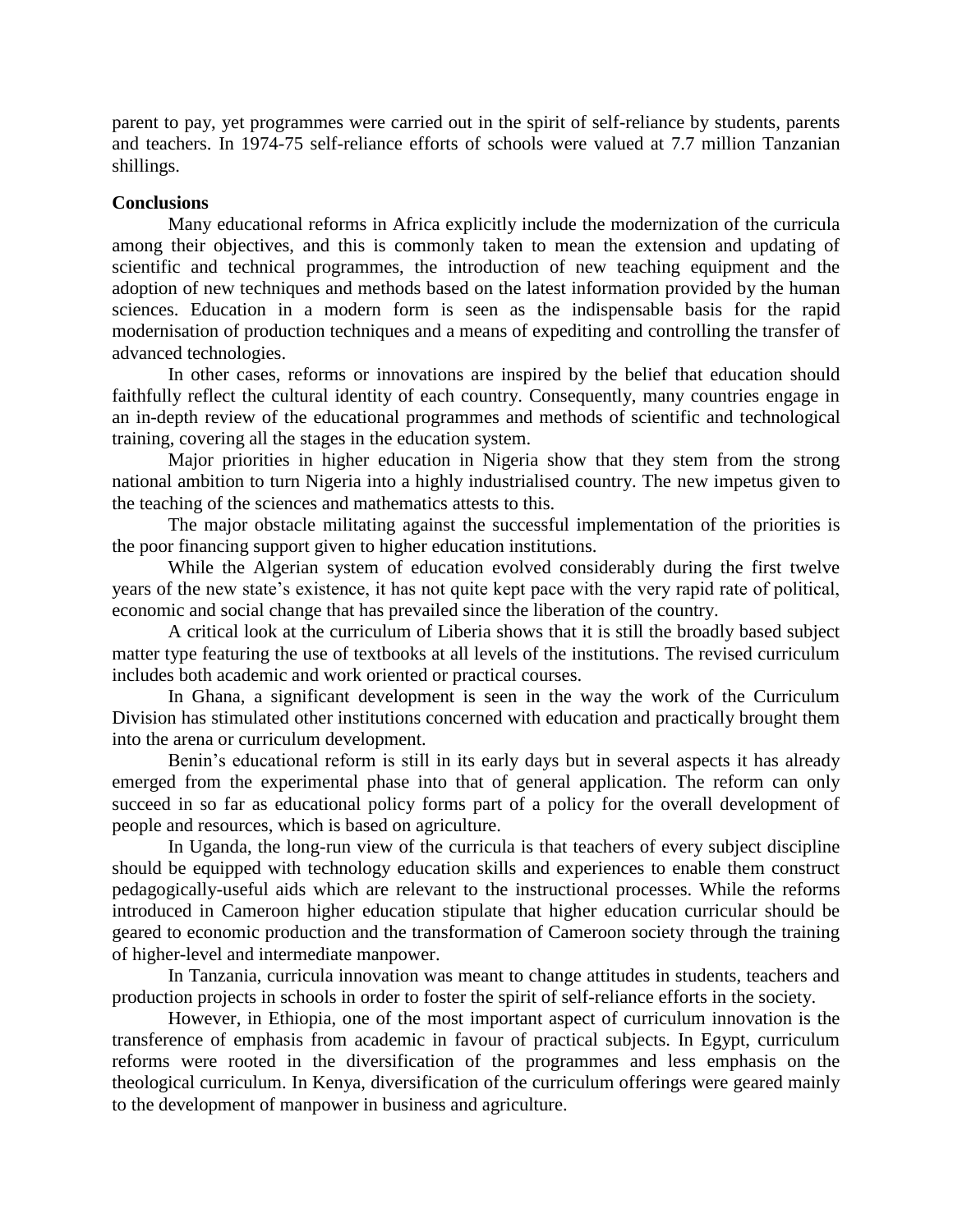## **References**

- 1. Duro Ajeyalemi, Science and Technology Education in Africa: Focus on seven subsaharan countries. Lagos. Unilag press 1990.
- 2. Educational Reforms: Experiences and prospects: Unesco, 1979.
- 3. Higher Education policy: The Quarterly Journal of the International Association of Universities (IAU) Vol 1 No 3 Sept. 1988/
- 4 Federal Republic of Nigeria. National Universities Commission, Approved Minimum Academic Standards in Education. For All Nigerian Universities. July 1989.
- 5 Higher Education in Africa: Trends and Challenges for the 21St Century, Dakar UNESCO 1992.
- 6 Curriculum Development in Africa. Review of conference and Study Tour. Swazi land, 1982.
- 7 Havelock and Huberman, Solving Educational Problems UNESCO. 1977.
- 8 Fafunwa and Aisiku, Education in Africa: A Comparative Survey, London. George Allen & Unwin 1982.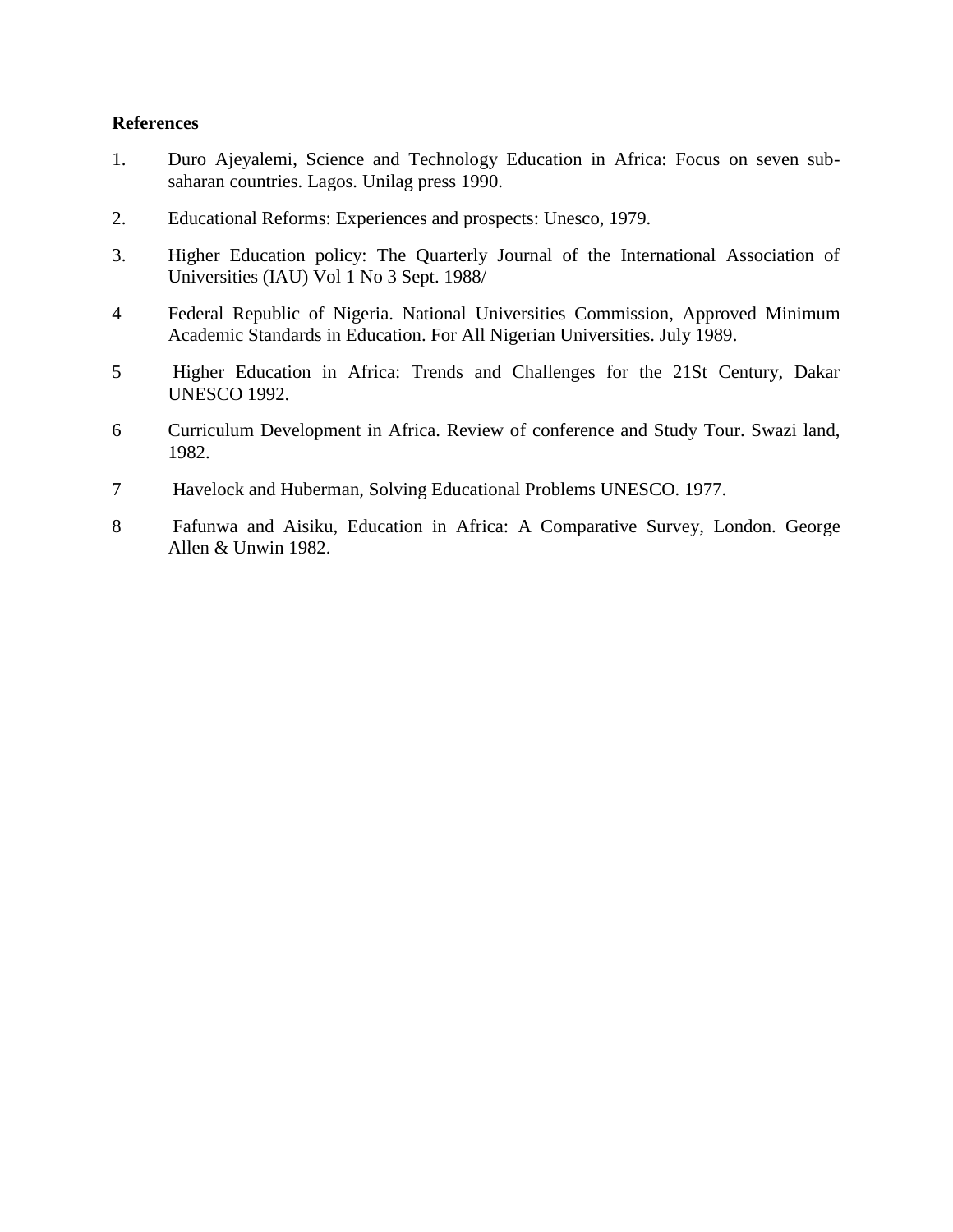## **JOURNAL OF BUSIINESS AND OFFICE EDUCATION**

# **OFFICIAL JOURNAL OF THE DIVISION OF BUSINESS EDUCATION DEPARTMENT OF VOCATIONAL TEACHER EDUCATION UNIVERSITY OF NIGERIA, NSUKKA**

**The Journal of Business and Office Education** aims at promoting qualitative research and scholarly inquiries in the field of Business and Office Education; providing a vehicle for exchanging and disseminating reports of good practice and research, providing a forum for debate on major issues; and creating national and international arena for critical discussions in education.

**The Journal of Business and Office Education,** therefore, seeks to publish original and high quality articles across a wide spectrum of topics covering such areas as:

- Accounting and computing occupations.
- Business data processing systems.
- Theory and practice of office education in different countries of the world,
- Historical developments and trends in office education,
- Office systems and reprographics their implications for office education,
- Research reports in business and office education curriculum,
- Secretarial education
- Office orgnaisation and management,
- Pre-service and in-service training for office personnel,
- Cooperative office education,
- Modern office environment,
- Supervisory and administrative management,
- Gender issues in business and office occupations.

#### **CONTRIBUTIONS**

**The Journal** welcomes contributions in the form of scholarly articles, research reports, review and contributions to current trends. The wide readership nature of this journal should be borne in mind when preparing your manuscripts. The following requirements are necessary for all submissions:

• all submissions must be in two copies typed in double-line spacing with quarto size paper not exceeding 12 pages including the Abstract and References;

• all references and citations must confirm to the current APA style, while the use of tables and figures should be minimized;

• the Journal of Business and Office Education is now beginning with annual publications, Submissions must reach the Editor-in-Chief before 31st January, l998 for this maiden edition and subsequently 31st of June each year; and

• all submissions must be accompanied with  $\frac{N300.00}{N}$  in cash, cheques, drafts or orders to cover postage, editing and other handling charges.

#### **EDITOR-IN-CHIEF**

Professor E C Osuala Professor of Business Education University of Nigeria, Nsukka.

**ASSISTANT EDITORS**

Dr. (Mrs.) C A Obi University of Nigeria, Nsukka Dr E E Ogomuo University of Nigeria, Nsukka

Dr S A Igboke University of Nigeria, Nsukka

#### **ADVISORY BOARD**

Professor o Aina Professor of Business Education NABTEB, Benin City.

Dr G I Ndinechi UNIZIK, Awka

Professor R N Oranu University of Nigeria, Nsukka

Dr S C O A Ezeji University of Nigeria, Nsukka

Dr Way Amaewhule UST Port Harcourt

Dr P 1 Nwokocha ABU, Zaria

Dr S I Okwisanaso UNIZIK, Awka

Dr V C J Akpan UNIUYO, Uyo.

#### **REVIEW EDITORS**

Dr Harvey W Zingle University of Alberta, Csnoda

Dr Peter Davis University of Liecester, England

Dr Toh Swee-Hin University of Alberta, Canada

Dr H O Iwu Morehead University, U S A

Dr U Essen U S T PortHatcourt